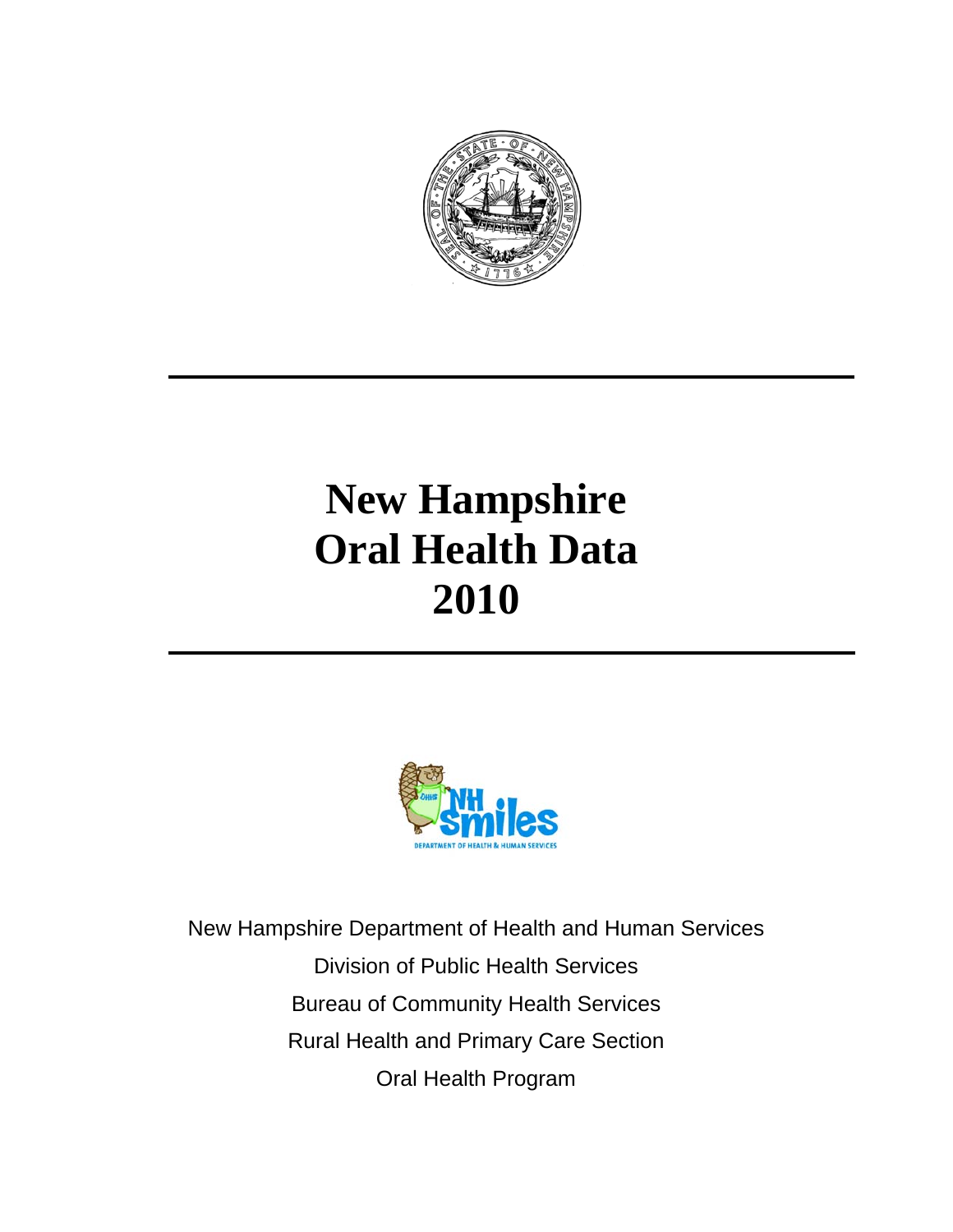# **New Hampshire Oral Health Data 2010**

**John H. Lynch, Governor** 

**Nicholas A. Toumpas, Commissioner**  Department of Health and Human Services

**Jose Montero MD, Director**  Division of Public Health Services

*Prepared By:* New Hampshire Department of Health and Human Services Division of Public Health Services Bureau of Community Health Services Rural Health and Primary Care Section Oral Health Program March 2010

For additional information on *New Hampshire Oral Health Data, 2010* contact: Division of Public Health Services Bureau of Community Health Services Rural Health and Primary Care Section Oral Health Program 29 Hazen Drive, Concord, New Hampshire 03301-6504 Phone: 603-271-4535 or 1-800-852-3345 ext. 4535 TDD Access: 1-800-735-2964 Internet: <http://www.dhhs.nh.gov/DHHS/RHPC/oral-health.htm>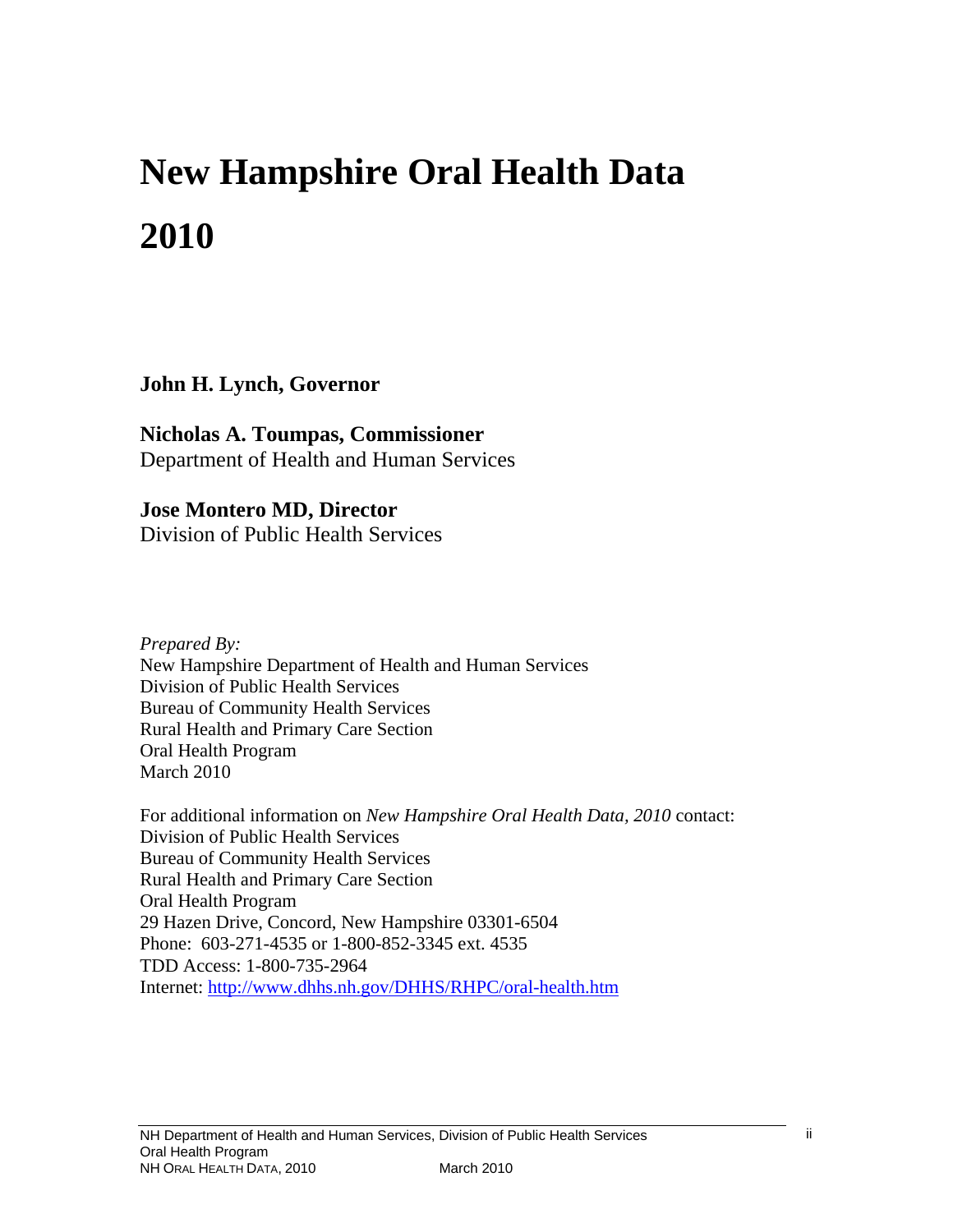

# **MESSAGE FROM THE COMMISSIONER**

The oral health of the citizens of the State of New Hampshire is an important issue to the Department of Health and Human Services. The impact to our State in terms of missed work and school due to poor oral health is staggering. We need to get the message to our residents that taking care of their teeth, gums, and mouth is truly important.

The Department is working diligently to improve access to oral healthcare for the people of New Hampshire. We feel that oral health is a significant part of the overall health picture for the State and one DHHS takes seriously.

I would like to thank the Division of Public Health Services for their work in producing a comprehensive report on oral health. The Department's dedicated public health staff have done an excellent job in developing a report that identifies both our strengths and those areas where we need to improve.

Nicholas A. Toumpas, Commissioner New Hampshire Department of Health and Human Services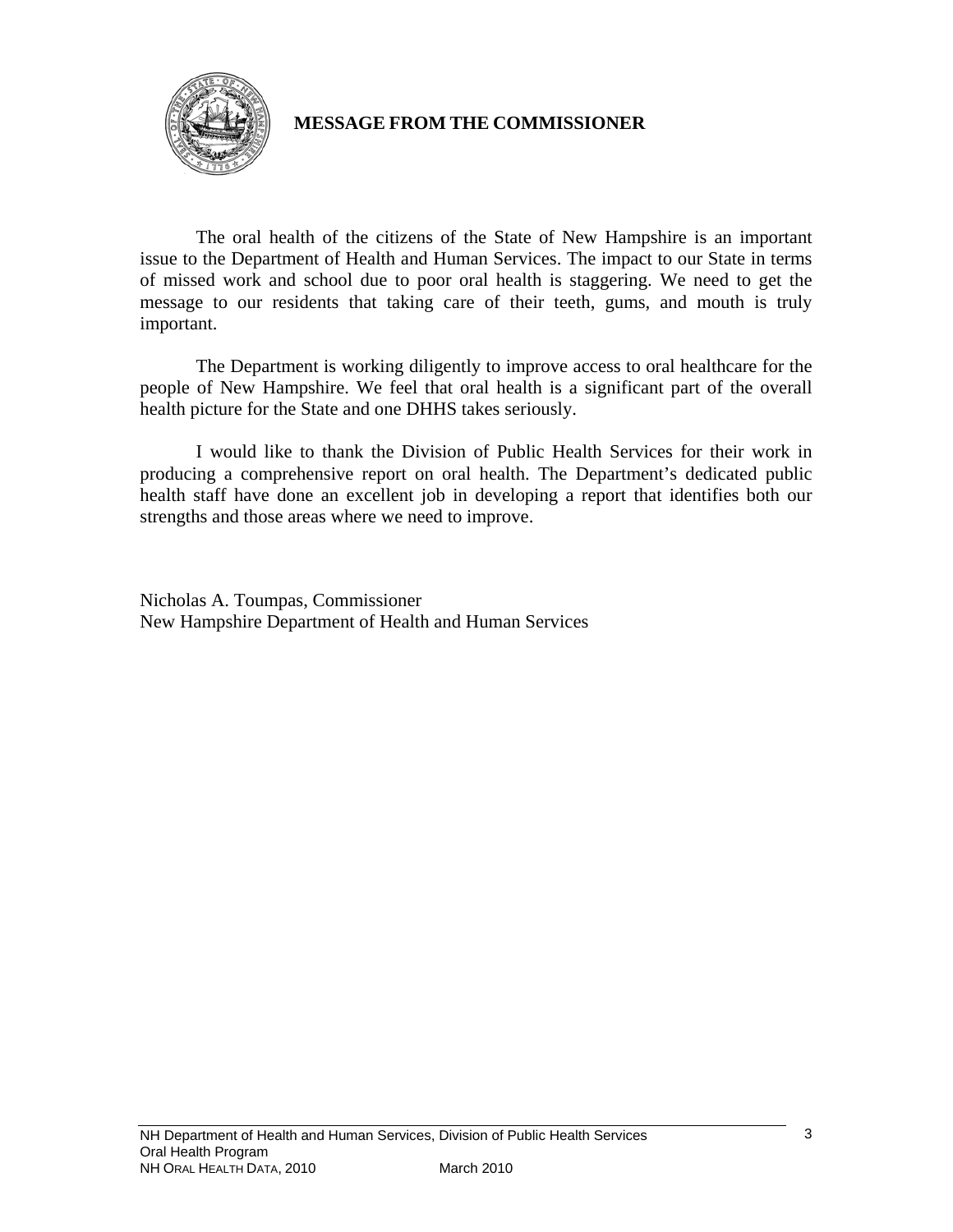# **TABLE OF CONTENTS**

| Data |                                                                 |
|------|-----------------------------------------------------------------|
|      | <b>Behavioral Risk Factor Surveillance System</b>               |
|      | Adults having teeth cleaned within the past year17              |
|      |                                                                 |
|      |                                                                 |
|      |                                                                 |
|      | <b>Hospital and Community-Based Dental Programs</b>             |
|      |                                                                 |
|      | <b>School-Based Dental Programs</b>                             |
|      | Percent with untreated decay, caries experience, and sealants31 |
|      | Untreated decay, caries experience, and sealants by program33   |
|      |                                                                 |
|      | <b>Third Grade Oral Health Survey</b>                           |
|      | Untreated decay, caries experience, and sealants39              |
|      | Head Start Healthy Smiles-Healthy Growth Survey41               |
|      | <b>Youth Tobacco Survey</b>                                     |
|      | Students receiving dental professional's advice about tobacco42 |
|      | <b>Cancer Registry and Vital Statistics</b>                     |
|      |                                                                 |
|      |                                                                 |
|      | Fluoridation                                                    |
|      | Cities with fluoridated public water supplies47                 |
|      |                                                                 |
|      | Ambulatory Care Sensitive Emergency Department Visits52         |
|      |                                                                 |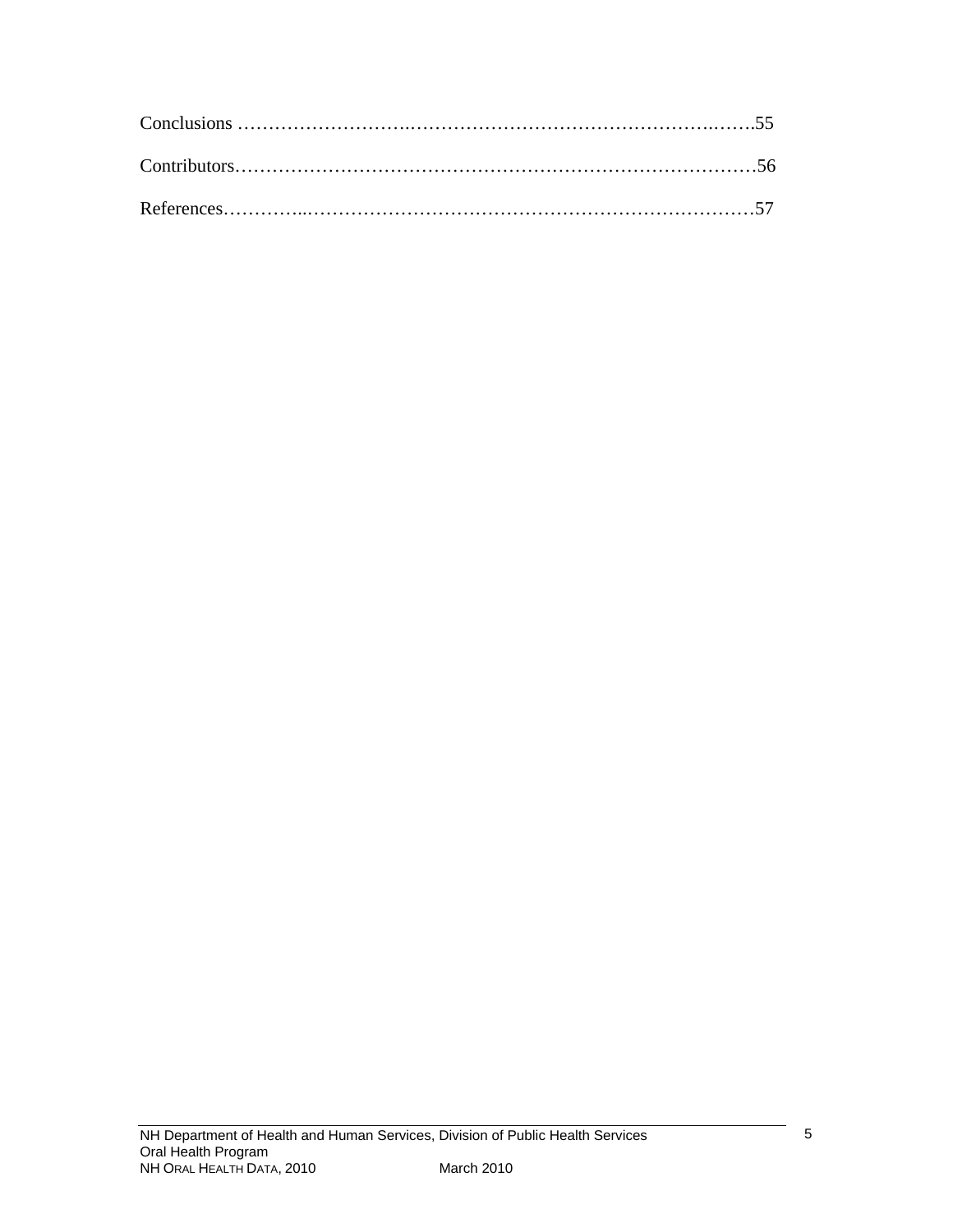## **EXECUTIVE SUMMARY**

**Dental Visits --** In 2008, 76.8% of adults in New Hampshire had visited a dentist or dental clinic during the past year, similar to the 2006 figure of 77.1%. There were positive associations between visiting a dentist and income and education level; as a person's income and education increased, they became more likely to have seen a dentist in the past year.

**Tooth Loss** -- In 2008, 14.6% of New Hampshire adults had lost 6 or more teeth due to decay or gum disease, comparable to 15.1% estimated in 2006. As expected, tooth loss was strongly associated with increasing age; in 2008, 18.5% of persons  $\geq 65$  years of age had lost all of their teeth. In 2006, the number was 18.6%. There were strong associations between tooth loss and both income and education. For example, in 2008, 36.3% of adults aged 65 years and older with income less than \$15,000 had lost all their teeth compared with 5.5% of adults with income more than \$50,000.

**Hospital and Community-Based Dental Programs -- In each State Fiscal Year (July 1<sup>st</sup>)** to June  $30<sup>th</sup>$ ) from 2007 through 2009, nine publicly funded hospital- and communitybased dental programs reported that they treated over 15,000 children and adults. In State Fiscal Years 2005 through 2007, six publicly funded hospital- and community-based dental programs reported that they treated over 13,500 children and adults. Each year, about 25% of children treated in the hospital- and community-based dental programs receive protective dental sealants.

**2008 Head Start** *Healthy Smiles-Healthy Growth* **Survey** -- Assessments that took place in 27 randomly selected New Hampshire Head Start sites during the 2007-2008 school year indicated that approximately 30.6% of children attending these sites had untreated decay, 40.2% showed a history of decay, 23.4% needed dental care, and 0.8% needed urgent care due to pain or swelling.

**School-Based Dental Programs** --In school year 2008-2009, there were 21 school-based dental programs serving 187 New Hampshire schools. Altogether 8,678 second and third grade students were screened to assess their oral health. Among the students screened, 18% had untreated decay, 41% had a history of decay, and 46% had dental sealants.

 During school year 2007-2008, there were 20 school-based dental programs serving 180 New Hampshire schools. Altogether, 7,586 second and third grade students were screened to assess their oral health. Among the students screened, 20% had untreated decay, 44% had a history of decay (i.e., either untreated or treated decay), and 46% had dental sealants.

**2009** *Healthy Smiles-Healthy Growth* **Third Grade Survey** -- Results of a statewide oral health and body mass index (BMI) survey among third grade students during the 2008-2009 school year indicated that, among students screened, 12.0% had untreated decay, 43.6% had a decay experience (i.e., either untreated or treated decay), and 60.4% had sealants.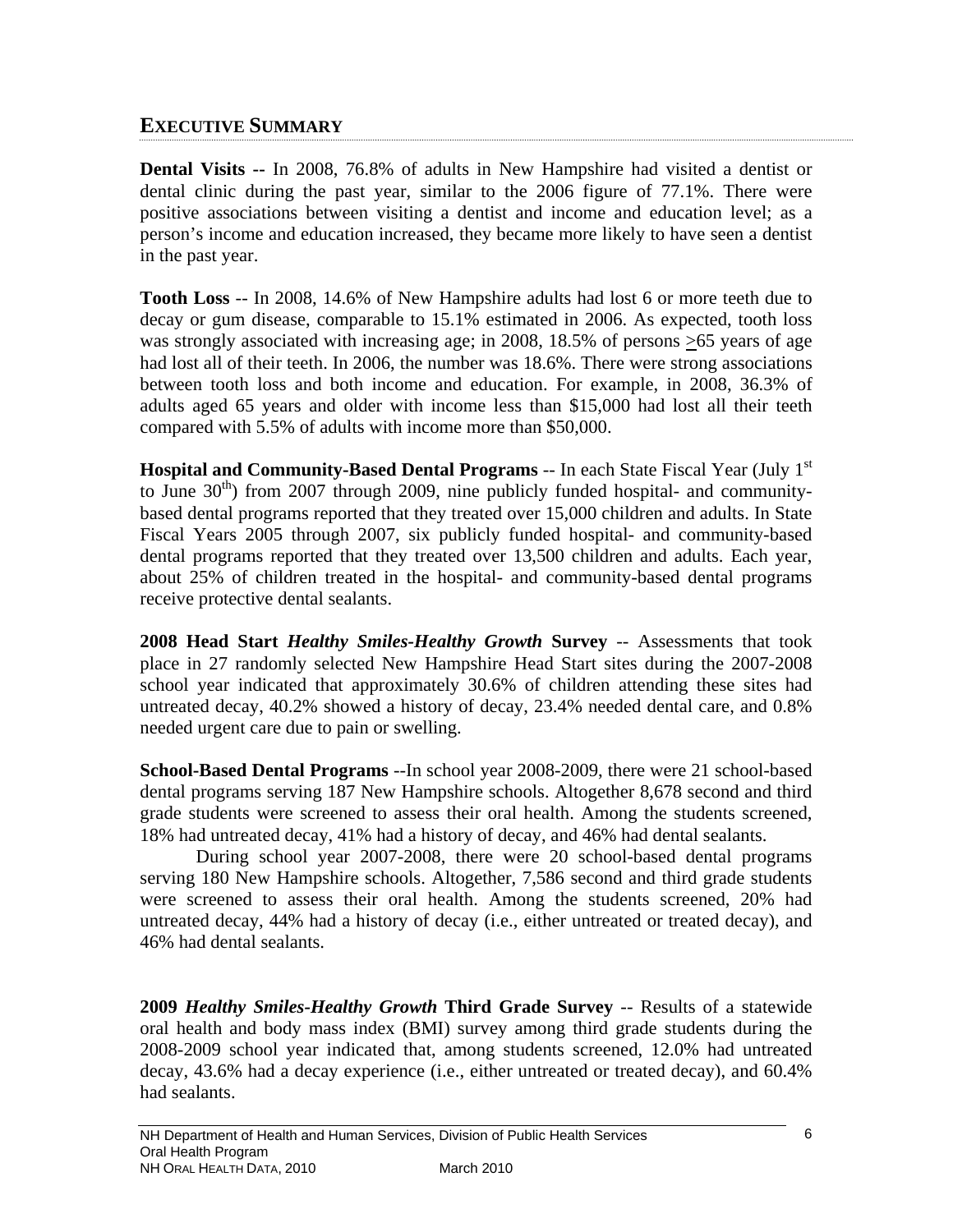**Oral Cancer** -- Based on the most recent data from the State cancer registry, there were 130 new cases of oral cancer diagnosed in New Hampshire in 2006 and 161 new cases in 2005. Two-thirds of cases occurred in males. There were 36 deaths from oral cancer in the State in 2006 and 33 deaths in 2005. Males comprised approximately two-thirds of the total deaths.

**Fluoridation** -- There are currently 10 communities in New Hampshire that fluoridate their public water supply. It is estimated that approximately 43% of New Hampshire residents served by community water systems receive fluoridated water.

**Dental Health Professional Shortage Areas --** Approximately 41,690 residents (3.2% of New Hampshire's total population) of Coos County and parts of Carroll, Grafton and Hillsborough counties are among the underserved population living in the Dental Health Professional Shortage Area.

**Ambulatory Care Sensitive Emergency Department Visits** -- Each year, more than 15,000 emergency department (ED) visits are made by New Hampshire residents due to avoidable and preventable dental conditions. Accordingly, over \$5 million is being spent annually to manage dental conditions in hospital ED environments that are not equipped to do so.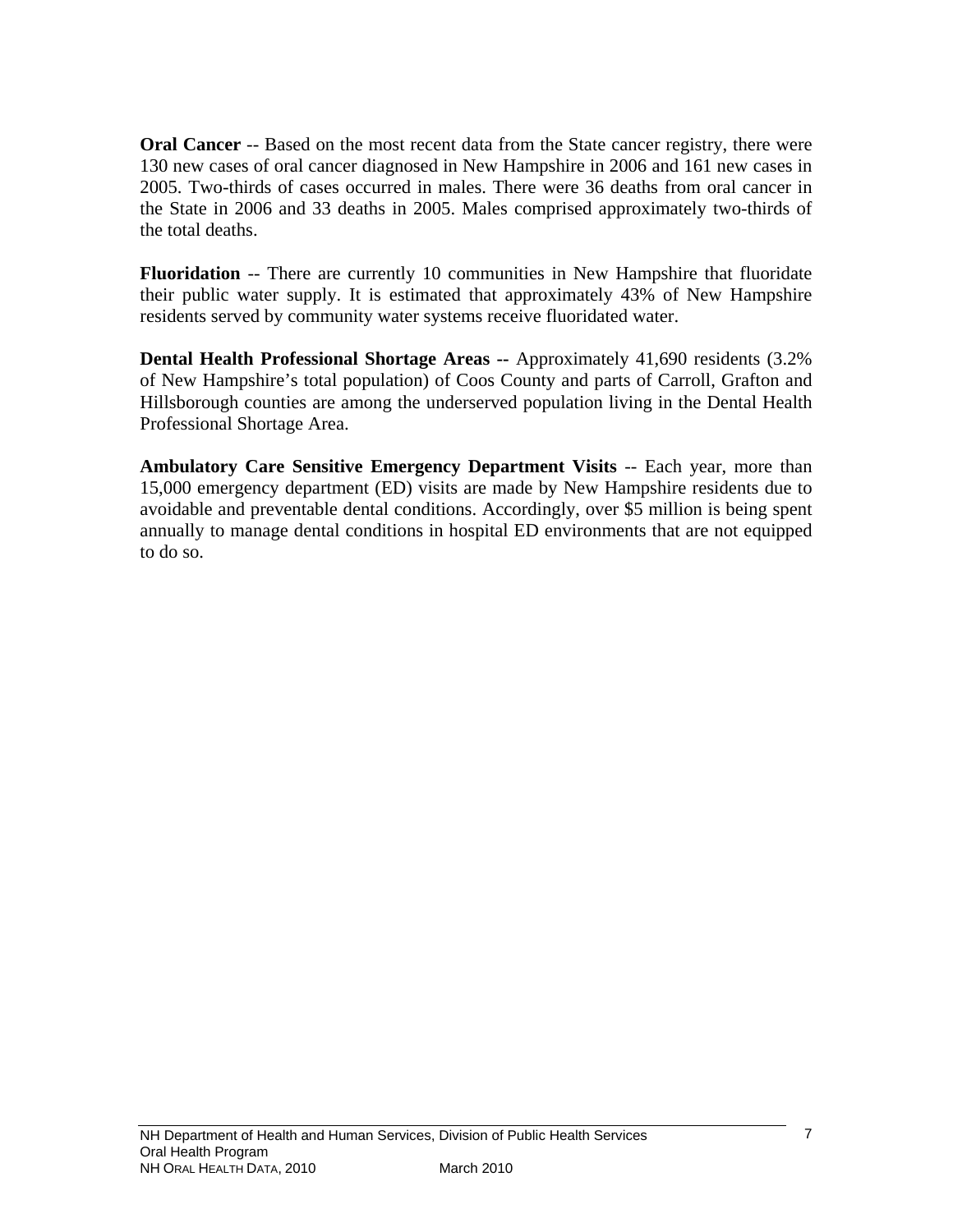## **INTRODUCTION**

With the release in 2000 of *Oral Health in America: A Report of the Surgeon General*  there was renewed interest in oral health as a public health issue. The Surgeon General's report highlighted the connection between oral health and overall health. It also documented the magnitude of the oral health problem in this country and the marked disparities in oral health among different population groups.

Shortly after release of the Surgeon General's report, the National Oral Health Surveillance System (NOHSS) was established.<sup>(2)</sup> An objective of *Healthy People 2010* (#21-16) was to have an oral health surveillance system in every state. The NOHSS is a joint effort of the Centers for Disease Control and Prevention and the Association of State and Territorial Dental Directors. The purpose of NOHSS is to monitor the burden of oral health disease, use of the oral health care delivery system, and the status of community water fluoridation. NOHSS includes eight oral health indicators: dental visits, teeth cleaning, complete tooth loss, fluoridation status, caries experience, untreated caries, dental sealants, and cancer of the oral cavity and pharynx.

This document is the fifth compilation of data on oral health from the New Hampshire Department of Health and Human Services. It is an attempt to pull together current information and to make it readily available. The focus of the report is the oral health status of adults and children in New Hampshire and their access to oral health care, including preventive services. All eight NOHSS indicators are included in this report.

These oral health data can be used for multiple purposes: 1) to document the magnitude of the public health problem, 2) to monitor disease trends over time, 3) to detect changes in health care practices, 4) to evaluate prevention strategies, and 5) to facilitate planning. The data in this report can be used in assessing progress toward our goal of improving the oral health of the State's residents.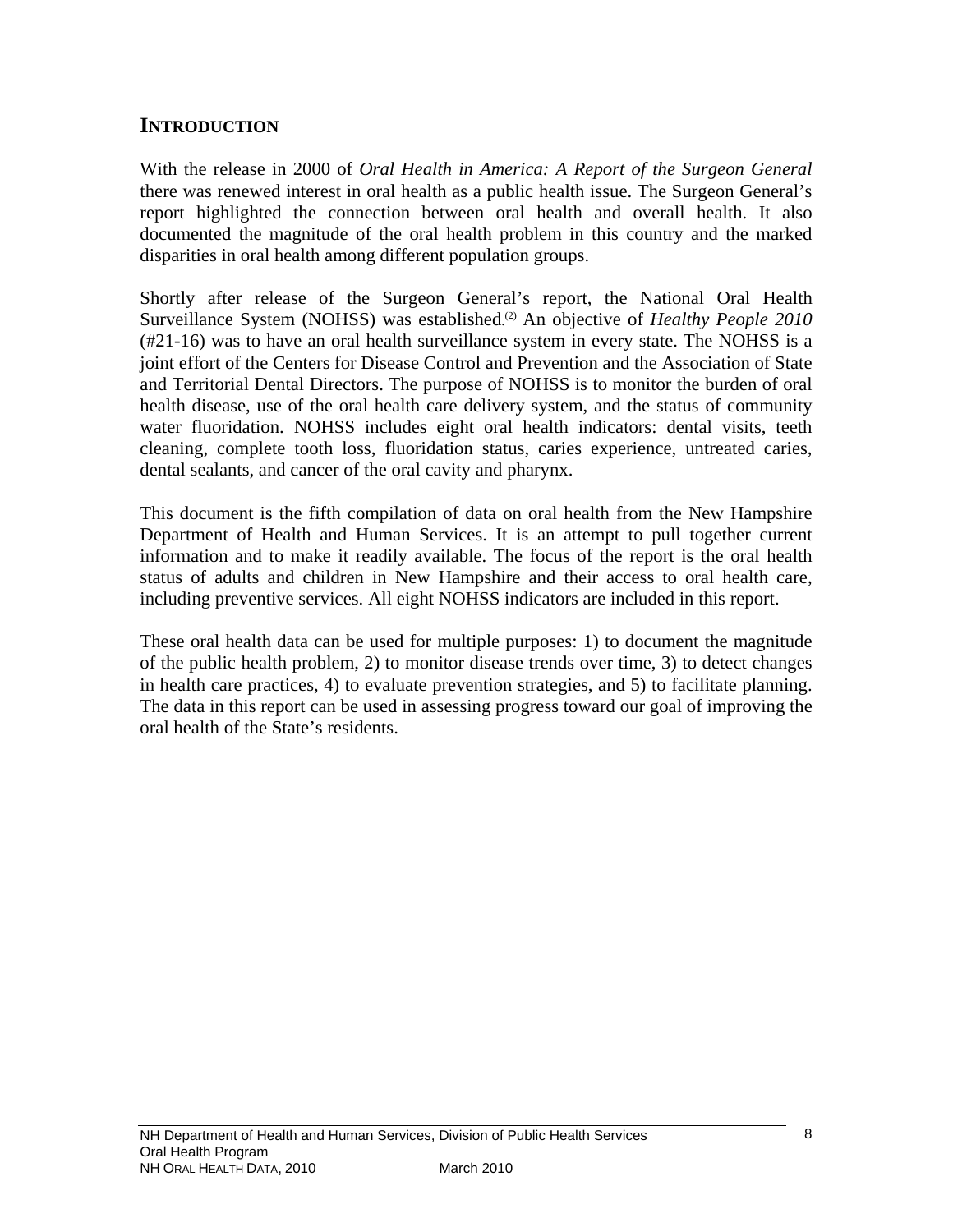# **NEW FEATURES IN THIS REPORT**

Since the 2004-2005 school year, all school-, community- and hospital-based oral health programs have incorporated dental sealant application into their programs' preventive services. We report the number and percentage of students served by these programs who received dental sealants during the respective school years.

New Hampshire's designated Dental Health Professional Shortage Areas (DHPSAs) have been mapped, along with population counts. We have added the map to this data report.

Results of the 2008 Head Start *Healthy Smiles-Health Growth* Survey describe the findings of the oral health assessments that took place in 27 randomly selected Head Start sites during the 2007-2008 school year.

Results of the 2009 *Healthy Smiles-Healthy Growth* Third Grade Survey describe the findings of the oral health assessment of students in 81 randomly selected schools during the 2008-2009 school year. Regional oral health disparities are described. Comparative data from statewide surveys in 2001 and 2004 are included, indicating improvements in children's oral health status overtime.

Results from the Ambulatory Care Sensitive Emergency Department Visits report on non-traumatic dental related emergency department visits from 2001-2005 are included in this report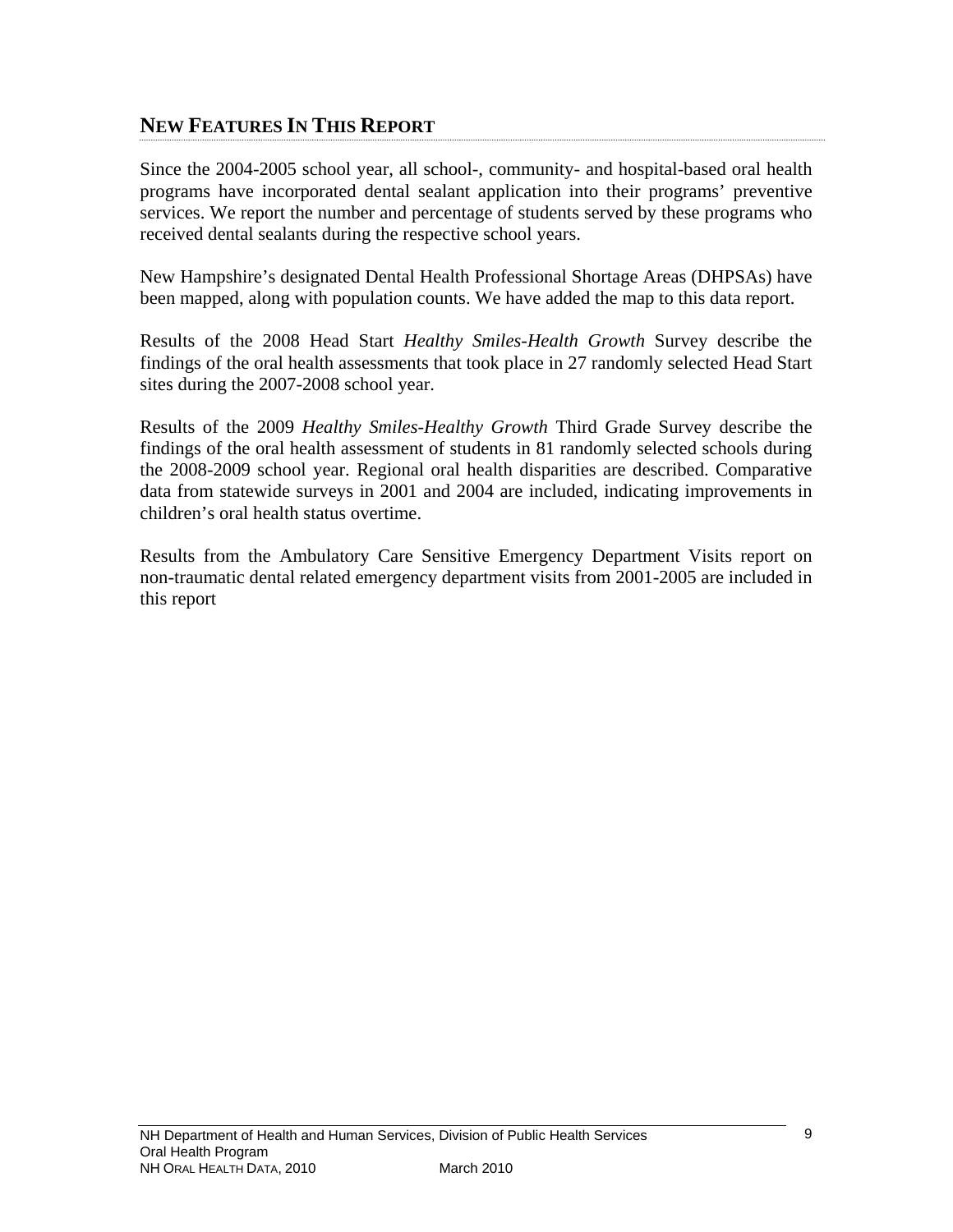# **FREQUENTLY ASKED QUESTIONS**

#### *What is a sealant?*

A dental sealant is a plastic material that is usually applied to the top surface of permanent molars in children. By filling the pits and fissures of the tooth, the sealant is effective in preventing cavities. Sealants gained approval from the American Dental Association in the mid-1970s. By 1994, all states had included sealants as a benefit in their Medicaid programs.

#### *What is water fluoridation?*

Fluoridation is the controlled addition of a fluoride compound to a public water supply to bring its fluoride concentration to an optimal level to prevent cavities. Numerous studies have shown that a fluoride concentration of approximately 1 part per million in drinking water can be an effective method of preventing tooth decay. Two-thirds of the US population on a public water supply currently receives fluoridated water.

#### *What is edentulism?*

Edentulism is the loss of all of a person's natural teeth. Edentulism, especially in the elderly, is often used as a measure of a population's oral health status. Approximately 25% of persons 65 years or older in the United States are edentulous.

#### *Why are data not presented by race or ethnicity?*

Based on the 2000 United States Census, New Hampshire's population is approximately 96.0% white, 1.3% Asian, 0.7% African American, 0.2% American Indian, and 1.7% persons reporting some other race. About 1.7% of the population is of Hispanic or Latino origin. Because no single racial or ethnic minority group exceeds 1.7% of the total population, the number of oral health-related events in these groups is too small to allow meaningful analysis. As the state's demographics change and as data collection techniques improve, it may be possible to present data on racial and ethnic minorities.

#### *What are the Centers for Disease Control and Prevention?*

The Centers for Disease Control and Prevention (CDC) are part of the United States Department of Health and Human Services. CDC is considered the nation's prevention agency; it focuses on public health measures to prevent disease, disability, and death. CDC provides funds and guidance to states for their oral health efforts.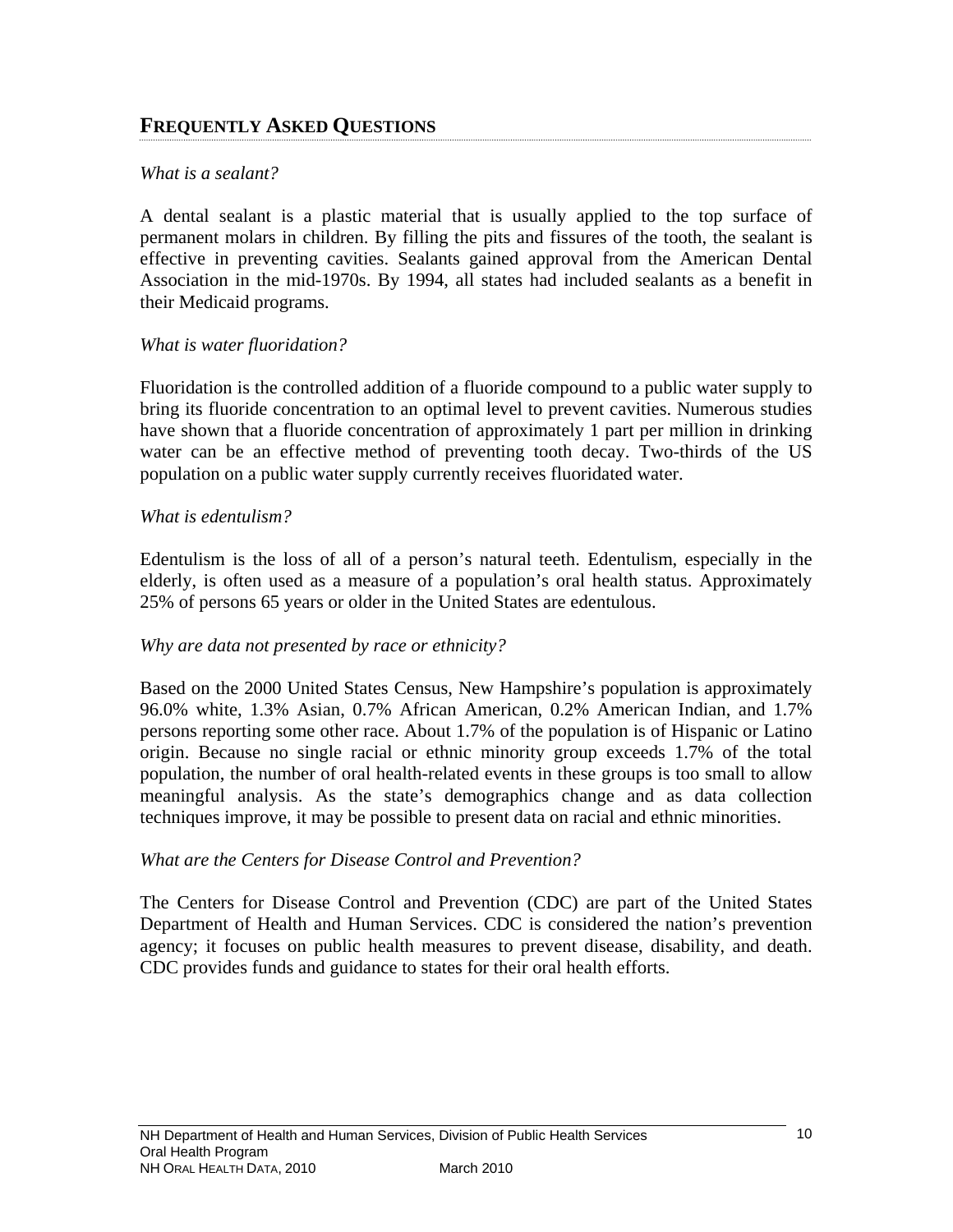*I would like to see data for a specific town but cannot find this information in the report. Why doesn't this report show town-level data or regional disparities?* 

New Hampshire has a relatively small population of 1.3 million people divided among 234 cities and towns. In a given year, the number of oral health-related events is too small to generate meaningful results at a town level. Regional oral health data was collected for the first time in New Hampshire for the 2009 *Healthy-Smiles Healthy Growth* Third Grade Survey. Regional oral health disparities are described in this report.

*Some of the information in the report is identified as "age-adjusted." What does this mean and why is it done?* 

To compare populations where the distribution of age groups is different, an adjustment needs to be made. For example, the rate of cancer in New Hampshire may appear higher than that of the United States. However, this may be due to New Hampshire having proportionally more older people than the United States. By age adjusting the data, using the 2000 United States standard population, the rates can be compared without concern about differences in the age distribution of the two populations.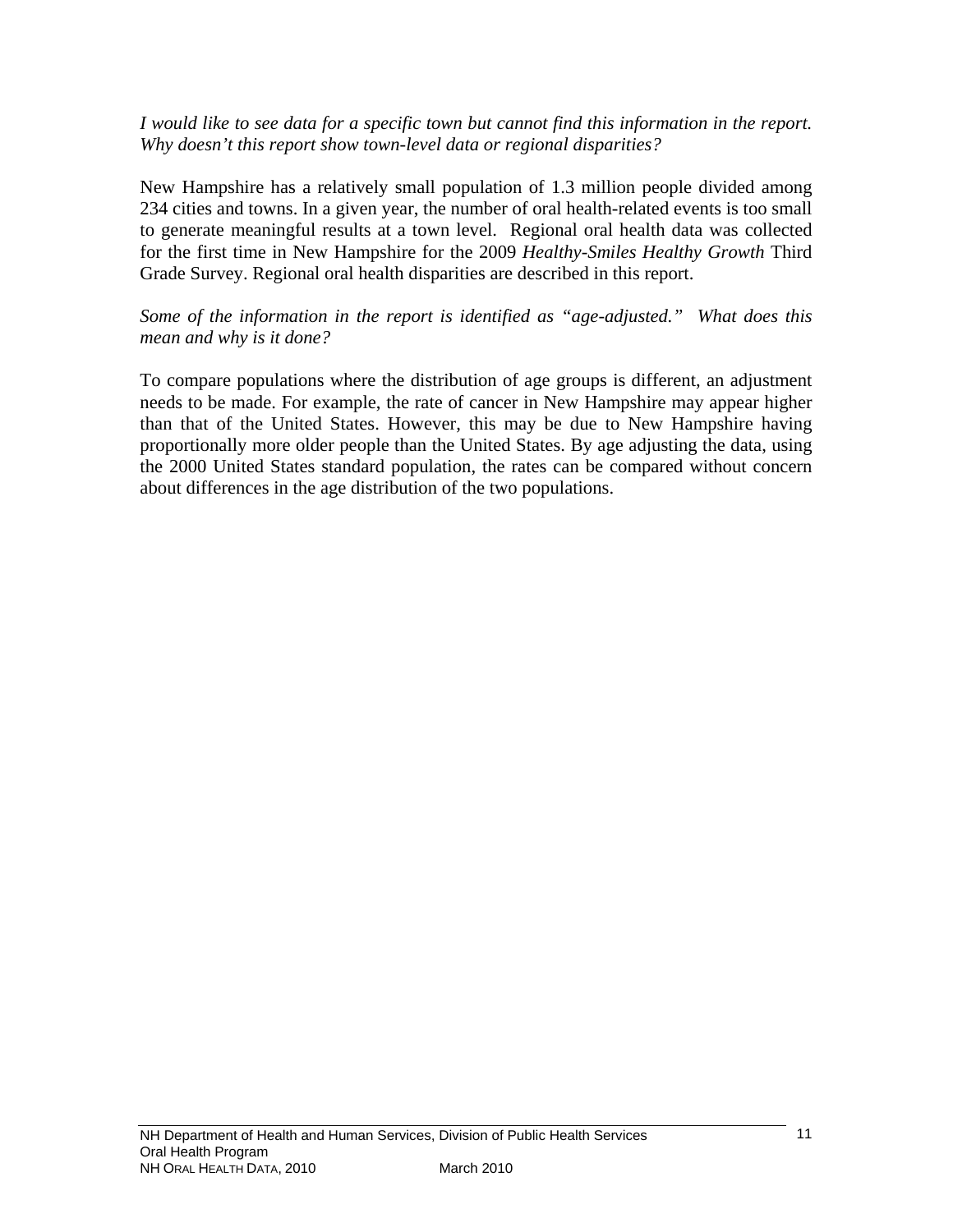# **METHODS**

Data from surveys are presented with 95% confidence intervals. Because the data were collected from a sample of the population, each estimate has a margin of error. The confidence interval reflects the degree of uncertainty for each estimate. For example in Table 1 77.6% of respondents reported having their teeth cleaned in the past year with a 95% confidence interval of 76.2-79.1%. This can be interpreted to mean that our best estimate is that 77.6% of adults in New Hampshire had their teeth cleaned during the previous 12 months, but the range that is likely to capture the true value 95% of the time could be as low as 76.2% or as high as 79.1%. In other words, the estimate from the survey has a margin of error of  $\pm$  1.4%.

When national BRFSS data are reported, the median percentage (middle value) is used as a measure of central tendency. As such, the value has no confidence intervals.

Where appropriate, oral health-related objectives from *Healthy People 2010* or *Healthy New Hampshire 2010* are given to put current data from New Hampshire in perspective. *Healthy People 2010* are a set of national health targets for the period from 2000-2010.<sup>(2)</sup> *Healthy New Hampshire 2010* is a set of state-specific health targets for the same time period.(3) *Healthy People 2020* national targets are currently under development*.*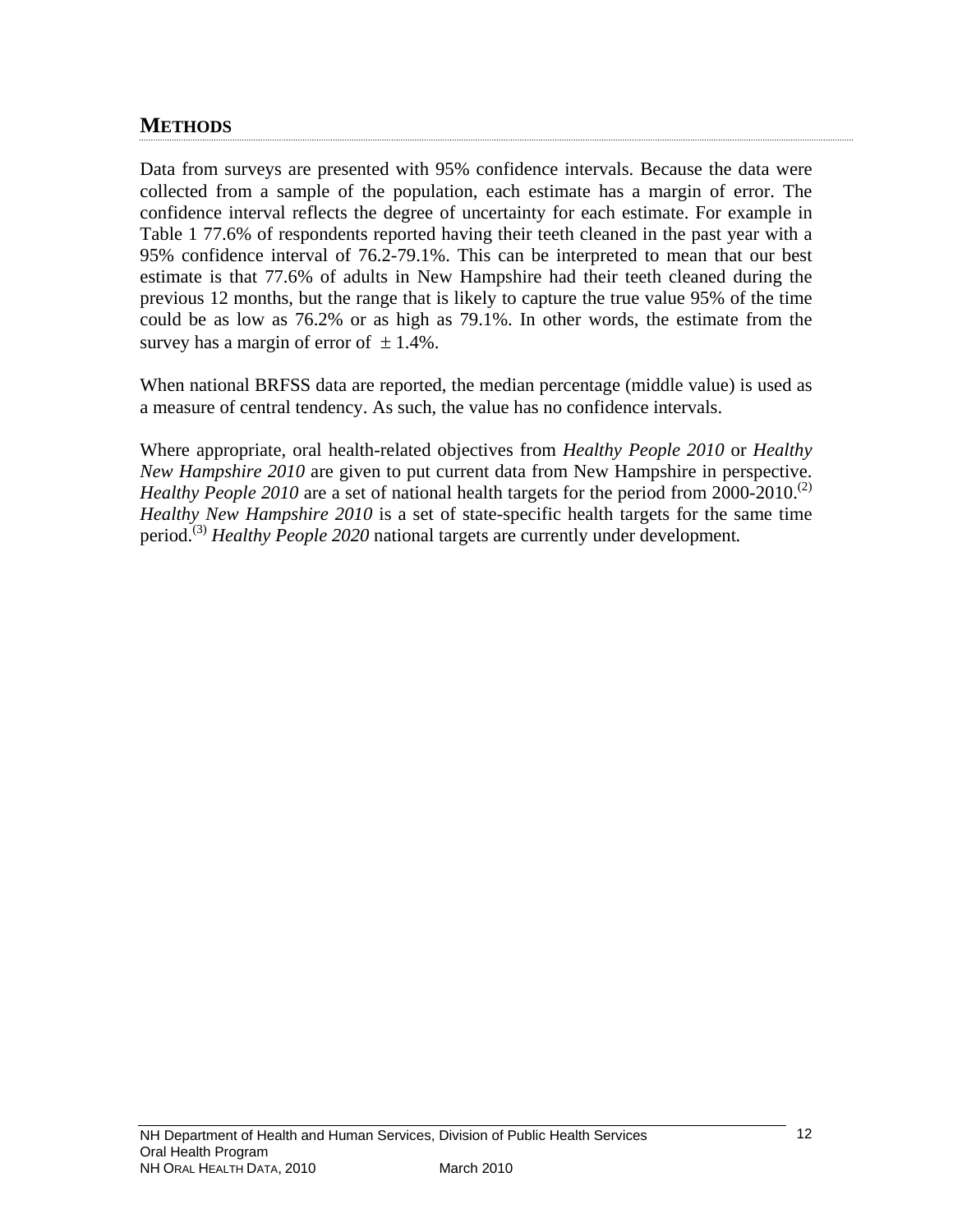# **DATA SOURCES**

#### Behavioral Risk Factor Surveillance System

The Behavioral Risk Factor Surveillance System (BRFSS) is a population-based, random-digit dialed telephone survey of civilian, non-institutionalized adults, aged 18 years and older. The survey is coordinated by the Centers for Disease Control and Prevention (CDC) and is conducted annually by all states. In New Hampshire, the Health Statistics and Data Management Section is responsible for the survey. The BRFSS includes questions on health behaviors and risk factors such as safety belt use, diet, weight control, oral health, diabetes, alcohol use, physical exercise, and preventive health screenings. The data are weighted to more accurately reflect the population by accounting for age, gender, and probability of selection. A core set of questions, including those related to oral health, is asked every three years. Additional questions on oral health can be asked annually in an optional module. In New Hampshire, 6,892 interviews were completed in 2008. New Hampshire and national data can be accessed online at: <http://www.cdc.gov/brfss/>. Information on edentulism among the elderly based on BRFSS data is also available at [http://www.cdc.gov/nohss/.](http://www.cdc.gov/nohss/)

#### Healthy People 2010

*Healthy People 2010* is a set of national health targets for the decade from 2000 to 2010. *Healthy People 2020* guidelines are currently under development by the U.S. Department of Health and Human Services. The guidelines build on initiatives pursued over the past two decades including the 1979 Surgeon General's Report, *Healthy People*, and *Healthy People 2000: National Health Promotion and Disease Prevention Objectives.* It is designed to achieve two overarching goals: 1) increase quality and years of healthy life and 2) eliminate health disparities. A copy of *Healthy People 2010* can be obtained online at:<http://www.health.gov/healthypeople/>.

#### Healthy New Hampshire 2010

*Healthy New Hampshire 2010* is New Hampshire's health promotion and disease prevention agenda for the first decade of the 21<sup>st</sup> century. Similar to *Healthy People 2010,* it is a compilation of health objectives for the period 2000-2010.

#### Hospital- and community-based dental programs

In 2007-2009, there were 17 hospital- or community-based dental programs in New Hampshire; in 2005-2007 there were 12 programs. These programs see dental patients who would otherwise have no access to dental care. Both restorative and preventive services are provided in these programs.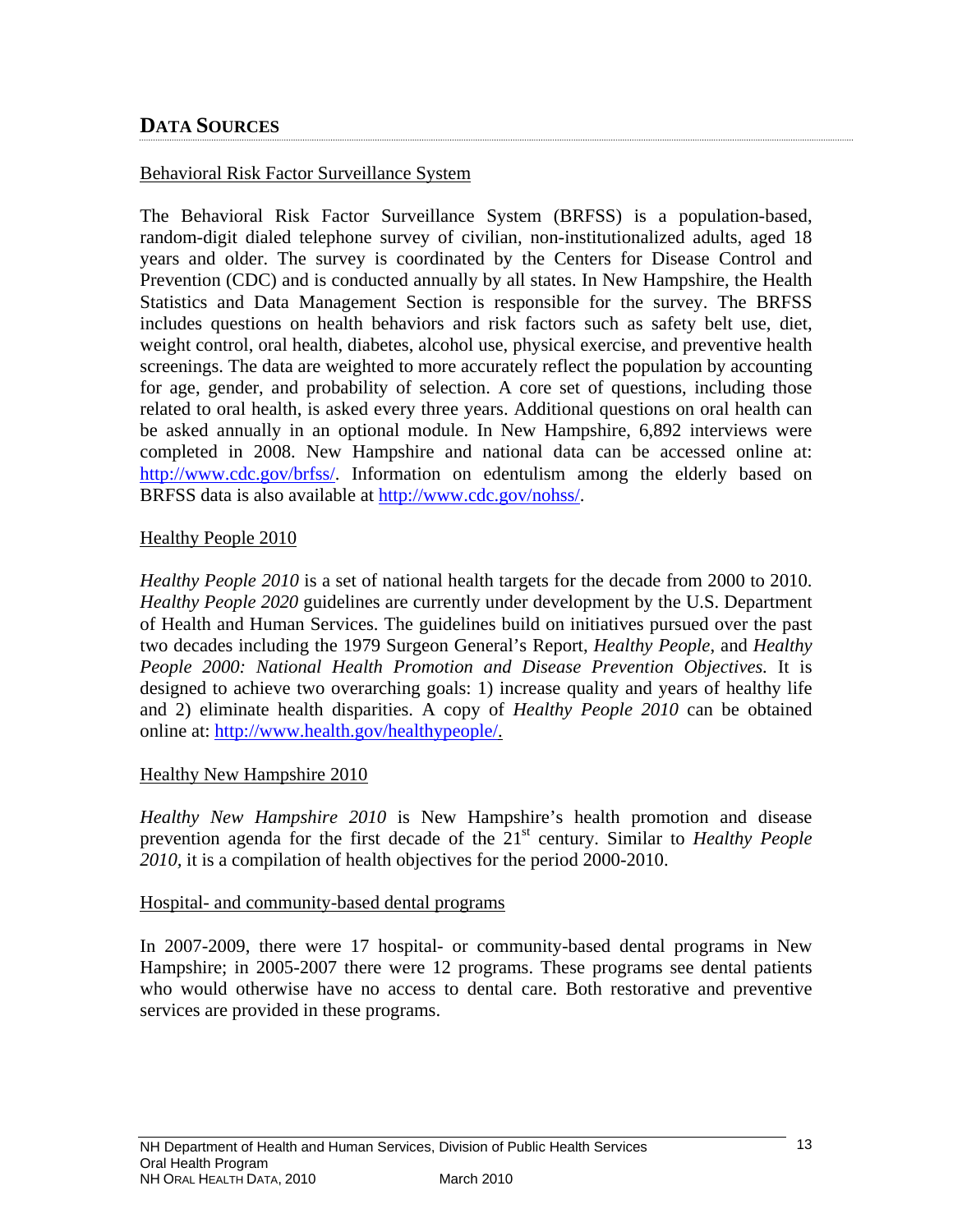#### School-based dental programs

From 2005-2009, the number of school-based oral health programs grew from 18 programs covering 165 schools to 21 programs covering 181 schools. Approximately 50% of second and third grade students in New Hampshire public schools are being screened annually in school-based dental programs. Programs receive funding from a variety of sources including the Division of Public Health Services (DPHS) Oral Health Program, local charities, hospitals, community health centers, and local government. Most programs focus their efforts on children who have no usual source of dental care. Preventive services, such as oral health education, proper nutrition, appropriate use of fluorides, and dental sealant application are emphasized in most programs.

Hospital- and community-based dental programs report annually to the Oral Health Program on the numbers and percentage of clients receiving preventive and restorative care. School-based dental programs report annually on the number of students with untreated decay, a history of decay, and dental sealants. Data from New Hampshire community- and school-based oral health programs is compiled every two to four years in *New Hampshire Oral Health Data*, a report on the burden of oral disease in New Hampshire.

## State Cancer Registry Data

Statistical information on all newly diagnosed primary cancers is reported to the New Hampshire State Cancer Registry. This database is comprised of information on reportable cancers from New Hampshire acute care hospitals and their tumor registries, medical records departments, oncology departments, physicians, and private pathology laboratories. The Registry has agreements for exchange of case information with the states of Massachusetts, Maine, Vermont, Rhode Island, Connecticut, New York, and Florida. The New Hampshire State Cancer Registry is operated by the Norris Cotton Cancer Center under a contract between the State and Dartmouth Medical School. The Health Statistics and Data Management Section in the New Hampshire Department of Health and Human Services analyzes the records of newly diagnosed cases of cancer (incidence data) collected by the New Hampshire State Cancer Registry.

## Third Grade Oral Health Survey

The third statewide oral health survey was conducted from September 2008 to June 2009. This survey combined oral health and height and weight assessments of third grade students in a collaborative effort that optimized data collection in New Hampshire schools. The oral health screening protocol was adopted from a standard protocol, *Basic Screening Surveys.*<sup>(4)</sup> The third grade survey sample utilized a systematic stratified design of 81 schools with 4,725 students enrolled in selected classrooms. Eighty-one schools (100%) participated in the survey and 3,015 (63.8%) students were surveyed to assess their oral health.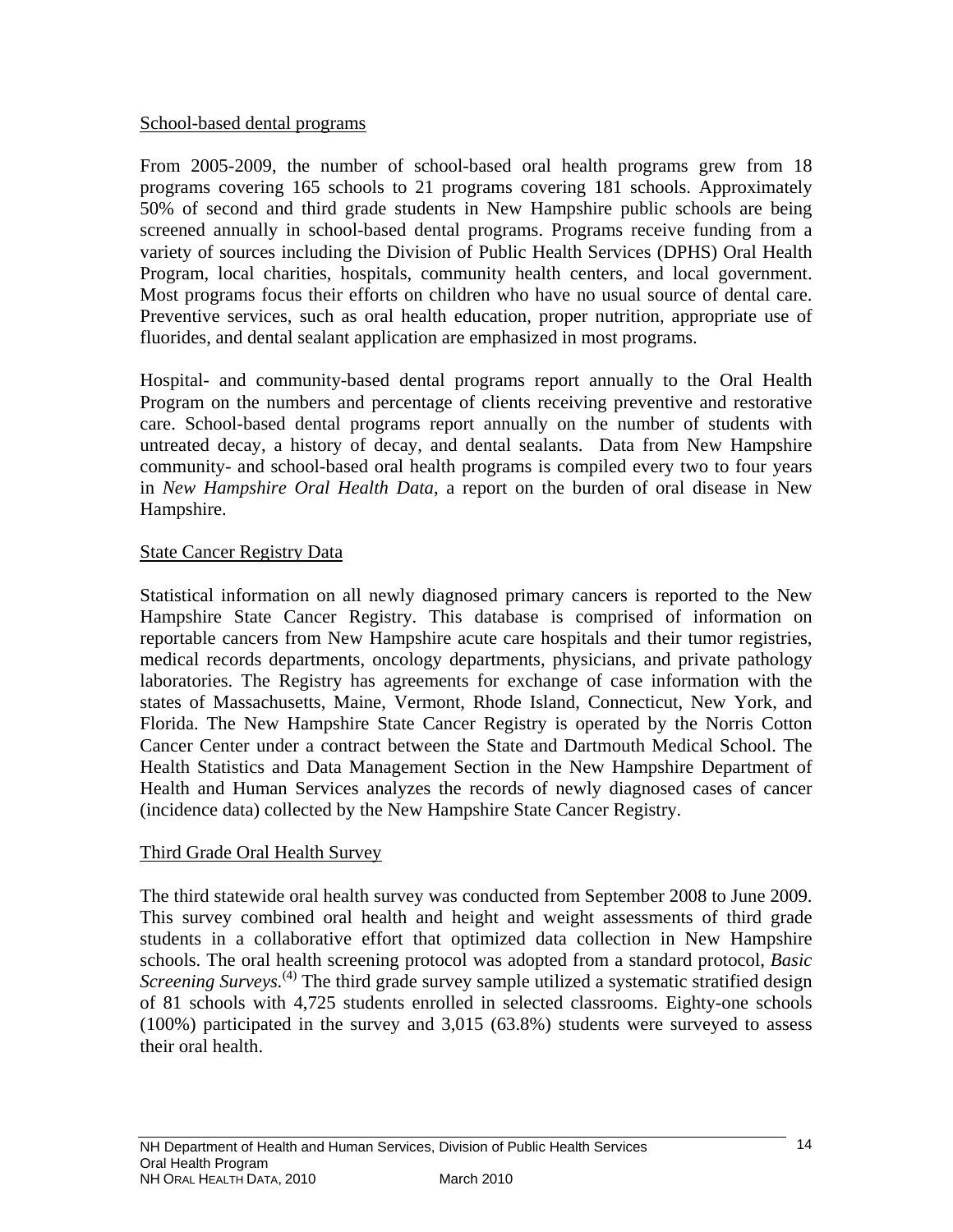## Vital Statistics

New Hampshire law requires that reports of all births, deaths, fetal deaths, marriages, and divorces be filed with the office of the State Registrar in the Division of Vital Records Administration of the Department of State. The Health Statistics and Data Management Section analyze these data. Depending on the event, filings are made by hospital personnel, physicians, funeral directors, city/town clerks, attorneys, and clerks of the courts. Reports of New Hampshire resident births and deaths in other states and Canada are provided to the State Registrar, for statistical purposes only, under an interstate/Canadian agreement for the exchange of vital events information.

For death certificates, the cause of death reported is the underlying cause of death. In a death record, the underlying cause of death is the specific disease, condition, or injury that initiated the chain of events leading to death. The underlying cause of death is not always the same as the immediate cause of death. For example, if a person was hospitalized for oral cancer, but developed pneumonia and died while in the hospital, the underlying cause of death would be oral cancer.

## Water Fluoridation Reporting System

The Water Fluoridation Reporting System (WFRS) is maintained by the Centers for Disease Control and Prevention, and the New Hampshire Departments of Health and Human Services and Environmental Services. The system contains fluoridation information for each public water system in the State. Additional information is available online at: <http://apps.nccd.cdc.gov/mwf/index.asp>.

## Youth Tobacco Survey

The 2009 New Hampshire Youth Tobacco Statewide Survey (NHYTS) is the fifth comprehensive survey of tobacco-related knowledge, attitudes and behaviors among New Hampshire public school students in grades 9 through 12. A two-stage cluster sample design was used to produce a representative sample of students. In the first stage, 68 high schools were randomly selected with probability proportional to their enrollment size. In the second stage, classes were randomly selected from within the participating schools. All students in the selected classes were eligible to participate. The 2009, NHYTS used a pencil and paper questionnaire consisting of 72 multiple-choice questions. Students completed a self-administered questionnaire in the classroom, recording their answers on an answer sheet. Results were obtained anonymously and the overall response rate was 67% for high schools. Tobacco use has a significant impact on the oral health status of the population.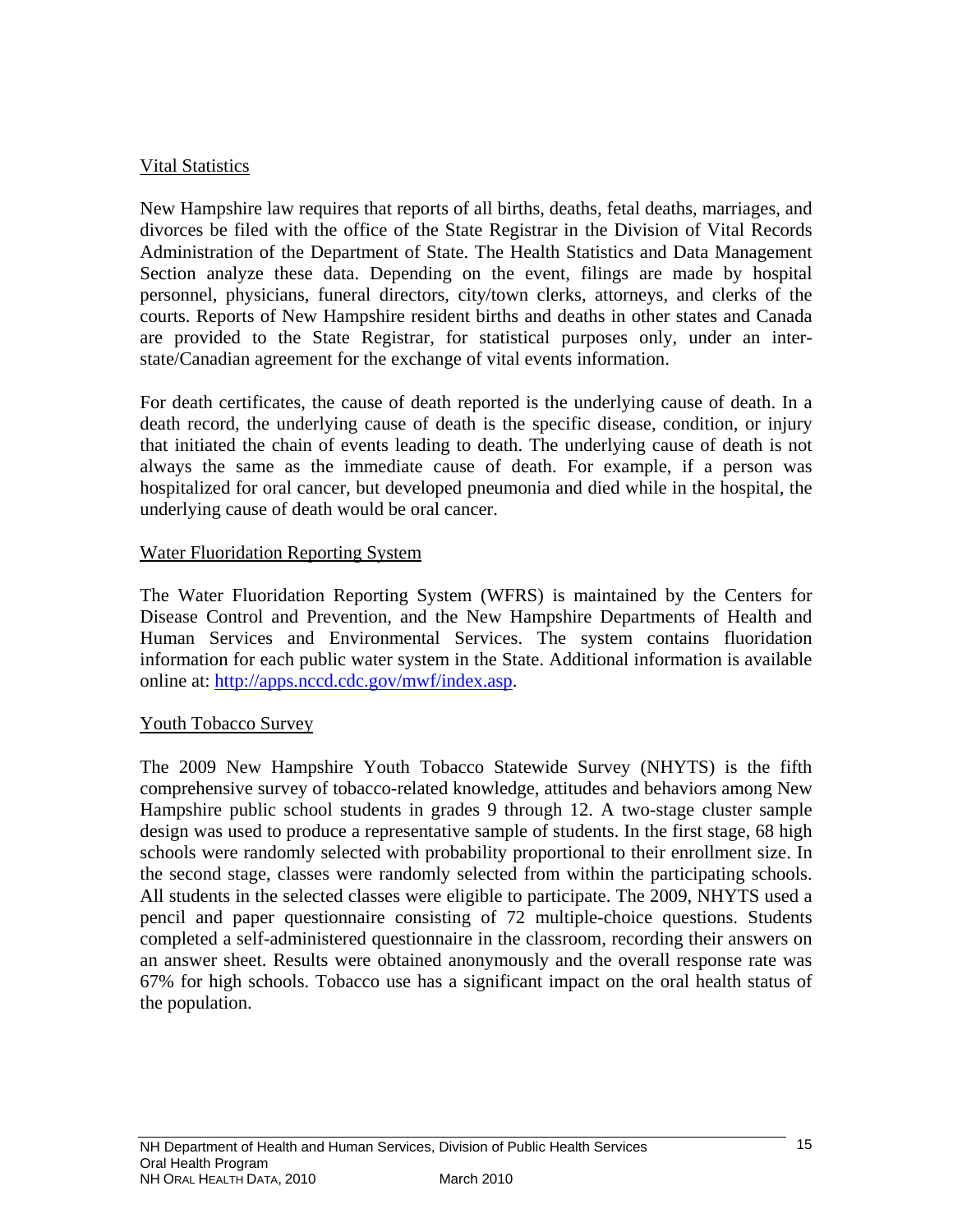## Dental Health Professional Shortage Area

Based upon criteria established by the U.S. Department of Health and Human Services' Health Resources and Services Administration, there are three different types of Health Professional Shortage Areas (HPSA), each with its own designation requirements. The three types include: geographic area, population groups, and facilities. The New Hampshire Division of Public Health Services, Rural Health and Primary Care Section develops and submits shortage designation applications which are approved by the Bureau of Shortage Designations at HRSA. Additional information is available on-line at: [http://bhpr.hrsa.gov/shortage/dental.htm.](http://bhpr.hrsa.gov/shortage/dental.htm)

## 2007 Head Start *Healthy Smiles – Healthy Growth* Survey

The New Hampshire Head Start *Healthy Smiles – Healthy Growth* Survey was conducted between October 2007 and February 2008 in 27 randomly selected Head Start sites for oral health assessments. The goal of the survey was to collect uniform information related to the oral health and height/weight status of children ages three to five years enrolled in NH Head Start and to use this information for surveillance, intervention planning and evaluation.

#### Ambulatory Care Sensitive Emergency Department Visits

The New Hampshire Outpatient Hospital Discharge dataset includes Emergency Department (ED) visits from all licensed EDs in New Hampshire as well as records of New Hampshire residents who visited an ED in Maine, Vermont, or Massachusetts. ED encounters during calendar years 2001-2008 that did not result in admission into the hospital were analyzed to assess the use of ED for dental services. Records for those transferred from an ED to another hospital and then hospitalized were included. Additionally, in the dataset one person might account for multiple visits. ED visits for individuals with unknown residence or residences outside of New Hampshire were excluded.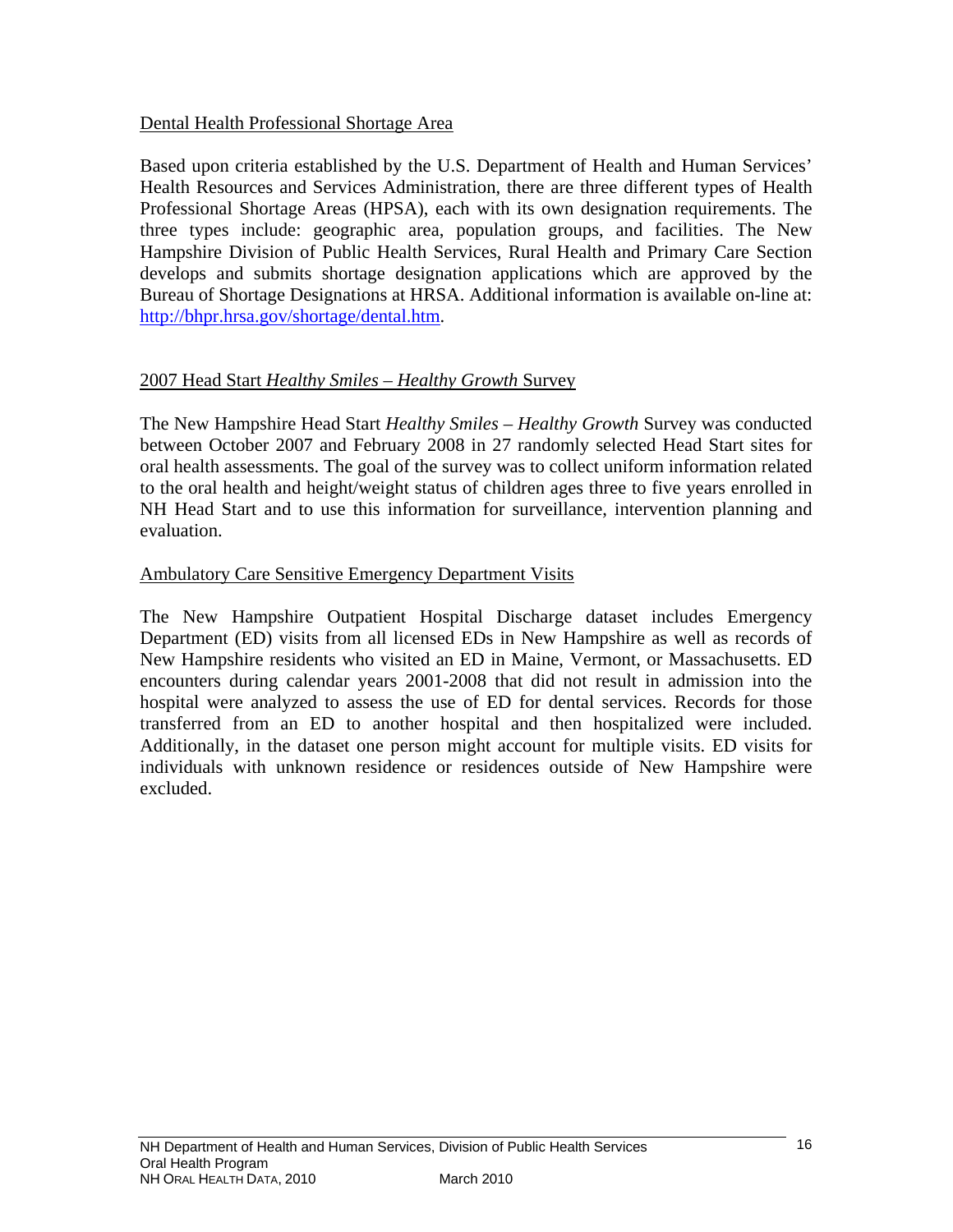# **BEHAVIORAL RISK FACTOR SURVEILLANCE SYSTEM**

|                                         | <b>Percent</b> | 95% Confidence Interval |
|-----------------------------------------|----------------|-------------------------|
| A11                                     | 77.6           | $76.2 - 79.1$           |
| Male                                    | 75.7           | $73.5 - 78.0$           |
| Female                                  | 79.5           | $77.8 - 81.2$           |
| 18-24 Years                             | 76.6           | $70.0 - 83.3$           |
| 25-34 Years                             | 69.9           | $65.7 - 74.2$           |
| 35-44 Years                             | 76.2           | $73.2 - 79.3$           |
| 45-54 Years                             | 80.9           | $78.6 - 83.2$           |
| 55-64 Years                             | 81.6           | $79.0 - 84.2$           |
| $65+Years$                              | 81.2           | $78.6 - 83.7$           |
| $<$ \$15,000                            | 49.0           | $41.3 - 56.7$           |
| \$15,000 - \$24,999                     | 57.9           | $52.3 - 63.5$           |
| \$25,000 - \$34,999                     | 64.5           | $59.2 - 69.8$           |
| \$35,000 - \$49,999                     | 74.4           | $70.3 - 78.9$           |
| $$50,000+$                              | 86.4           | $84.7 - 88.1$           |
| Did Not Graduate High School            | 49.4           | $40.9 - 57.9$           |
| <b>Graduated High School</b>            | 70.7           | $67.7 - 73.7$           |
| Attended College or Tech School         | 78.1           | $75.4 - 80.9$           |
| <b>Graduated College or Tech School</b> | 85.4           | $83.6 - 87.1$           |

**Table 1. Adults who reported having their teeth cleaned by a dentist or dental hygienist within the past year – New Hampshire, 2006** 

#### **Table 2. Adults who reported having their teeth cleaned by a dentist or dental hygienist within the past year – New Hampshire, 2008**

|                                         | <b>Percent</b> | 95% Confidence Interval |
|-----------------------------------------|----------------|-------------------------|
| All                                     | 76.9           | 75.4-78.4               |
| Male                                    | 74.3           | 71.9-76.7               |
| Female                                  | 79.4           | 77.6-81.1               |
| 18-24 Years                             | 74.1           | 66.9-81.4               |
| 25-34 Years                             | 67.7           | 63.2-72.2               |
| 35-44 Years                             | 76.9           | 73.8-79.9               |
| 45-54 Years                             | 79.1           | 76.5-81.7               |
| 55-64 Years                             | 81.3           | 78.8-83.7               |
| $65+Years$                              | 82.2           | 80.0-84.4               |
| $<$ \$15,000                            | 43.2           | $34.7 - 51.8$           |
| \$15,000 - \$24,999                     | 50.4           | 44.4-56.4               |
| \$25,000 - \$34,999                     | 72.1           | 67.0-77.2               |
| \$35,000 - \$49,999                     | 69.9           | 65.6-74.2               |
| $$50,000 +$                             | 86.0           | 84.3-87.7               |
| Did Not Graduate High School            | 48.1           | 39.5-56.7               |
| <b>Graduated High School</b>            | 66.5           | 63.2-69.8               |
| Attended College or Tech School         | 74.6           | 71.5-77.8               |
| <b>Graduated College or Tech School</b> | 87.1           | 85.4-88.9               |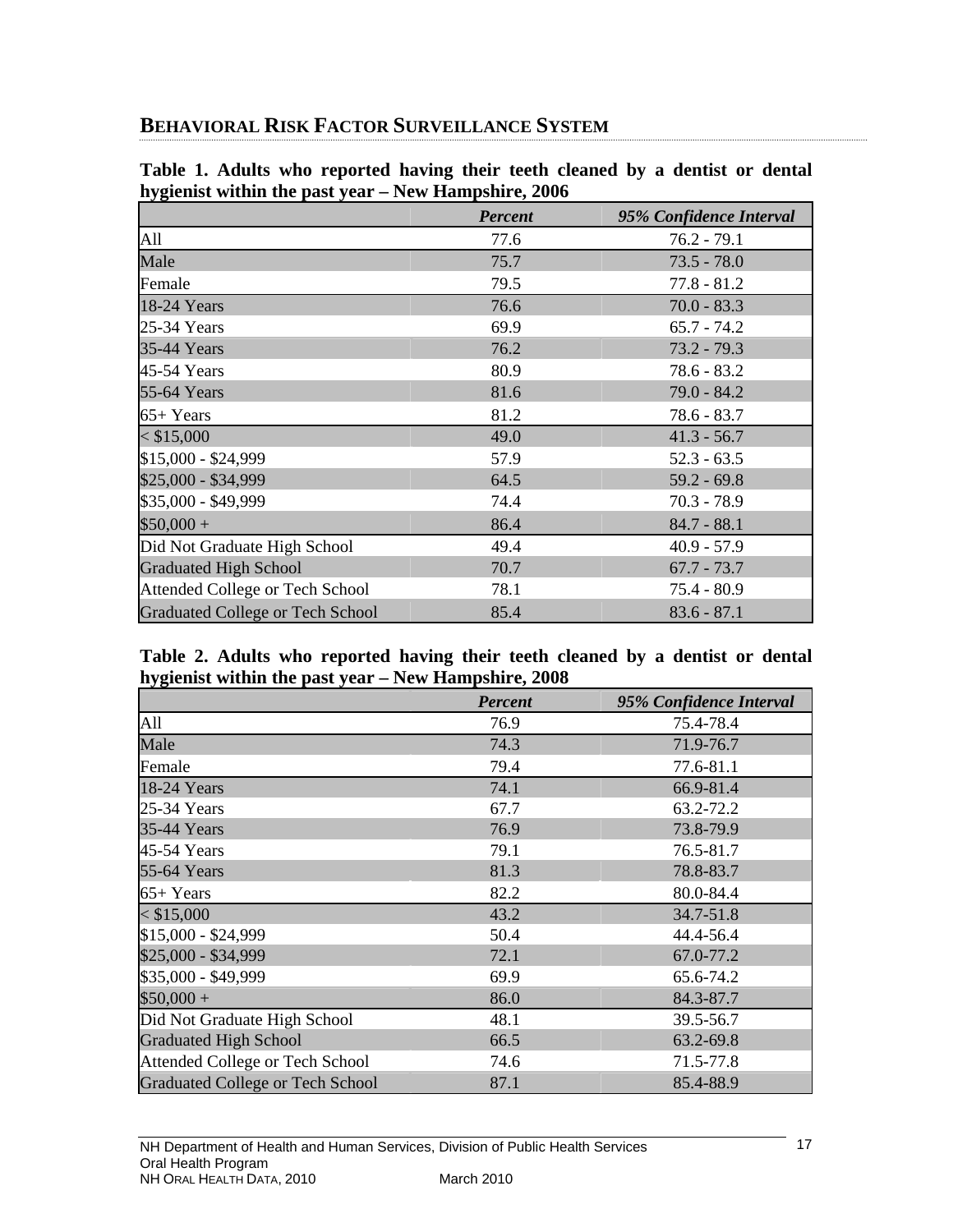**Figure 1. Adults who reported having their teeth cleaned by a dentist or dental hygienist within the past year – New Hampshire, 1999-2008 and United States, 1999, 2002, 2004, 2006, and 2008** 



**Comment:** There were statistically significant associations between teeth cleaning and income and education level. Those with higher incomes were more likely to have had an annual cleaning than those with lower incomes. College graduates were more likely to have had their teeth cleaned during the past year than were persons with less education.

**Method:** People who had never visited a dentist or dental clinic and those who had lost all of their teeth were not asked this question.

**Healthy People 2010:** Objective #21-10 is to increase the proportion of children and adults who use the oral health care system each year to 56%. This objective uses data from the Medical Expenditure Panel Survey, which is not comparable to data from the Behavioral Risk Factor Surveillance System.

**Healthy New Hampshire 2010:** No objective.

**Data Source:** New Hampshire Department of Health and Human Services, Division of Public Health Services, Bureau of Disease Control and Laboratory Sciences, Health Statistics and Data Management Section.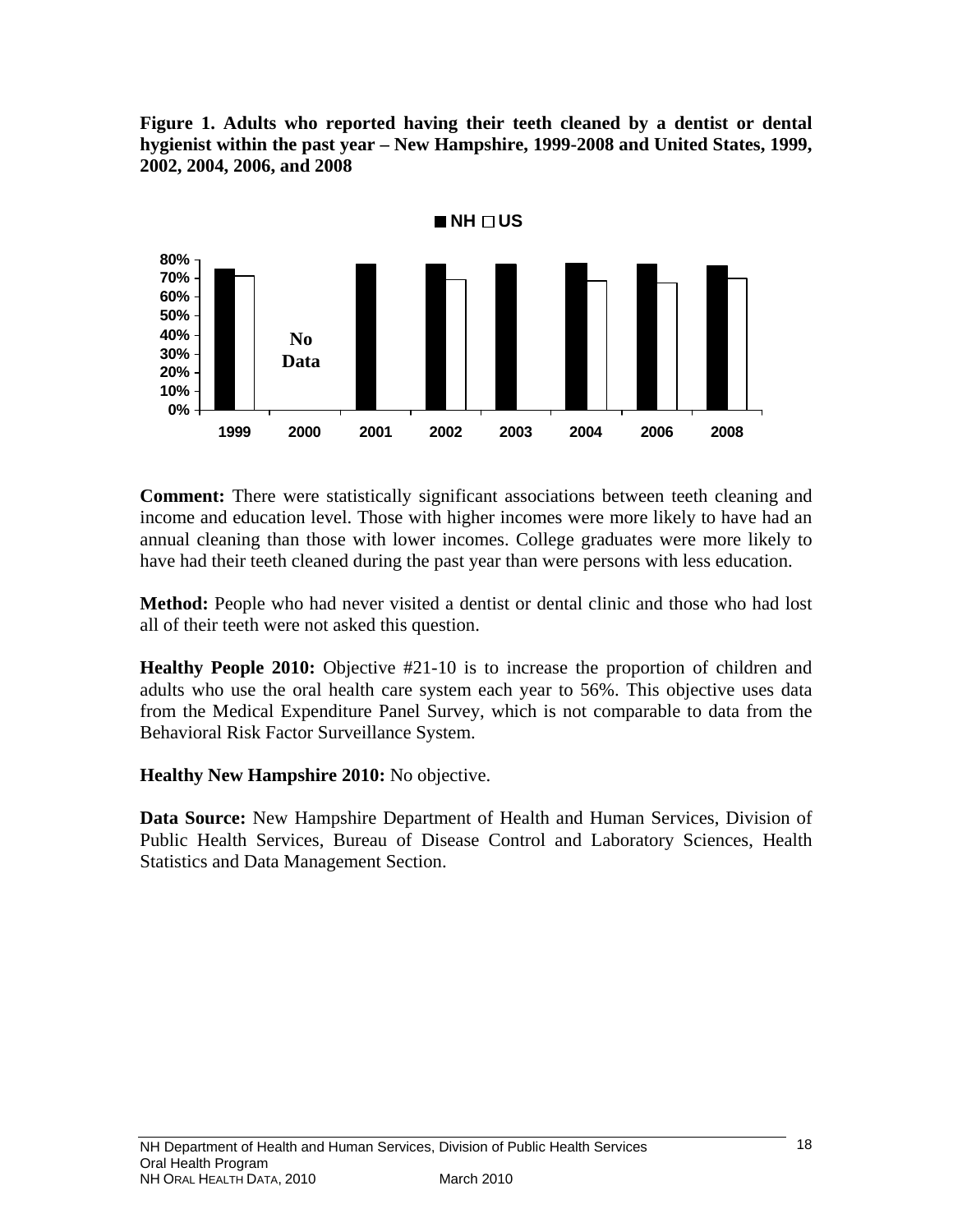|                                         | <b>Percent</b> | 95% Confidence Interval |
|-----------------------------------------|----------------|-------------------------|
| All                                     | 77.1           | $75.8 - 78.4$           |
| Male                                    | 76.0           | $73.8 - 78.2$           |
| Female                                  | 78.2           | $76.6 - 79.8$           |
| 18-24 Years                             | 78.5           | $72.1 - 84.9$           |
| 25-34 Years                             | 72.6           | $68.5 - 76.7$           |
| 35-44 Years                             | 77.9           | $75.0 - 80.8$           |
| 45-54 Years                             | 82.3           | $80.1 - 84.5$           |
| 55-64 Years                             | 77.8           | $75.2 - 80.4$           |
| $65+Years$                              | 72.5           | $69.9 - 75.1$           |
| $<$ \$15,000                            | 49.0           | $42.3 - 55.7$           |
| \$15,000 - \$24,999                     | 55.0           | $50.0 - 60.0$           |
| \$25,000 - \$34,999                     | 65.2           | $60.3 - 70.1$           |
| \$35,000 - \$49,999                     | 74.8           | $71.0 - 78.6$           |
| $$50,000 +$                             | 87.3           | $85.7 - 88.9$           |
| Did Not Graduate High School            | 45.4           | $38.5 - 52.3$           |
| <b>Graduated High School</b>            | 68.8           | $66.0 - 71.6$           |
| Attended College or Tech School         | 79.7           | $77.2 - 82.2$           |
| <b>Graduated College or Tech School</b> | 86.4           | $84.7 - 88.1$           |

**Table 3. Adults who reported visiting a dentist or dental clinic within the past year for any reason – New Hampshire, 2006** 

**Table 4. Adults who reported visiting a dentist or dental clinic within the past year for any reason – New Hampshire, 2008** 

|                                         | <b>Percent</b> | 95% Confidence Interval |
|-----------------------------------------|----------------|-------------------------|
| All                                     | 76.8           | 75.4-78.2               |
| Male                                    | 74.9           | 72.6-77.2               |
| Female                                  | 78.6           | 76.9-80.2               |
| 18-24 Years                             | 76.8           | 69.8-83.8               |
| 25-34 Years                             | 69.0           | 64.5-73.5               |
| 35-44 Years                             | 80.7           | 77.9-83.5               |
| 45-54 Years                             | 79.3           | 76.7-81.8               |
| 55-64 Years                             | 79.6           | $77.1 - 82.0$           |
| $65+Years$                              | 74.2           | 71.9-76.4               |
| $<$ \$15,000                            | 45.6           | 38.5-52.8               |
| \$15,000 - \$24,999                     | 53.4           | 48.0-58.8               |
| \$25,000 - \$34,999                     | 69.2           | 64.5-73.9               |
| \$35,000 - \$49,999                     | 71.7           | 67.6-75.8               |
| $$50,000 +$                             | 86.2           | 84.5-87.9               |
| Did Not Graduate High School            | 46.8           | 39.4-54.3               |
| <b>Graduated High School</b>            | 66.6           | 63.7-69.6               |
| Attended College or Tech School         | 75.5           | 72.5-78.5               |
| <b>Graduated College or Tech School</b> | 87.7           | 86.0-89.3               |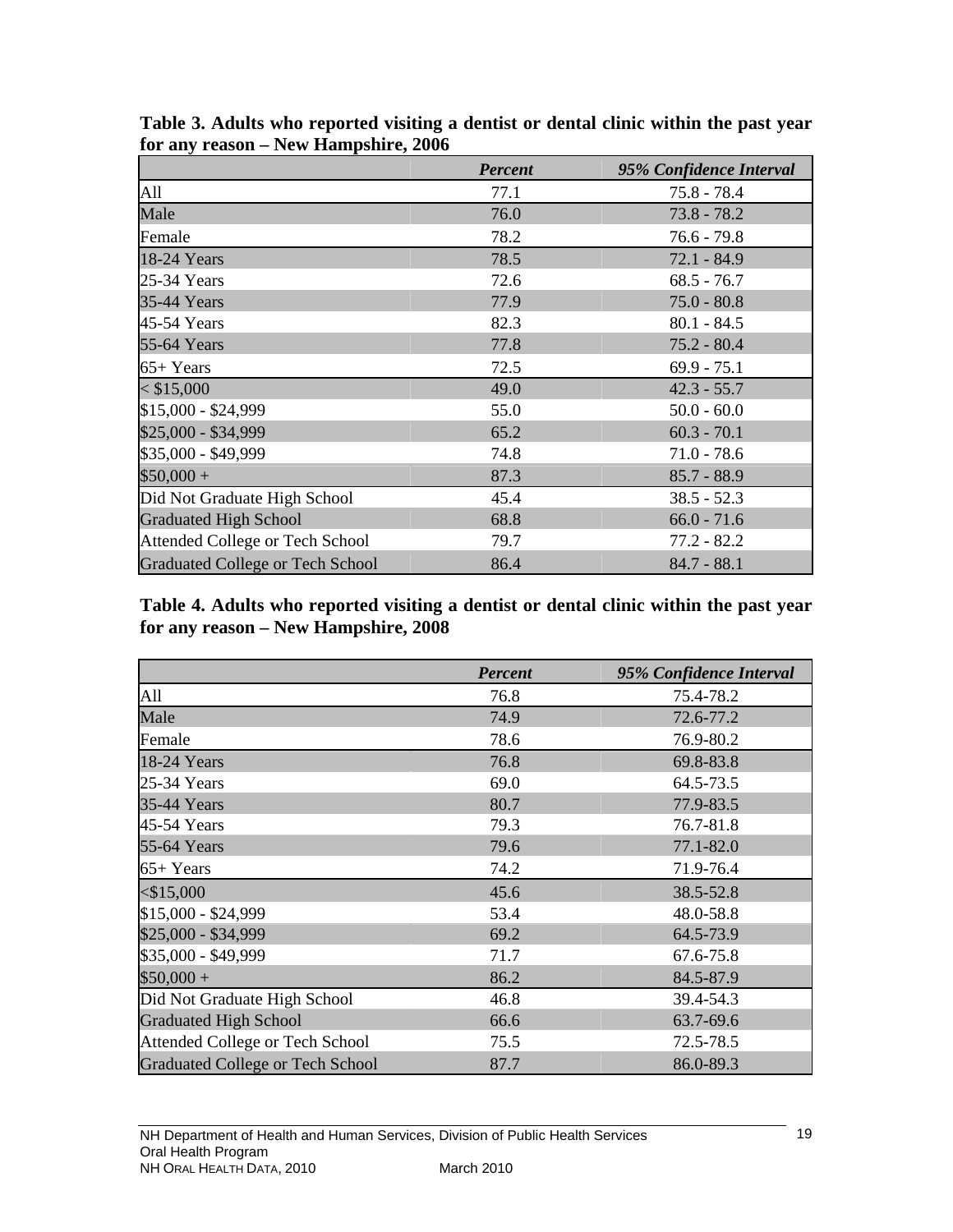**Figure 2. Adults who reported visiting a dentist or dental clinic within the past year for any reason – New Hampshire, 1999-2004, 2006 and 2008 and United States, 1999, 2002, 2004, 2006, and 2008** 



**Comment:** There were statistically significant associations between visiting a dentist and income and education. As income increased so did the likelihood of having seen a dentist in the past year. Increasing educational attainment was also associated with having seen a dentist during the past year. Persons of younger age were more likely to have visited a dentist than persons 65 years of age and older.

In 2008, 77% of adults in New Hampshire reported visiting a dentist or dental clinic in the past year, which compares favorably with the national estimate of 71% from 2008.

**Method:** This question was asked of all survey participants. Data analysis excluded persons who responded "Don't Know/Not Sure" or "Refused" to this question. Data were available for New Hampshire for 1999, 2001-2004, 2006, and 2008 and for the United States for 1999, 2002, 2004, 2006, and 2008.

**Healthy People 2010:** (Objective #21-10) Increase the proportion of children and adults who use the oral health care system each year to 56%. National data for this objective were obtained from the Medical Expenditure Panel Survey and therefore cannot be compared directly with results from the Behavioral Risk Factor Surveillance System.

**Healthy New Hampshire 2010:** No objective.

**Data Source:** BRFSS prevalence estimates available at: [http://www.cdc.gov/brfss/index.htm.](http://www.cdc.gov/brfss/index.htm)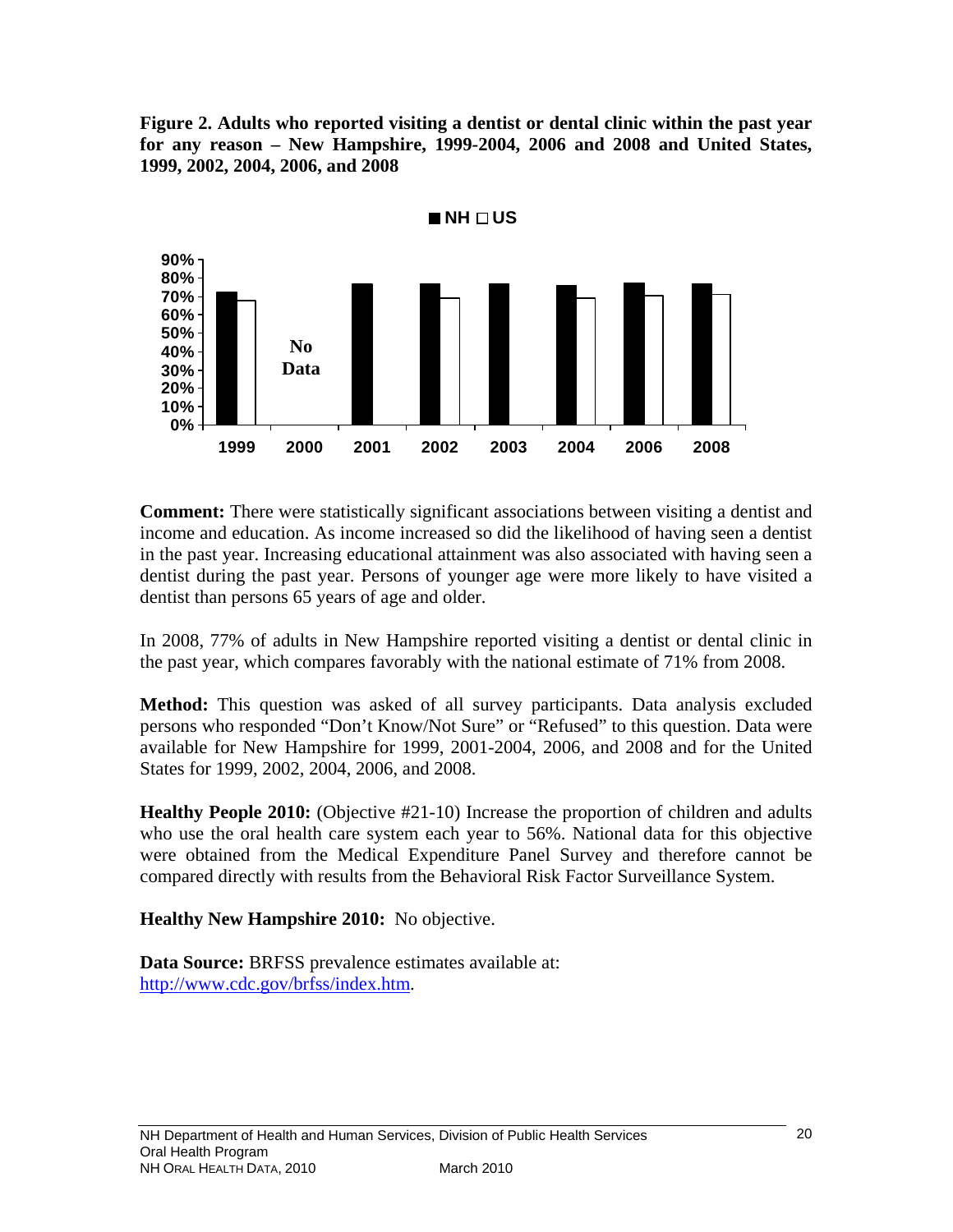|                                         | <b>Percent</b> | 95% Confidence Interval |
|-----------------------------------------|----------------|-------------------------|
| All                                     | 15.1           | $142. - 16.1$           |
| Male                                    | 14.5           | $13.0 - 16.0$           |
| Female                                  | 15.8           | $14.5 - 17.1$           |
| 18-24 Years                             | 1.2            | $0.0 - 2.5$             |
| 25-34 Years                             | 3.6            | $1.9 - 5.3$             |
| 35-44 Years                             | 5.0            | $3.4 - 6.6$             |
| 45-54 Years                             | 12.3           | $10.5 - 14.1$           |
| 55-64 Years                             | 24.9           | $22.1 - 27.8$           |
| $65+Years$                              | 44.7           | $41.7 - 47.8$           |
| $<$ \$15,000                            | 34.5           | $28.9 - 40.0$           |
| \$15,000 - \$24,999                     | 30.3           | $26.2 - 34.5$           |
| \$25,000 - \$34,999                     | 22.9           | $19.0 - 26.8$           |
| \$35,000 - \$49,999                     | 16.3           | $13.4 - 19.0$           |
| $$50,000 +$                             | 7.0            | $6.0 - 8.1$             |
| Did Not Graduate High School            | 40.3           | $34.0 - 46.6$           |
| <b>Graduated High School</b>            | 23.4           | $21.1 - 25.7$           |
| Attended College or Tech School         | 12.7           | $10.9 - 14.4$           |
| <b>Graduated College or Tech School</b> | 6.9            | $5.9 - 8.0$             |

**Table 5. Adults who have lost six or more teeth due to decay or gum disease – New Hampshire, 2006** 

**Table 6. Adults who have lost six or more teeth due to decay or gum disease – New Hampshire, 2008** 

|                                         | <b>Percent</b> | 95% Confidence Interval |
|-----------------------------------------|----------------|-------------------------|
| All                                     | 14.6           | $13.7 - 15.5$           |
| Male                                    | 14.2           | $12.8 - 15.6$           |
| Female                                  | 14.9           | $13.8 - 16.2$           |
| 18-24 Years                             | 0.3            | $0.0 - 0.9$             |
| 25-34 Years                             | 3.3            | $1.8 - 4.9$             |
| 35-44 Years                             | 5.2            | $3.7 - 6.7$             |
| 45-54 Years                             | 11.2           | $9.4 - 13.0$            |
| 55-64 Years                             | 23.2           | $20.6 - 25.8$           |
| $65+Years$                              | 43.4           | $40.8 - 46.0$           |
| $<$ \$15,000                            | 35.5           | $29.5 - 41.5$           |
| \$15,000 - \$24,999                     | 32.5           | $28.1 - 36.8$           |
| \$25,000 - \$34,999                     | 28.7           | $24.4 - 33.0$           |
| \$35,000 - \$49,999                     | 19.4           | $16.4 - 22.3$           |
| $$50,000 +$                             | 7.0            | $6.1 - 8.0$             |
| Did Not Graduate High School            | 39.3           | $32.7 - 45.9$           |
| <b>Graduated High School</b>            | 22.6           | $20.4 - 24.8$           |
| Attended College or Tech School         | 14.2           | $12.4 - 15.9$           |
| <b>Graduated College or Tech School</b> | 6.9            | $5.8 - 7.9$             |

NH Department of Health and Human Services, Division of Public Health Services Oral Health Program NH ORAL HEALTH DATA, 2010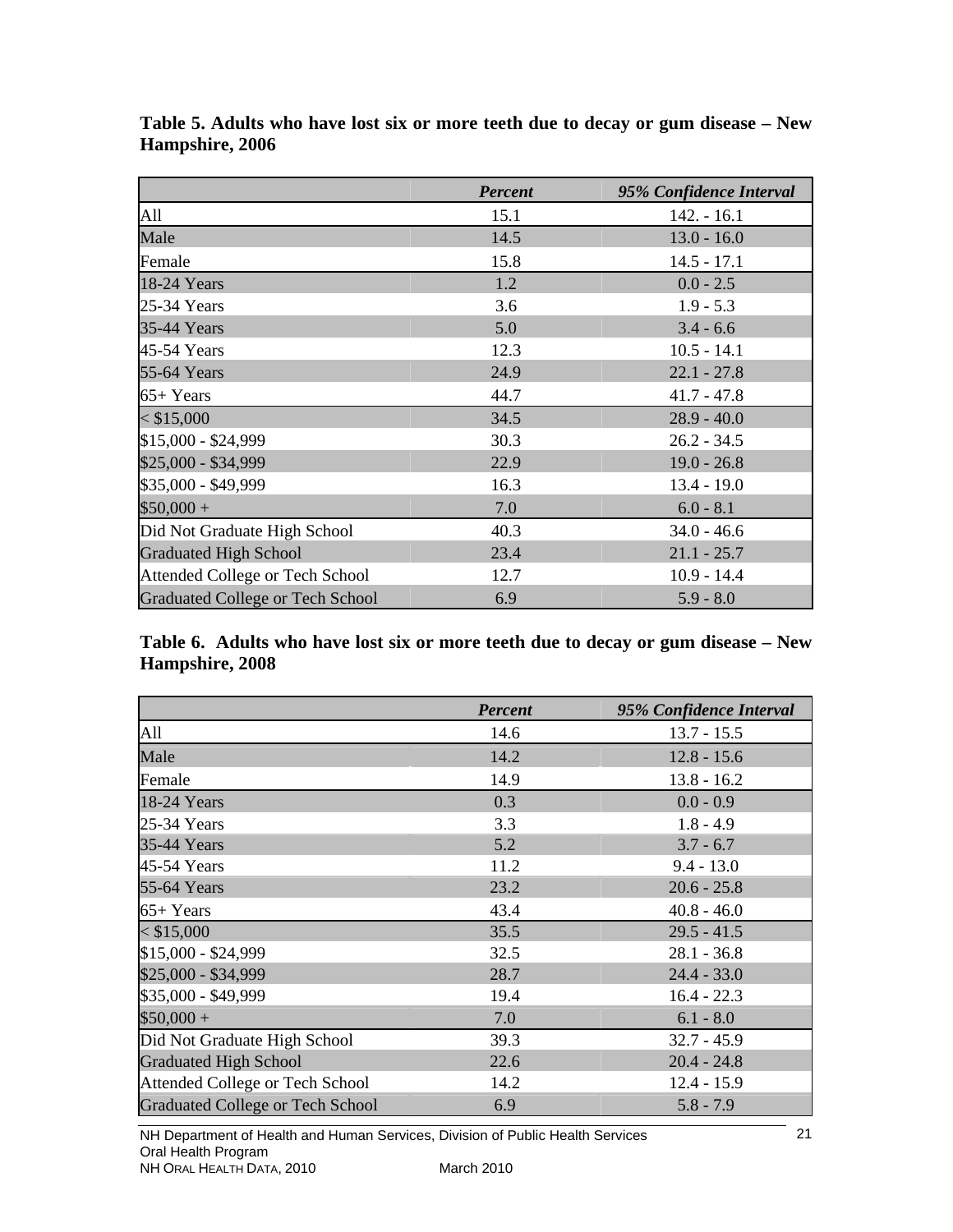**Figure 3. Adults who have lost six or more teeth due to decay or gum disease – New Hampshire, 1999-2004, 2006, and 2008 and United States, 1999, 2004, 2006, and 2008** 



**Comment:** There were strong associations between tooth loss and age, income, and education. Tooth loss, especially edentulism (i.e., loss of all teeth), can reduce quality of life, self-image, and daily functioning. It is preventable with good oral hygiene, fluoridated water, and regular dental care. Patient and provider attitudes toward tooth retention also play an important role.

In 2008, 15% percent of adults in New Hampshire reported having lost six or more teeth due to decay or gum disease, which is approximately the same as the national estimate of 16.5% from 2004.

**Method:** This question was asked of all survey participants. Data analysis excluded persons responding "Don't Know/Not Sure" or "Refused" to this question. Data were available for New Hampshire for 1999, 2001-2004, 2006, and 2008, and for the United States for 1999, 2001, 2004, 2006, and 2008.

**Healthy People 2010:** The *Healthy People 2010* objective is to increase the proportion of adults aged 35-44 years who have never had a permanent tooth extracted because of dental caries or periodontal disease to 42% (#21-3). In 2008 in New Hampshire, 70.3% of persons 35-44 years of age had never lost a permanent tooth due to decay or gum disease.

**Healthy New Hampshire 2010:** No objective.

**Data Source:** New Hampshire Department of Health and Human Services, Division of Public Health Services, Bureau of Disease Control and Laboratory Sciences, Health Statistics and Data Management Section.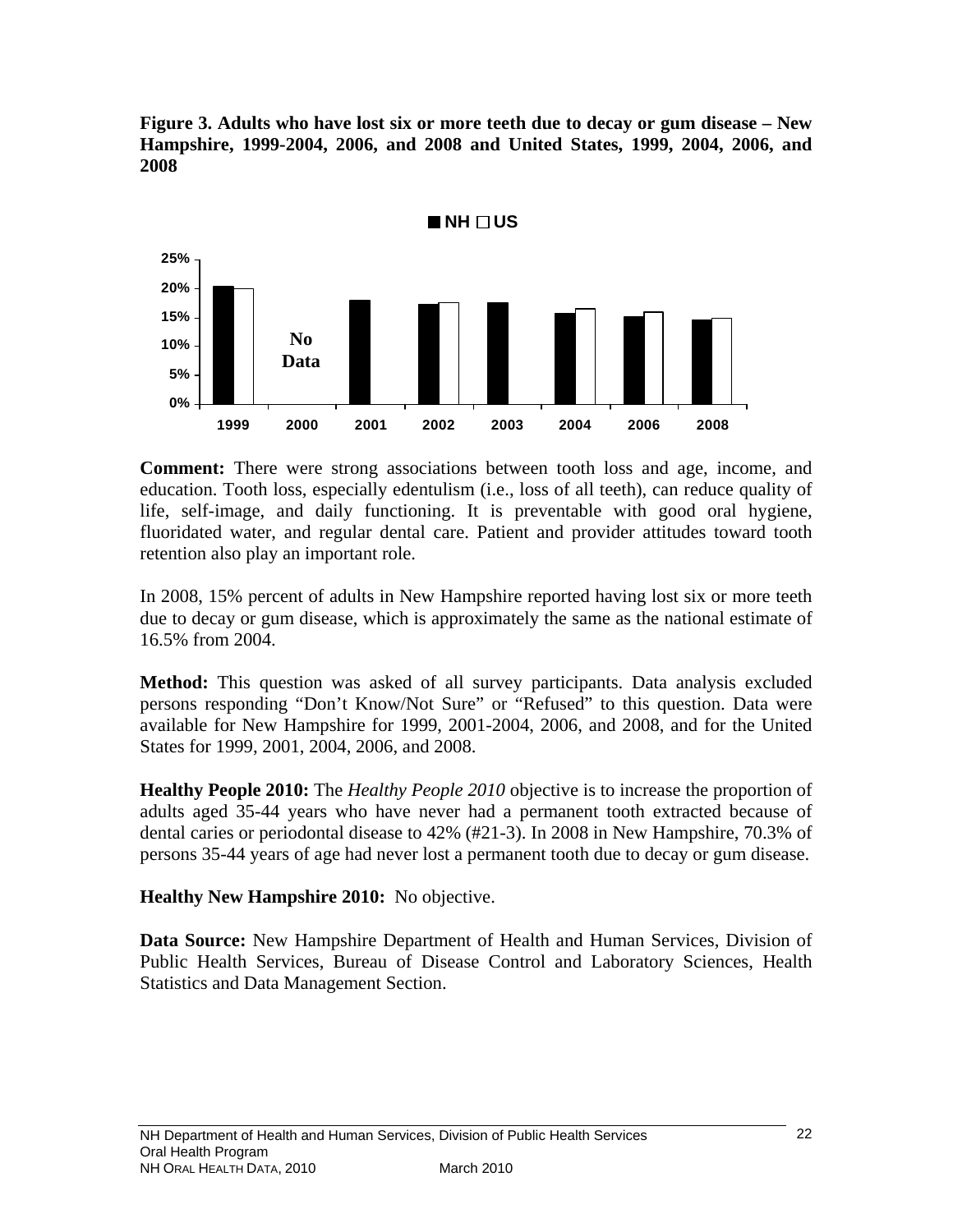|                                         | <b>Percent</b> | 95% Confidence Interval |
|-----------------------------------------|----------------|-------------------------|
| All                                     | 18.6           | $16.2 - 21.0$           |
| Male                                    | 18.5           | $14.8 - 22.2$           |
| Female                                  | 18.6           | $15.7 - 21.5$           |
| $<$ \$15,000                            | 34.6           | $26.6 - 42.6$           |
| \$15,000 - \$24,999                     | 27.8           | $21.9 - 33.7$           |
| \$25,000 - \$34,999                     | 17.8           | $10.7 - 24.9$           |
| \$35,000 - \$49,999                     | 16.7           | $10.2 - 23.2$           |
| $$50,000 +$                             | 11.2           | $3.2 - 19.2$            |
| Did Not Graduate High School            | 48.0           | $39.2 - 56.8$           |
| <b>Graduated High School</b>            | 24.4           | $20.1 - 28.7$           |
| Attended College or Tech School         | 14.2           | $9.7 - 18.7$            |
| <b>Graduated College or Tech School</b> | 5.7            | $3.2 - 8.2$             |

**Table 7. Adults aged 65 years of age or older who have lost all of their natural teeth due to decay or gum disease – New Hampshire, 2006** 

**Table 8. Adults aged 65 years of age or older who have lost all of their natural teeth due to decay or gum disease – New Hampshire, 2008** 

|                                         | Percent | 95% Confidence Interval |
|-----------------------------------------|---------|-------------------------|
| All                                     | 18.5    | $16.5 - 20.5$           |
| Male                                    | 16.1    | $13.0 - 19.3$           |
| Female                                  | 20.3    | $17.6 - 22.9$           |
| $<$ \$15,000                            | 36.3    | $28.5 - 44.0$           |
| \$15,000 - \$24,999                     | 29.8    | $24.3 - 35.3$           |
| \$25,000 - \$34,999                     | 22.9    | $16.9 - 29.0$           |
| \$35,000 - \$49,999                     | 15.7    | $10.6 - 20.9$           |
| $$50,000 +$                             | 5.5     | $3.1 - 7.9$             |
| Did Not Graduate High School            | 42.7    | $34.1 - 51.2$           |
| <b>Graduated High School</b>            | 26.9    | $22.9 - 31.0$           |
| Attended College or Tech School         | 13.8    | $10.3 - 17.4$           |
| <b>Graduated College or Tech School</b> | 6.5     | $4.3 - 8.7$             |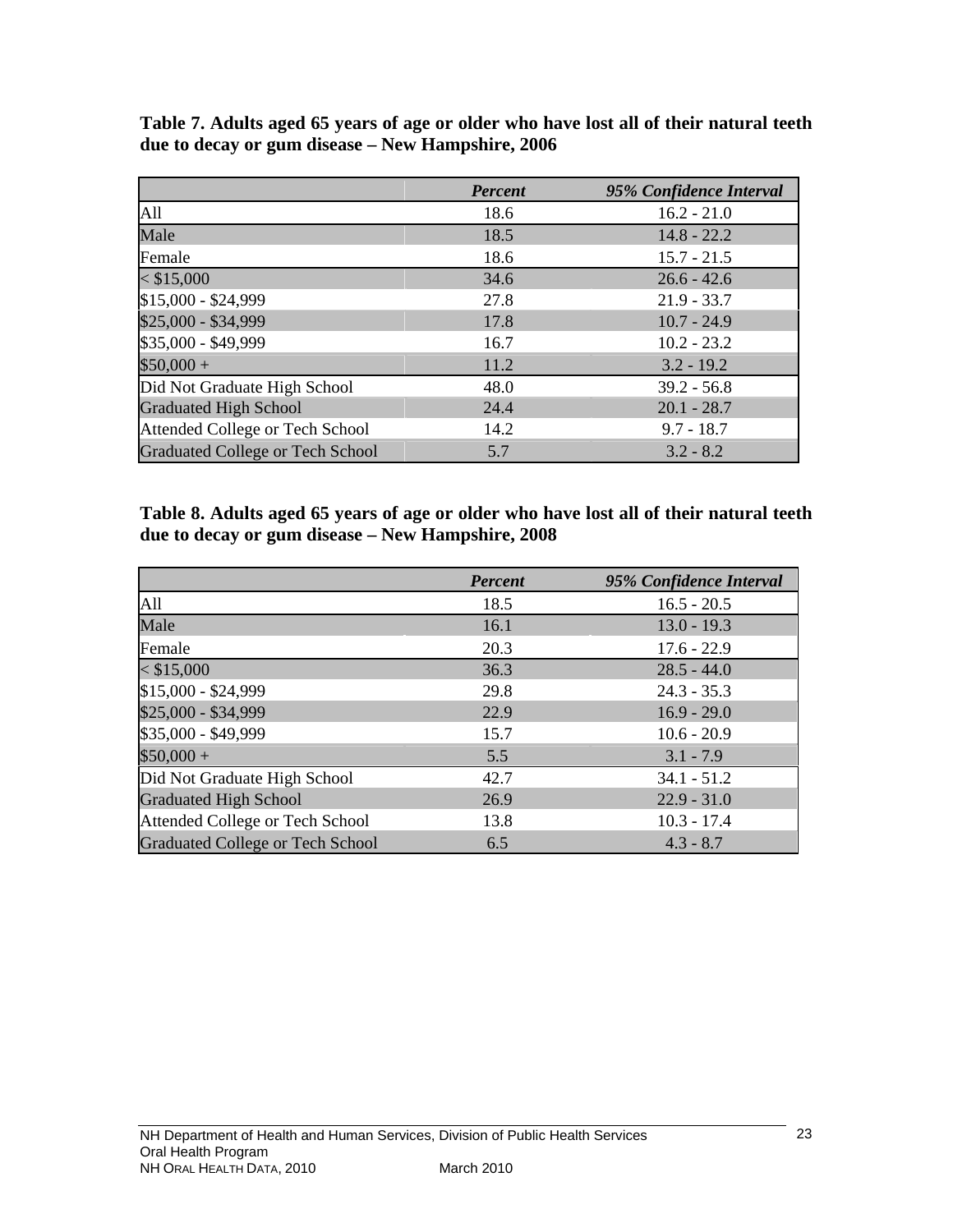**Figure 4. Adults aged 65 years of age or older who have lost all of their natural teeth due to decay or gum disease – New Hampshire, 1999-2004, 2006, and 2008 and United States, 1999, 2002, 2004, 2006, and 2008** 



**Comment:** There were strong associations between complete tooth loss (i.e., edentulism) and income and educational attainment. Persons with lower incomes and less education were more likely to report loss of all their teeth. Edentulism can reduce quality of life, self-image, and daily functioning; it is preventable with good oral hygiene, fluoridated water, and regular dental care. Patient and provider attitudes towards tooth retention also play an important role.

**Method:** This question was asked of all survey participants. Data analysis excluded persons responding "Don't Know/Not Sure" or "Refused" to this question and was restricted to persons >65 years of age. Data were available for New Hampshire for 1999, 2001–2004, 2006, and 2008, and for the United States for 1999, 2002, 2004, 2006, and 2008.

**Healthy People 2010:** The *Healthy People 2010* objective is to reduce the proportion of adults 65 to 74 years of age who have had all their natural teeth extracted to 20% (#21-4). For New Hampshire in 2008, 14.8% (95% Confidence Interval 12.2-17.3%) of persons 65 to 74 years of age had lost all their teeth.

## **Healthy New Hampshire 2010:** No objective.

**Data Source:** New Hampshire Department of Health and Human Services, Division of Public Health Services, Bureau of Disease Control and Laboratory Sciences, Health Statistics and Data Management Section.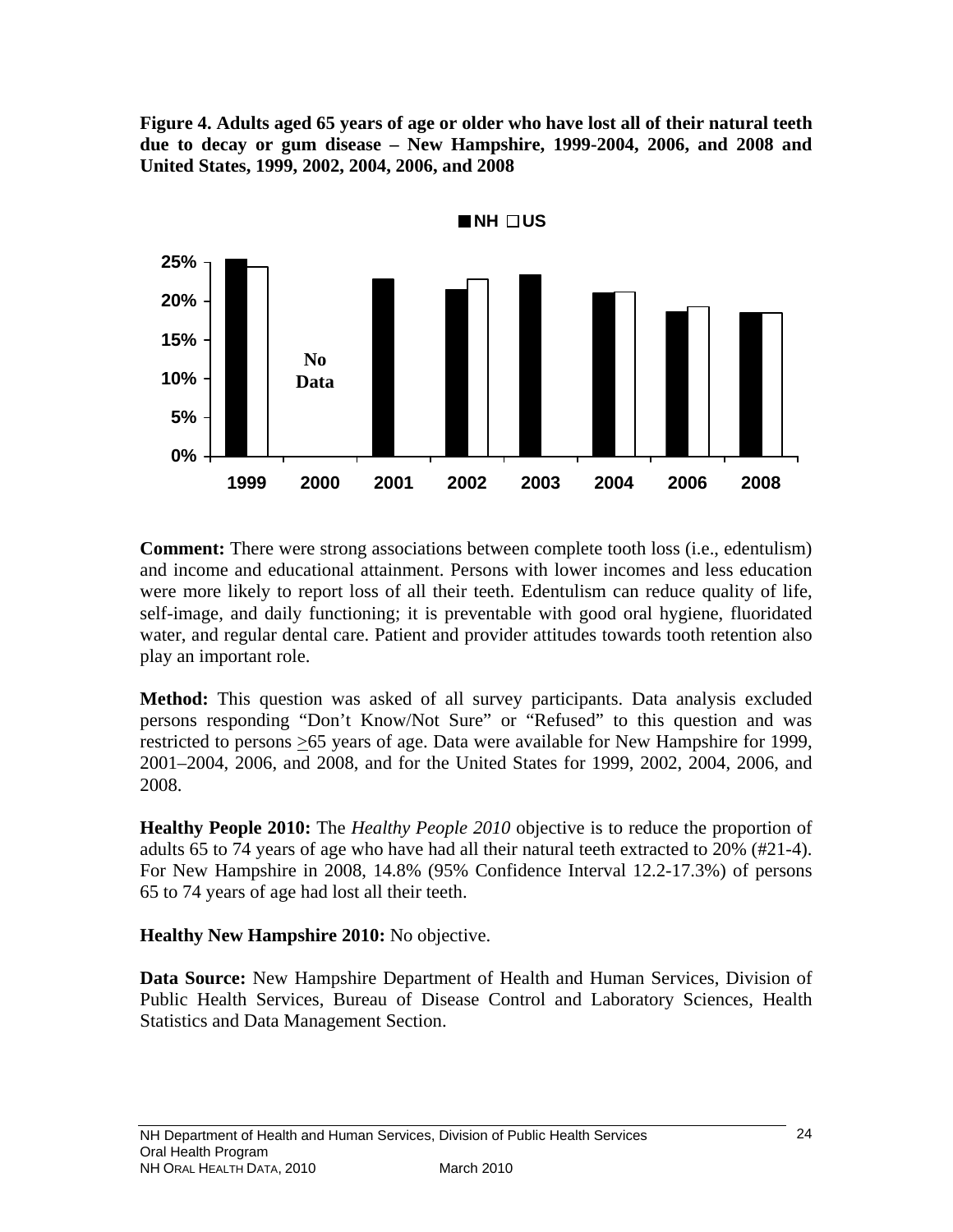# **HOSPITAL- AND COMMUNITY-BASED DENTAL PROGRAMS**

#### **Table 9. Number of persons treated and children receiving sealants in hospital- and community-based dental programs – New Hampshire, 2005-2006**

| Program                                                    | <b>Adults</b><br><b>Treated</b> | Number of Number of<br>Children<br><b>Treated</b> | % of Adults<br>Receiving<br>Restorative<br>Care | % of<br>Children<br>Receiving<br>Restorative<br>Care | Number of<br>Children<br>Receiving<br><b>Sealants</b> | % of<br>Children<br>Receiving<br><b>Sealants</b> |
|------------------------------------------------------------|---------------------------------|---------------------------------------------------|-------------------------------------------------|------------------------------------------------------|-------------------------------------------------------|--------------------------------------------------|
| Ammonoosuc<br><b>Community Health</b><br>Svcs (Littleton)  | 99                              | $\mathbf{0}$                                      | 40.4%                                           | <b>NA</b>                                            | $\theta$                                              | <b>NA</b>                                        |
| <b>Avis Goodwin CHC</b><br>(Rochester/Dover)               | 797                             | 574                                               | 31.1%                                           | 50.0%                                                | 33                                                    | 5.7%                                             |
| Capital Region Family<br><b>Health Center</b><br>(Concord) | 1,008                           | 126                                               | 100.0%                                          | 0.0%                                                 | 25                                                    | 19.8%                                            |
| <b>Catholic Medical</b><br>Center (Manchester)             | 587                             | 604                                               | 56.9%                                           | 69.0%                                                | 210                                                   | 34.8%                                            |
| <b>Community Health</b><br>Service (Derry)                 | 144                             | $\overline{0}$                                    | 98.6%                                           | <b>NA</b>                                            | $\overline{0}$                                        | <b>NA</b>                                        |
| <b>Dental Health Works</b><br>(Keene)                      | 137                             | 151                                               | 29.9%                                           | 74.8%                                                | 53                                                    | 35.1%                                            |
| <b>Dental Resource Center</b><br>(Laconia)                 | 1,172                           | 939                                               | 32.1%                                           | 29.9%                                                | 268                                                   | 28.5%                                            |
| <b>Families First Dental</b><br>Center (Portsmouth)        | 672                             | 317                                               | 35.9%                                           | 33.8%                                                | 71                                                    | 22.4%                                            |
| <b>Greater Nashua Dental</b><br>Connection (Nashua)        | 651                             | 774                                               | 20.9%                                           | 33.7%                                                | 406                                                   | 52.5%                                            |
| <b>Health Reach Dental</b><br>Center (Exeter)              | 78                              | 3,819                                             | 52.6%                                           | 40.1%                                                | 870                                                   | 22.8%                                            |
| <b>Lamprey Health Care</b><br>(Raymond)                    | 106                             | 374                                               | 32.1%                                           | 45.5%                                                | 33                                                    | 8.8%                                             |
| <b>Molar Express (North</b><br>Country)                    | 93                              | 348                                               | 18.3%                                           | 100.0%                                               | 240                                                   | 69.0%                                            |
| <b>TOTAL</b>                                               | 5,544                           | 8,026                                             | 47.9%                                           | 43.8%                                                | 2,209                                                 | 27.5%                                            |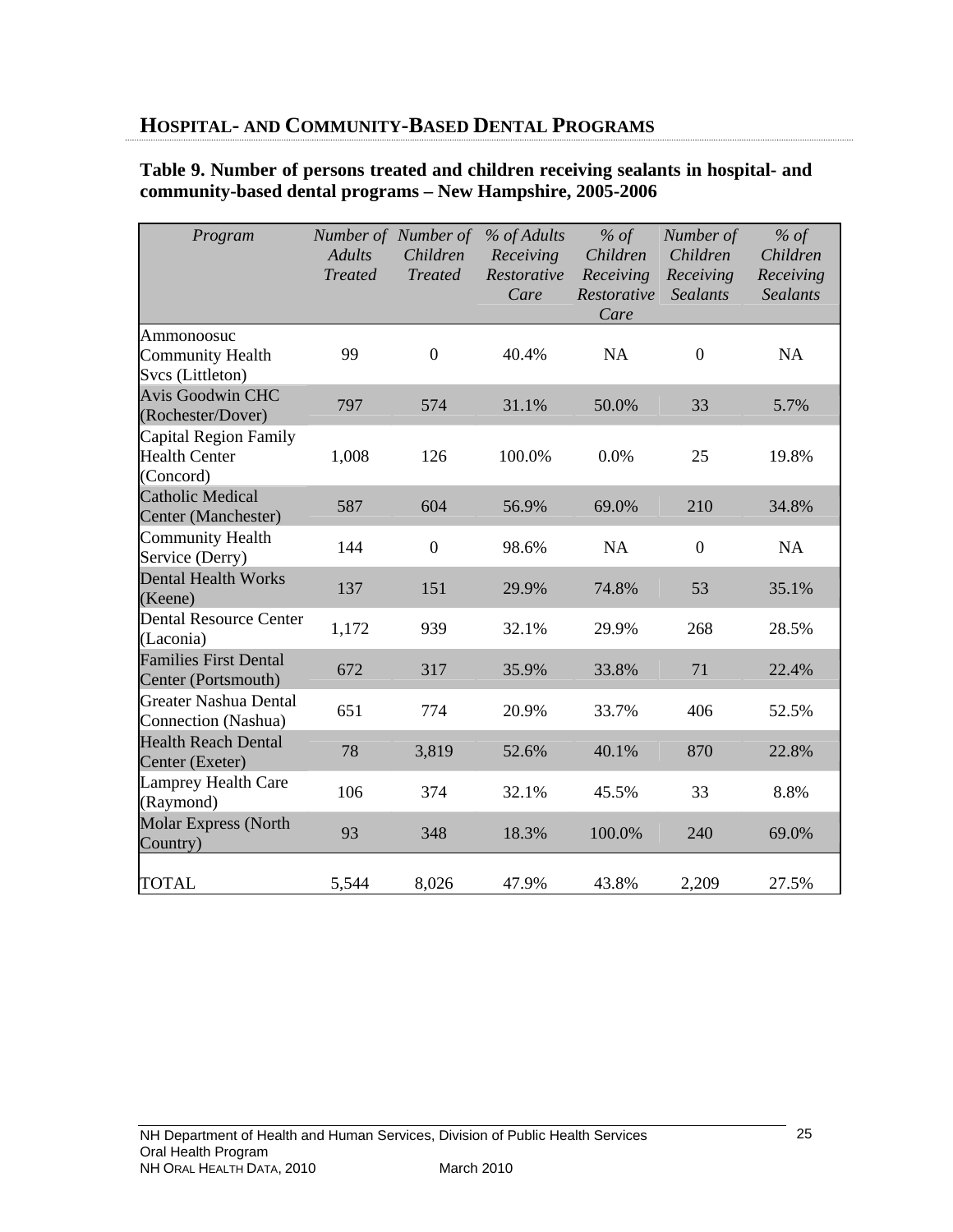| Program                                                    | <b>Adults</b><br><b>Treated</b> | Number of Number of<br>Children<br><b>Treated</b> | % of Adults<br>Receiving<br>Restorative<br>Care | % of<br>Children<br>Receiving<br>Restorative<br>Care | Number of<br>Children<br>Receiving<br><b>Sealants</b> | % of<br>Children<br>Receiving<br><b>Sealants</b> |
|------------------------------------------------------------|---------------------------------|---------------------------------------------------|-------------------------------------------------|------------------------------------------------------|-------------------------------------------------------|--------------------------------------------------|
| Ammonoosuc<br><b>Community Health</b><br>Svcs (Littleton)  | 70                              | $\boldsymbol{0}$                                  | 27.1%                                           | <b>NA</b>                                            | $\boldsymbol{0}$                                      | <b>NA</b>                                        |
| <b>Avis Goodwin CHC</b><br>(Rochester/Dover)               | 924                             | 956                                               | 52.3%                                           | 70.1%                                                | 122                                                   | 12.8%                                            |
| Capital Region Family<br><b>Health Center</b><br>(Concord) | 1,046                           | 109                                               | 100.0%                                          | 0.0%                                                 | 25                                                    | 22.9%                                            |
| <b>Catholic Medical</b><br>Center (Manchester)             | 376                             | 482                                               | 74.2%                                           | 66.8%                                                | 65                                                    | 13.5%                                            |
| <b>Community Health</b><br>Service (Derry)                 | 172                             | $\overline{0}$                                    | 49.4%                                           | NA                                                   | $\mathbf{0}$                                          | <b>NA</b>                                        |
| <b>Dental Health Works</b><br>(Keene)                      | 218                             | 278                                               | 23.9%                                           | 41.7%                                                | 50                                                    | 18.0%                                            |
| <b>Dental Resource Center</b><br>(Laconia)                 | 1,097                           | 939                                               | 37.6%                                           | 30.0%                                                | 172                                                   | 18.3%                                            |
| <b>Families First Dental</b><br>Center (Portsmouth)        | 756                             | 392                                               | 40.7%                                           | 32.9%                                                | 72                                                    | 18.4%                                            |
| <b>Greater Nashua Dental</b><br>Connection (Nashua)        | 509                             | 1,009                                             | 30.3%                                           | 24.0%                                                | 474                                                   | 47.0%                                            |
| <b>Health Reach Dental</b><br>Center (Exeter)              | 268                             | 4,128                                             | 32.1%                                           | 35.8%                                                | 887                                                   | 21.5%                                            |
| <b>Lamprey Health Care</b><br>(Raymond)                    | 118                             | 423                                               | 5.9%                                            | 33.3%                                                | 66                                                    | 15.6%                                            |
| <b>Molar Express (North</b><br>Country)                    | 135                             | 892                                               | 0.0%                                            | 87.6%                                                | 108                                                   | 12.1%                                            |
| <b>TOTAL</b>                                               | 5,689                           | 9,608                                             | 51.5%                                           | 43.3%                                                | 2,041                                                 | 21.2%                                            |

**Table 10. Number of persons treated and children receiving sealants in hospitaland community-based dental programs – New Hampshire, 2006-2007**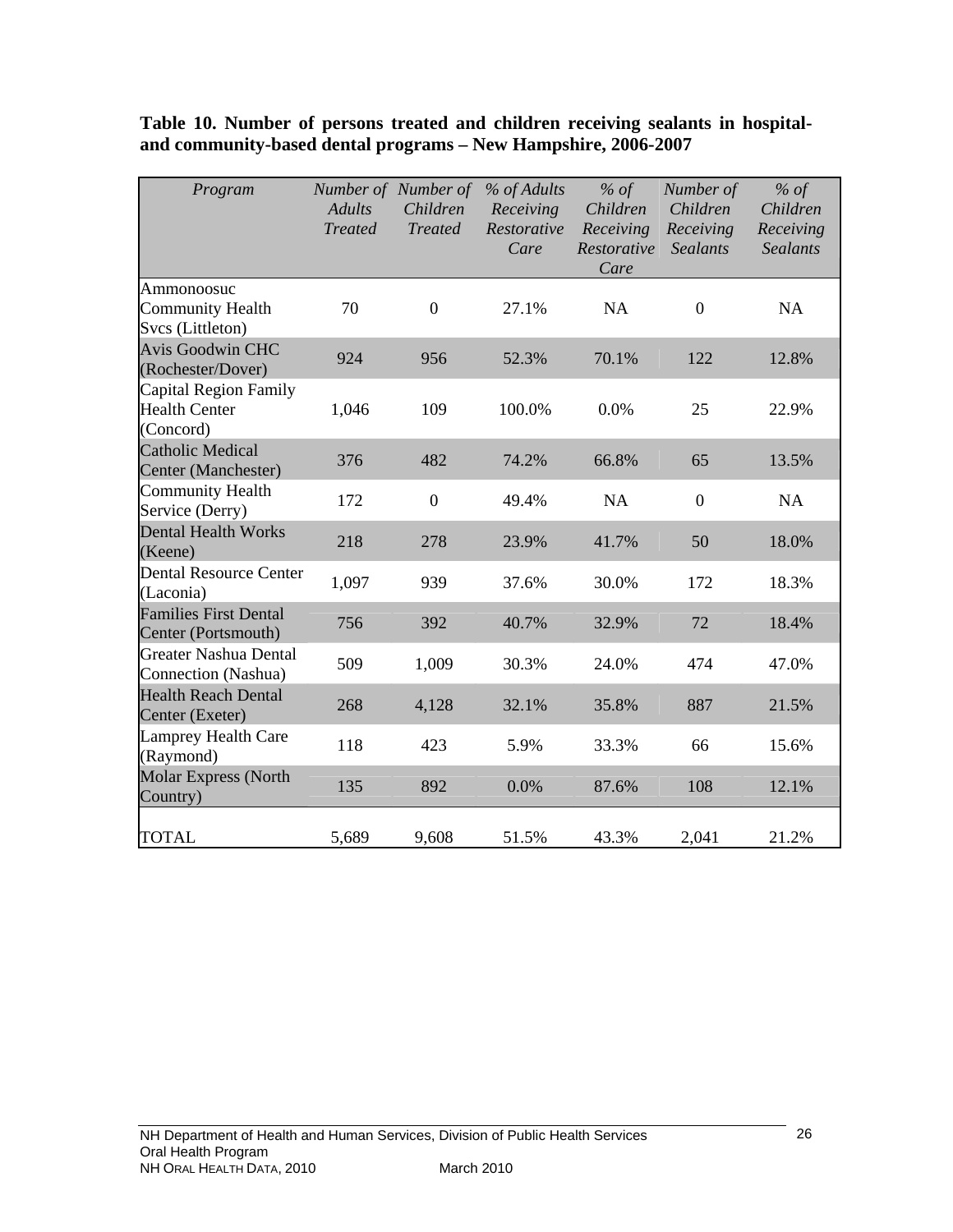| Program                                                    | <b>Adults</b><br><b>Treated</b> | Number of Number of<br>Children<br><b>Treated</b> | % of Adults<br>Receiving<br>Restorative<br>Care | % of<br>Children<br>Receiving<br>Restorative<br>Care | Number of<br>Children<br>Receiving<br><b>Sealants</b> | $%$ of<br>Children<br>Receiving<br><b>Sealants</b> |
|------------------------------------------------------------|---------------------------------|---------------------------------------------------|-------------------------------------------------|------------------------------------------------------|-------------------------------------------------------|----------------------------------------------------|
| Ammonoosuc<br>Community Health<br>Svcs (Littleton)         | 57                              | $\boldsymbol{0}$                                  | 35.1%                                           | NA                                                   | $\overline{0}$                                        | NA                                                 |
| <b>Avis Goodwin CHC</b><br>(Rochester/Dover)               | 1,189                           | 1,556                                             | 79.6%                                           | 76.4%                                                | 549                                                   | 35.3%                                              |
| Capital Region Family<br><b>Health Center</b><br>(Concord) | 1,049                           | 78                                                | 100.0%                                          | 14.1%                                                | 31                                                    | 39.7%                                              |
| <b>Catholic Medical</b><br>Center (Manchester)             | 358                             | 507                                               | 77.1%                                           | 71.0%                                                | 74                                                    | 14.6%                                              |
| <b>Community Health</b><br>Service (Derry)                 | 227                             | $\overline{4}$                                    | 43.6%                                           | 0.0%                                                 | $\overline{0}$                                        | 0.0%                                               |
| <b>Dental Health Works</b><br>(Keene)                      | 163                             | 232                                               | 18.4%                                           | 32.3%                                                | 98                                                    | 42.2%                                              |
| <b>Dental Resource Center</b><br>(Laconia)                 | $\frac{1}{2}$                   |                                                   | No Report-                                      |                                                      | $\overline{\phantom{0}}$                              |                                                    |
| <b>Families First Dental</b><br>Center (Portsmouth)        | 862                             | 451                                               | 36.8%                                           | 24.6%                                                | 74                                                    | 16.4%                                              |
| <b>Greater Nashua Dental</b><br>Connection (Nashua)        | 493                             | 917                                               | 33.3%                                           | 33.6%                                                | 494                                                   | 53.9%                                              |
| <b>Health Reach Dental</b><br>Center (Exeter)              | 1,555                           | 3,887                                             | 21.5%                                           | 35.8%                                                | 711                                                   | 18.3%                                              |
| Lamprey Health Care<br>(Raymond)                           | 101                             | 362                                               | 5.9%                                            | 32.0%                                                | 77                                                    | 21.3%                                              |
| <b>Molar Express (North</b><br>Country)                    | 98                              | 411                                               |                                                 |                                                      | 396                                                   |                                                    |
| <b>Indian Stream CHC</b><br>(Colebrook)                    | 41                              | 21                                                | 36.6%                                           | 9.5%                                                 | $\overline{4}$                                        | 19.0%                                              |
| White Mountain CHC<br>(Conway)                             | 68                              | 688                                               | 42.6%                                           | 29.5%                                                | 145                                                   | 21.1%                                              |
| <b>Weeks Medical Center</b><br>(Lancaster)                 | 23                              | $\boldsymbol{0}$                                  | 73.9%                                           |                                                      | $\boldsymbol{0}$                                      |                                                    |
| <b>TOTAL</b>                                               | 6,284                           | 9,114                                             | 52.1%                                           | 48.0%                                                | 2,653                                                 | 29.1%                                              |

**Table 11. Number of persons treated and children receiving sealants in hospitaland community-based dental programs – New Hampshire, 2007-2008**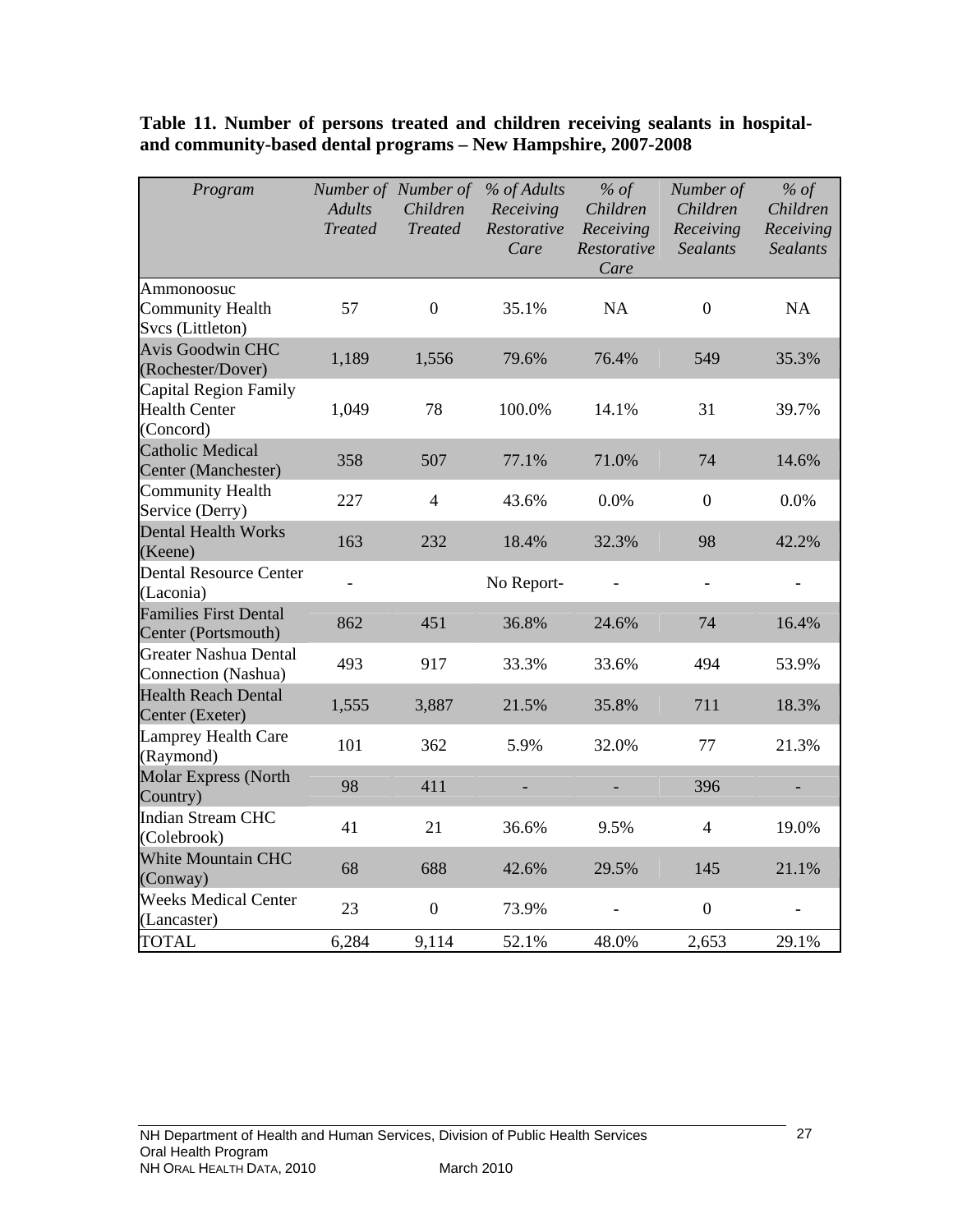## **Table 12. Number of persons treated and children receiving sealants in hospitaland community-based dental programs – New Hampshire, 2008-2009**

| Program                                                    | of Adults<br><b>Treated</b> | Number Number of<br>Children<br><b>Treated</b> | % of Adults<br>Receiving<br>Restorative<br>Care | $%$ of<br>Children<br>Receiving<br>Restorative<br>Care | Number of<br>Children<br>Receiving<br><b>Sealants</b> | $%$ of<br>Children<br>Receiving<br><b>Sealants</b> |
|------------------------------------------------------------|-----------------------------|------------------------------------------------|-------------------------------------------------|--------------------------------------------------------|-------------------------------------------------------|----------------------------------------------------|
| Ammonoosuc<br><b>Community Health Svcs</b><br>(Littleton)  | 74                          | $\boldsymbol{0}$                               | 50.0%                                           | <b>NA</b>                                              | $\boldsymbol{0}$                                      | NA                                                 |
| <b>Avis Goodwin CHC</b><br>(Rochester/Dover)               | 1,930                       | 1,263                                          | 10.3%                                           | 39.9%                                                  | 226                                                   | 17.9%                                              |
| <b>Concord Hospital Family</b><br>Health Center (Concord)  | 1,121                       | 88                                             | 100.0%                                          | 12.5%                                                  | 41                                                    | 46.6%                                              |
| <b>Catholic Medical Center</b><br>(Manchester)             | 358                         | 564                                            | 81.6%                                           | 58.7%                                                  | 138                                                   | 24.5%                                              |
| <b>Community Health</b><br>Service (Derry)                 | 149                         | 3                                              | 38.9%                                           | 0.0%                                                   | $\overline{0}$                                        | 0.0%                                               |
| <b>Dental Health Works</b><br>(Keene)                      | 297                         | 557                                            | 11.1%                                           | 46.3%                                                  | 116                                                   | 20.8%                                              |
| <b>Dental Resource Center</b><br>(Laconia)                 | $\overline{a}$              |                                                | No Report-                                      |                                                        |                                                       |                                                    |
| <b>Families First Dental</b><br>Center (Portsmouth)        | 964                         | 530                                            | 47.9%                                           | 21.7%                                                  | 58                                                    | 10.9%                                              |
| <b>Greater Nashua Dental</b><br>Connection (Nashua)        | 520                         | 943                                            | 44.4%                                           | 49.7%                                                  | 626                                                   | 66.4%                                              |
| <b>Core General Dentistry</b><br>and Oral Surgery (Exeter) | 2,200                       | $\boldsymbol{0}$                               | 67.2%                                           | NA                                                     | $\boldsymbol{0}$                                      | <b>NA</b>                                          |
| Core Physicians Pediatric<br>Dentistry (Exeter)            | 25                          | 4,225                                          | 8.0%                                            | 37.3%                                                  | 1,322                                                 | 31.3%                                              |
| <b>Lamprey Health Care</b><br>(Raymond)                    | $\overline{4}$              | $\overline{0}$                                 | 50.0%                                           | 0.0%                                                   | $\overline{0}$                                        | 0.0%                                               |
| <b>Molar Express (North</b><br>Country)                    | 195                         | 164                                            | 21.0%                                           | 67.7%                                                  | 56                                                    | 34.1%                                              |
| <b>Indian Stream CHC</b><br>(Colebrook)                    | 49                          | $\overline{3}$                                 | 44.9%                                           | 33.3%                                                  | $\mathbf{1}$                                          | 33.3%                                              |
| White Mountain CHC<br>(Conway)                             | 66                          | 780                                            | 4.5%                                            | 6.8%                                                   | 273                                                   | 35.0%                                              |
| <b>Weeks Medical Center</b><br>(Lancaster)                 | 32                          | $\overline{0}$                                 | 75.0%                                           | <b>NA</b>                                              | $\overline{0}$                                        | <b>NA</b>                                          |
| <b>TOTAL</b>                                               | 7,984                       | 9,120                                          | 50.2%                                           | 37.6%                                                  | 2,857                                                 | 31.3%                                              |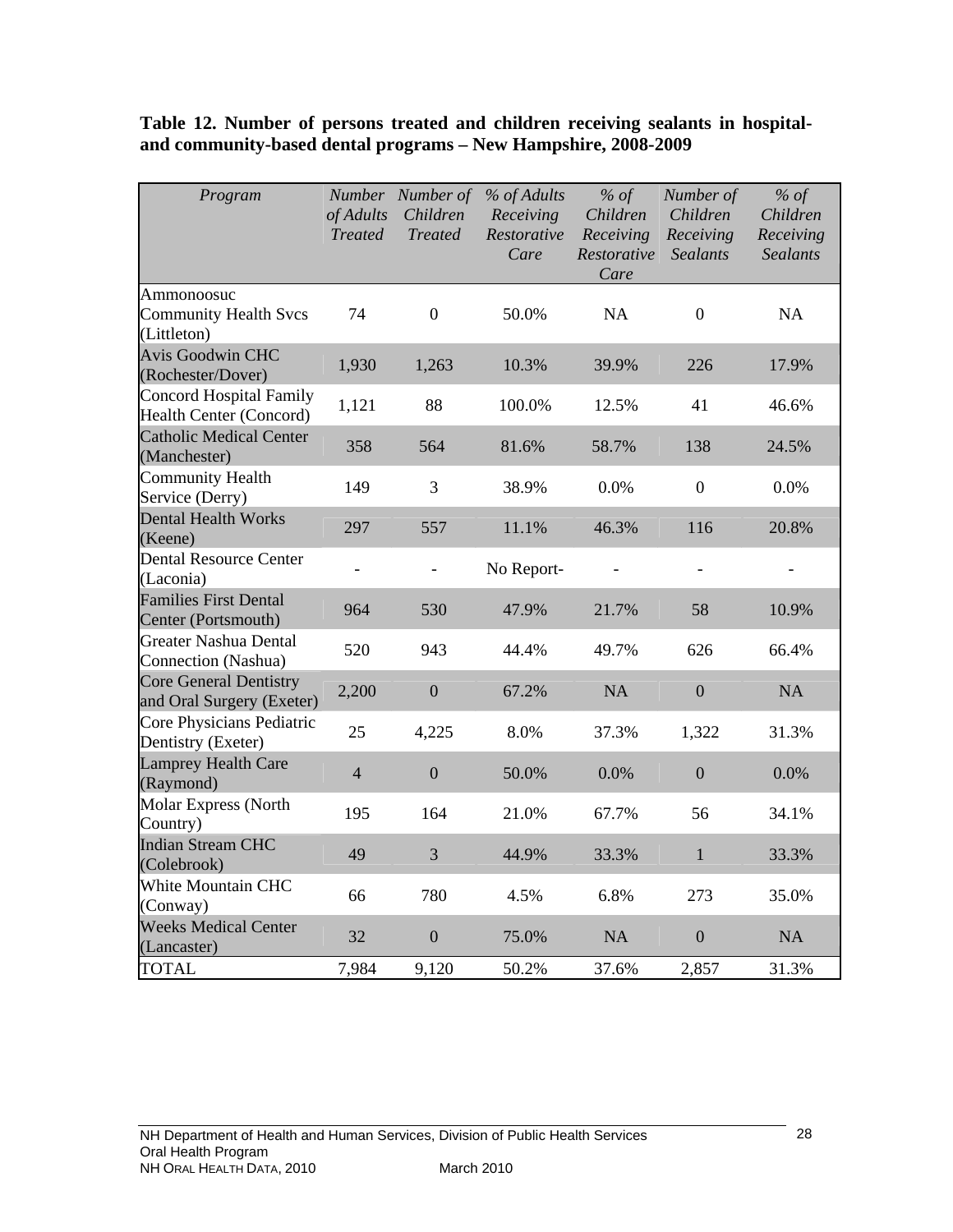**Figure 5. Hospital- and community-based dental programs – children, New Hampshire, 2005-2009** 



**Figure 6. Hospital- and community-based dental programs – adults, New Hampshire, 2005-2009**



**Comment:** These programs seek to provide services to persons who would otherwise have no access to dental care. The Poisson Dental Facility at Catholic Medical Center provides service to patients (mostly children) referred from eight local agencies. In 2007- 2008, the Dental Resource Center was unwilling to provide information regarding their program. In 2008-2009, the Dental Health Works (Keene) was only able to provide information on their Medicaid patients due to limitations of the office dental software. In 2007 Upper Connecticut Valley Hospital Miles of Smiles transferred school dental services to the Molar Express, and Health Reach Pediatric Dental Center (Exeter) changed its program name to Core Physicians Pediatric Dental Center. In addition, Core General Dentistry and Oral Surgery now provide oral health care to the adults living in the hospital service area.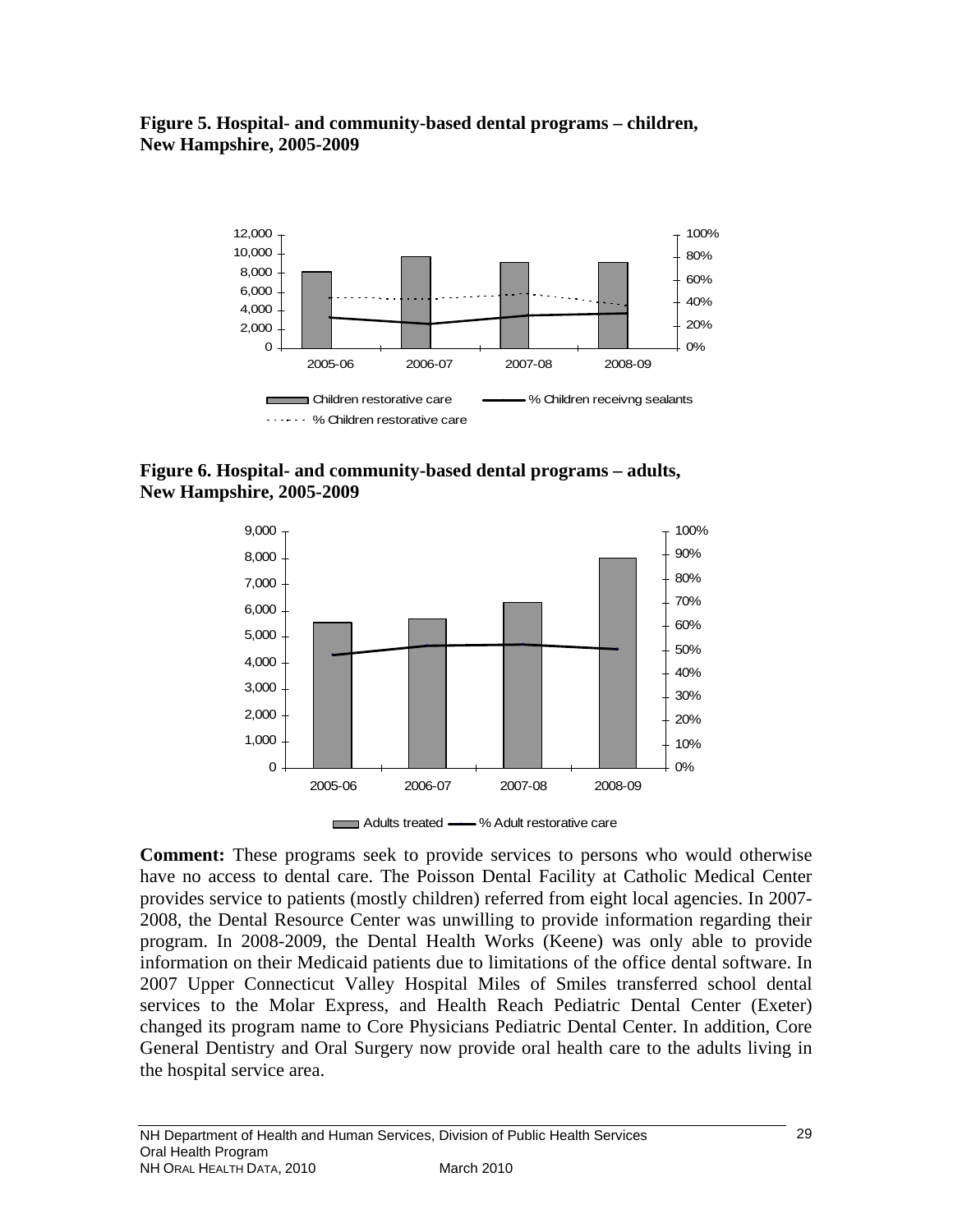**Method:** Each program reports information to the State's oral health program on an annual basis.

**Healthy People 2010:** Objective #21-8a is to increase the proportion of children aged 8 years who have received dental sealants on their molar teeth to 50%. Objective #21-10 is to increase the proportion of children and adults who use the oral health care system each year to 56%.

**Healthy New Hampshire 2010:** The *Healthy New Hampshire 2010* objective is to increase the proportion of children in third grade who have received dental sealants on their permanent molar teeth to 60%.

**Data Source:** New Hampshire Department of Health and Human Services, Division of Public Health Services, Bureau of Community Health Services, Oral Health Program.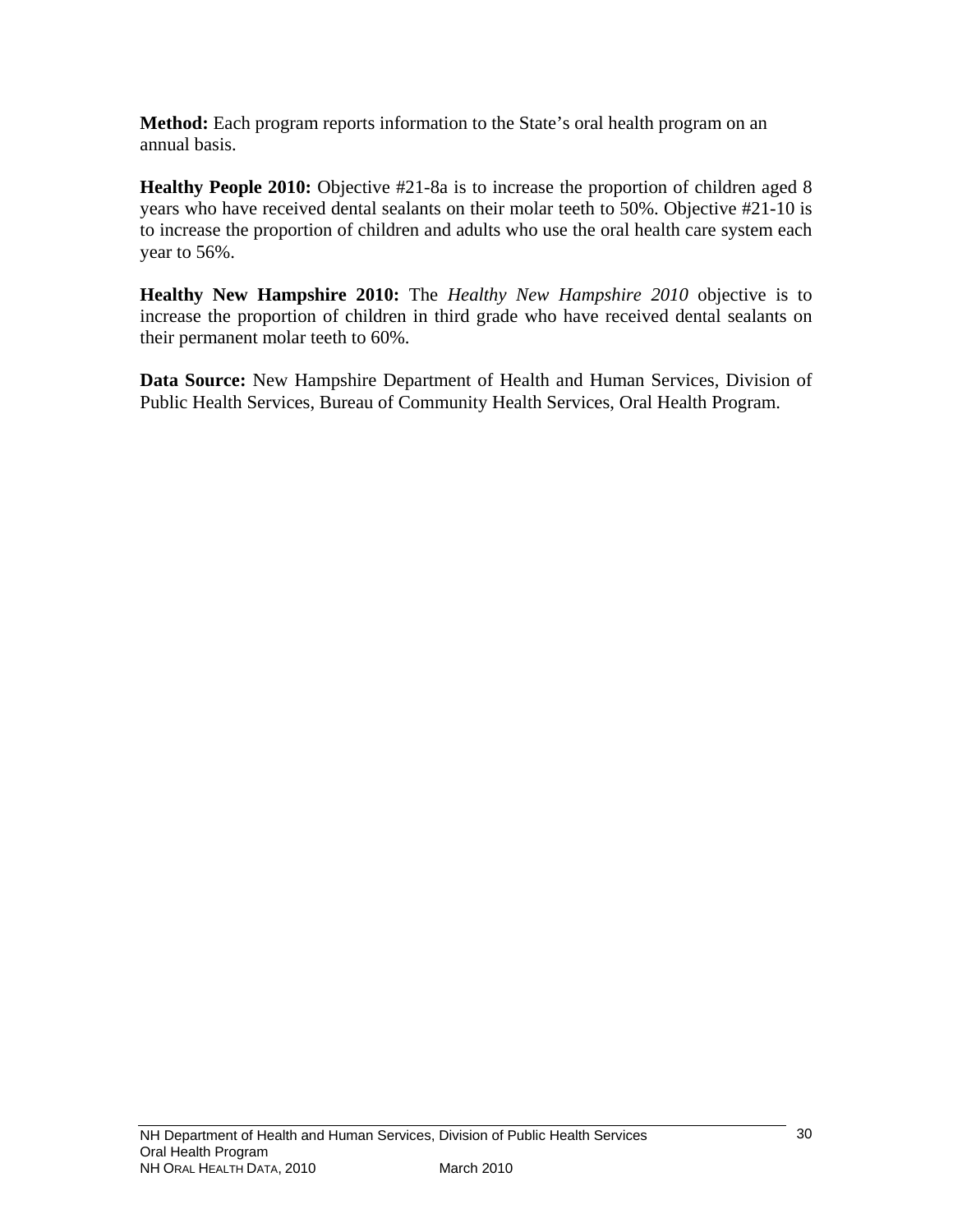**Figure 7. Percentage of second and third grade students screened in school-based dental programs with caries experience, sealants, and untreated decay, by school year – New Hampshire, 2002-2009** 



**Comment:** The percentage of students screened who had caries experience and untreated decay has declined over the past several years, while the presence of protective dental sealants has increased. Because these results represent only those students participating in school-based programs, the data are not representative of all second and third graders in New Hampshire.

**Method:** Data are reported to the state's oral health program by each school-based dental program at the end of the academic year.

**Healthy People 2010:** The *Healthy People 2010* objectives are to reduce the proportion of 6-8 year-old-children with dental caries experience to 42% (#21-1b), to reduce the proportion of 6-8 year-old-children with untreated dental decay to 21% (#21-2b), and to increase the proportion of children aged 8 years who have received dental sealants on their molar teeth to 50% (#21-8a).

**Healthy New Hampshire 2010:** The *Healthy New Hampshire 2010* objective is to increase the proportion of children in third grade who have received dental sealants on their permanent molar teeth to 60%. In 2008, 40% of a convenience sample of third grade students in New Hampshire school-based dental programs had dental sealants. In 2009 a statewide survey indicated that 60.4% of a scientific representative sample of all third grade students had protective dental sealants.

**Data Source:** New Hampshire Department of Health and Human Services, Division of Public Health Services, Bureau of Community Health Services, Oral Health Program.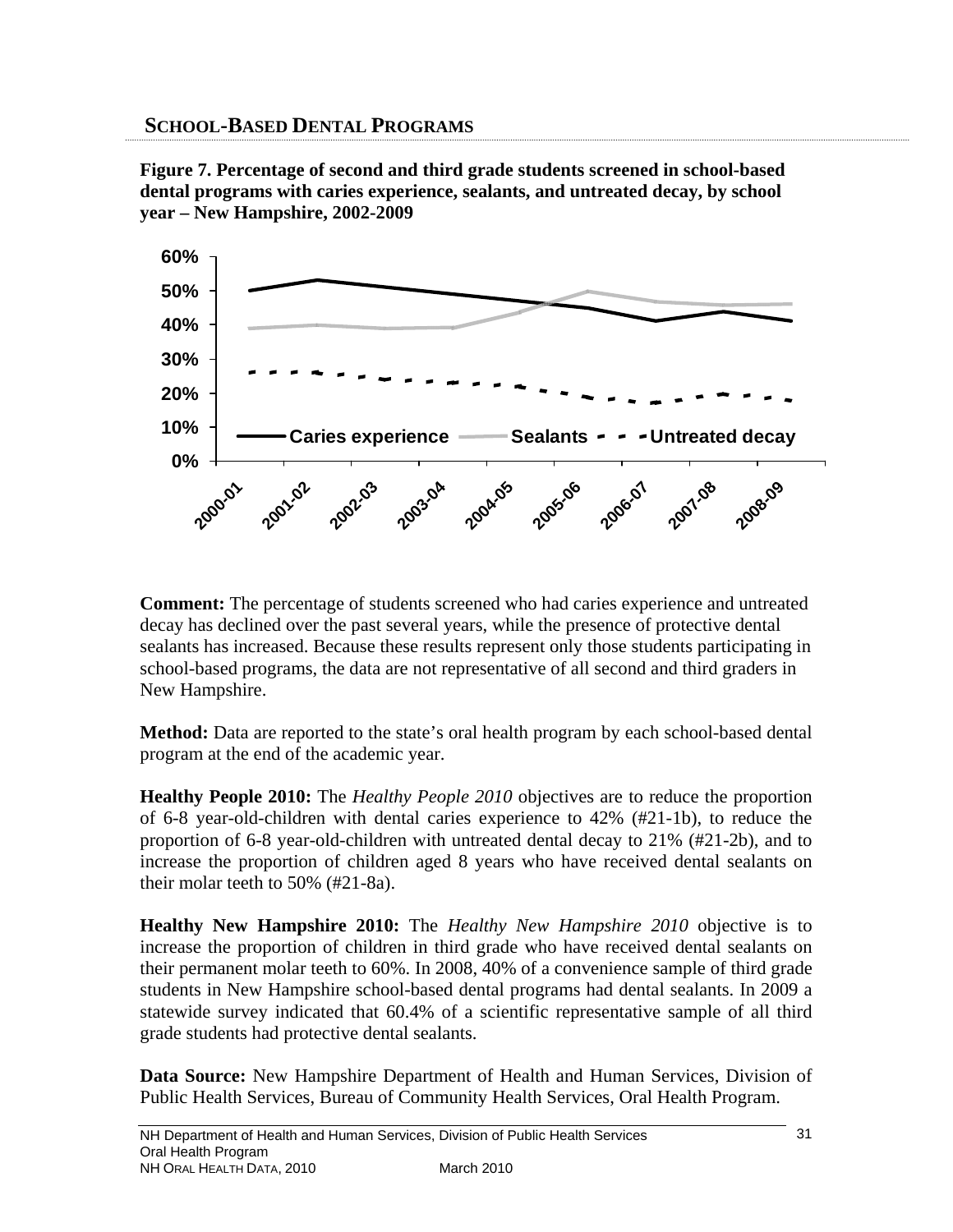|                                                           | # Students | # Screened<br>Students (%) | # Screened<br>students with<br>untreated decay<br>(% ) | # Screened<br>history of<br>decay (%) | # Screened<br>students with students with<br>Sealants (%) |
|-----------------------------------------------------------|------------|----------------------------|--------------------------------------------------------|---------------------------------------|-----------------------------------------------------------|
| <b>APD Upper Valley Smiles</b>                            | 454        | 124 (27%)                  | 38 (31%)                                               | 48 (39%)                              | 59 (48%)                                                  |
| <b>Avis Goodwin Smiles for</b><br><b>Strafford County</b> |            | 211 (N/A)                  | 37 (18%)                                               | 63 (30%)                              | 107 (51%)                                                 |
| Children's Dental Network of<br><b>Greater Derry</b>      | 2,177      | 1,077 (49%)                | 212 (20%)                                              | 435 (40%)                             | 627 (58%)                                                 |
| <b>Cheshire Smiles</b>                                    | 1,077      | 650 (60%)                  | 105(16%)                                               | 320 (49%)                             | 355 (55%)                                                 |
| <b>Claremont Dental Initiative</b>                        | 318        | 315 (99%)                  | 49 (16%)                                               | 216 (69%)                             | 216 (69%)                                                 |
| <b>Coos County Family Health</b><br>Services              | 324        | 183 (56%)                  | 39 (21%)                                               | 74 (40%)                              | 76 (42%)                                                  |
| <b>Frisbee Memorial Hospital</b>                          | 1,392      | 725 (52%)                  | 221 (30%)                                              | 399 (55%)                             | 343 (47%)                                                 |
| Health reach Mobile Dental<br>Program                     | 1,705      | 596 (33%)                  | 99 (17%)                                               | 227 (38%)                             | 361 (61%)                                                 |
| <b>Health First Family Care</b>                           | 1,705      | 649 (38%)                  | 77 (12%)                                               | 263 (41%)                             | 431 (66%)                                                 |
| Lakes Region School Dental<br>Program                     | 578        | 189 (33%)                  | 41 (22%)                                               | 61 (32%)                              | 90 (48%)                                                  |
| <b>Lamprey Health Care</b>                                | 1,055      | 327 (31%)                  | 66 (21%)                                               | 180 (55%)                             | 194 (59%)                                                 |
| <b>Manchester Health Department</b>                       | 741        | 666 (90%)                  | 150 (23%)                                              | 342 (51%)                             | 177 (27%)                                                 |
| Milford School Dental Program                             | 438        | 428 (98%)                  | 31(7%)                                                 | 136 (34%)                             | 283 (66%)                                                 |
| <b>Monadnock Healthy Teeth</b>                            | 840        | 350 (42%)                  | 62 (18%)                                               | 127 (36%)                             | 149 (43%)                                                 |
| <b>Rock Dental Clinic</b>                                 | 520        | 290 (56%)                  | 51 (18%)                                               | 135 (47%)                             | 108 (37%)                                                 |
| <b>Seacoast Healthy Grins/ Families</b><br>First          | 319        | 279 (87%)                  | 11(4%)                                                 | 101 (36%)                             | 137 (49%)                                                 |
| Speare Memorial Hospital                                  | 408        | 166 (41%)                  | 60 (36%)                                               | 130 (78%)                             | 69 (42%)                                                  |
| <b>Upper Conn. Miles of Smiles</b>                        | 149        | 88 (59%)                   | 16 (18%)                                               | 40 (45%)                              | 65 (74%)                                                  |
| White Mountain Health                                     | 296        | 284 (96%)                  | 82 (29%)                                               | 129 (45%)                             | 61(21%)                                                   |
| VNA Hospice "School Smiles"                               | 698        | 380 (54%)                  | 74 (19%)                                               | 197 (52%)                             | 77 (20%)                                                  |
| Total                                                     | 15,194     | 7,977 (53%)                | 1,521 (19%)                                            | 3,623 (45%)                           | 3,985 (50%)                                               |

## **Table 13. Number of second and third grade students screened and percentage with untreated decay, caries experience, and sealants by school-based program – New Hampshire, 2005-2006**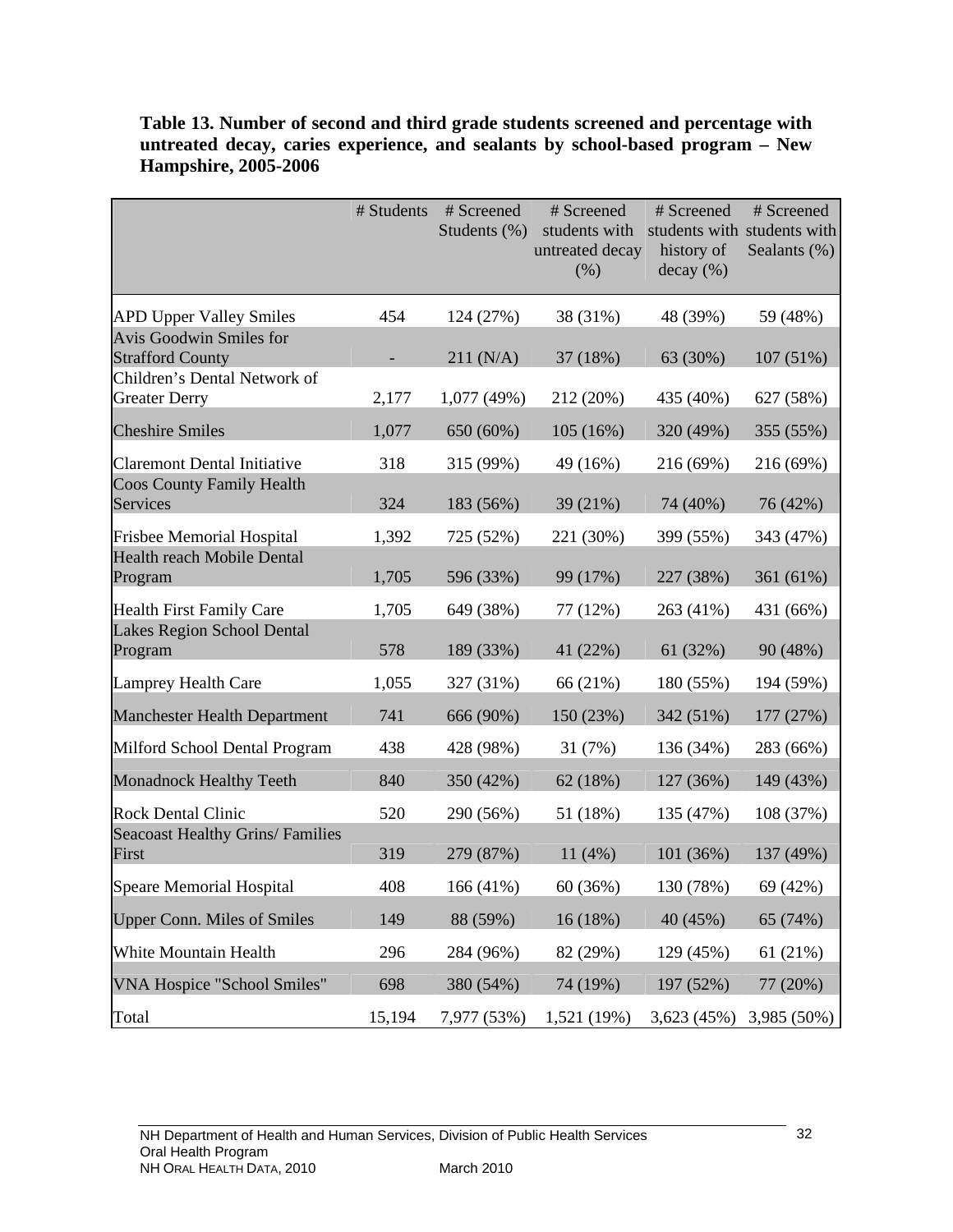|                                                           | # Students | # Screened   | # Screened                               | # Screened                                             | # Screened   |
|-----------------------------------------------------------|------------|--------------|------------------------------------------|--------------------------------------------------------|--------------|
|                                                           |            | Students (%) | students with<br>untreated decay<br>(% ) | students with students with<br>history of<br>decay (%) | Sealants (%) |
| <b>APD Upper Valley Smiles</b>                            | 466        | 229 (49%)    | $0(0\%)$                                 | $0(0\%)$                                               | 83 (36%)     |
| <b>Avis Goodwin Smiles for</b><br><b>Strafford County</b> | 31         |              | $0(0\%)$                                 |                                                        |              |
| Children's Dental Network of                              |            | $0(0\%)$     |                                          | $0(0\%)$                                               | $0(0\%)$     |
| <b>Greater Derry</b>                                      | 2,134      | 1,026 (48%)  | 171 (17%)                                | 410 (40%)                                              | 597 (58%)    |
| <b>Cheshire Smiles</b>                                    | 1,018      | 667 (66%)    | $106(16\%)$                              | 314 (47%)                                              | 371 (56%)    |
| <b>Claremont Dental Initiative</b>                        | 312        | 310 (99%)    | 23 (7%)                                  | 195 (63%)                                              | 222 (72%)    |
| <b>Coos County Family Health</b><br>Services              | 325        | 257 (79%)    | 61(24%)                                  | 120 (47%)                                              | 103 (40%)    |
| <b>Frisbee Memorial Hospital</b>                          | 1,390      | 730 (53%)    | 223 (31%)                                | 416 (57%)                                              | 415 (57%)    |
| <b>Healthreach Mobile Dental</b><br>Program               | 1,814      | 596 (33%)    | 99 (17%)                                 | 227 (38%)                                              | 361 (61%)    |
| <b>Health First Family Care</b>                           | 728        | 347 (48%)    | 88 (25%)                                 | 158 (46%)                                              | 123 (35%)    |
| Lakes Region School Dental<br>Program                     | 597        | 127 (21%)    | 20 (16%)                                 | 40 (31%)                                               | 51 (40%)     |
| <b>Lamprey Health Care</b>                                | 1,005      | 276 (27%)    | 51 (18%)                                 | 121 (44%)                                              | 160 (58%)    |
| <b>Manchester Health Department</b>                       | 777        | 434 (56%)    | $4(1\%)$                                 | $0(0\%)$                                               | 8(2%)        |
| Milford School Dental Program                             | 370        | 370 (100%)   | 39 (11%)                                 | 145 (39%)                                              | 202 (55%)    |
| <b>Monadnock Healthy Teeth</b>                            | 874        | 335 (38%)    | 55 (16%)                                 | 162 (48%)                                              | 152 (45%)    |
| <b>Rock Dental Clinic</b>                                 | 579        | 274 (47%)    | 28 (10%)                                 | 89 (32%)                                               | 85 (31%)     |
| <b>Seacoast Healthy Grins/ Families</b><br>First          | 342        | 281 (82%)    | 28 (10%)                                 | 107 (38%)                                              | 90 (32%)     |
| <b>Speare Memorial Hospital</b>                           | 418        | 149 (36%)    | 54 (36%)                                 | 106 (71%)                                              | 75 (50%)     |
| <b>Upper Conn. Miles of Smiles</b>                        | 129        | 80 (62%)     | 22 (28%)                                 | 36 (45%)                                               | 41 (51%)     |
| VNA Hospice "School Smiles"                               | 643        | 369 (57%)    | 61 (17%)                                 | 135 (37%)                                              | 104 (28%)    |
| Total                                                     | 13,952     | 6,857 (49%)  | 1,133 (17%)                              | 2,781 (41%)                                            | 3,243 (47%)  |

**Table 14. Number of second and third grade students screened and percentage with untreated decay, caries experience, and sealants by school-based program – New Hampshire, 2006-2007**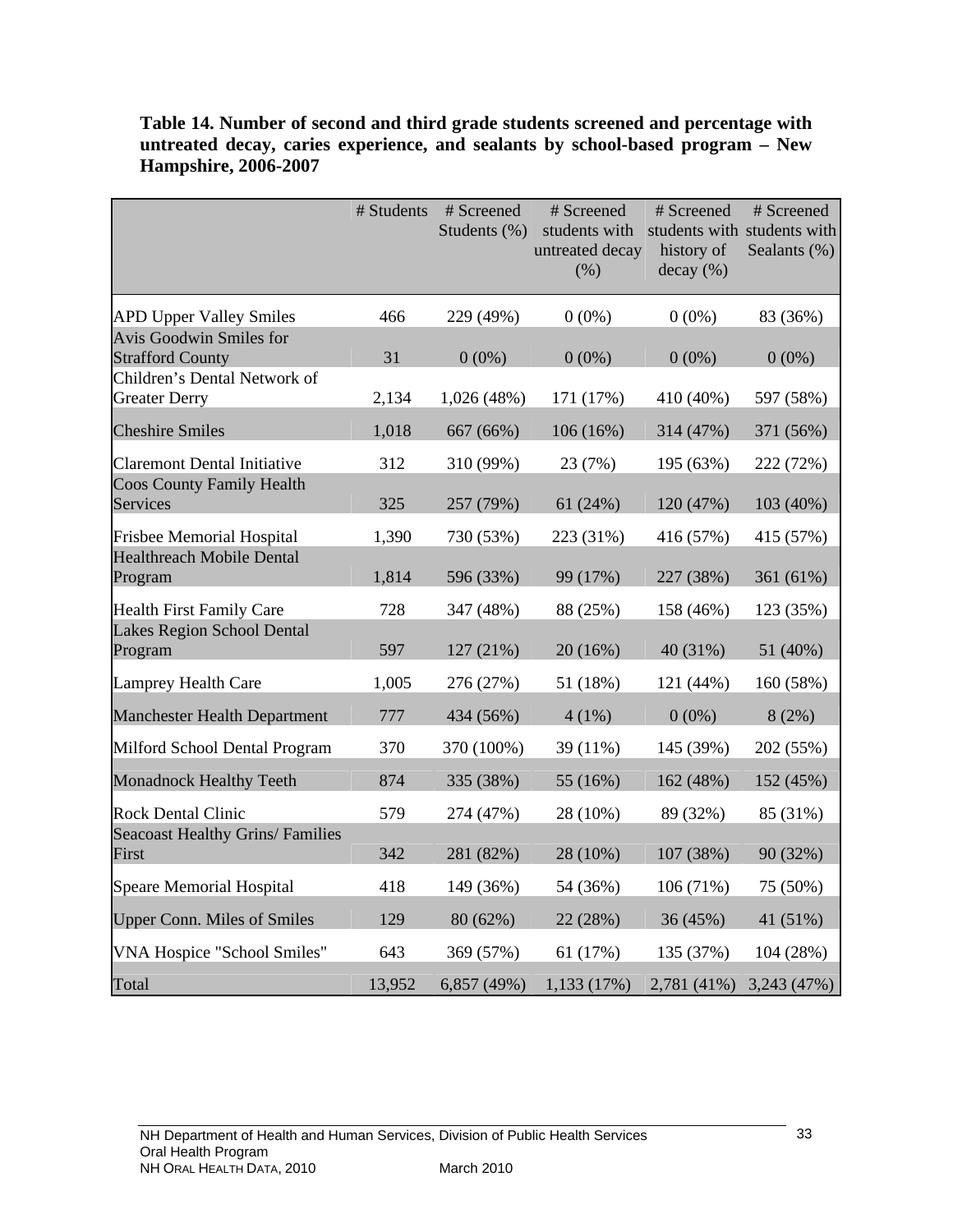|                                                           | # Students | # Screened<br>Students (%) | # Screened<br>students with<br>untreated decay<br>(% ) | # Screened<br>history of<br>decay (%) | # Screened<br>students with students with<br>Sealants (%) |
|-----------------------------------------------------------|------------|----------------------------|--------------------------------------------------------|---------------------------------------|-----------------------------------------------------------|
| <b>APD Upper Valley Smiles</b>                            | 447        | 136 (30%)                  | 23 (5%)                                                | $0(0\%)$                              | $0(0\%)$                                                  |
| <b>Avis Goodwin Smiles for</b><br><b>Strafford County</b> | 626        | 238 (38%)                  | 52 (22%)                                               | 126 (53%)                             | 117 (49%)                                                 |
| <b>Concord School Dental Sealant</b><br>Program           | 395        | 69 (17%)                   |                                                        |                                       |                                                           |
| Children's Dental Network of<br><b>Greater Derry</b>      | 2,177      | 915 (42%)                  | 165 (18%)                                              | 399 (44%)                             | 531 (58%)                                                 |
| <b>Cheshire Smiles</b>                                    | 1,111      | 661 (59%)                  | 115 (17%)                                              | 340 (51%)                             | 347 (52%)                                                 |
| <b>Claremont Dental Initiative</b>                        | 267        | 266 (100%)                 | 36(14%)                                                | 166 (62%)                             | 168 (63%)                                                 |
| <b>Coos County Family Health</b><br>Services              | 327        | 257 (79%)                  | 91 (35%)                                               | 167 (65%)                             | 119 (46%)                                                 |
| <b>Frisbee Memorial Hospital</b>                          | 1,424      | 794 (56%)                  | 231 (29%)                                              | 396 (50%)                             | 429 (54%)                                                 |
| <b>Healthreach Mobile Dental</b><br>Program               | 1,693      | 659 (39%)                  | 121 (18%)                                              | 275 (42%)                             | 373 (57%)                                                 |
| <b>Health First Family Care</b>                           | 728        | 138 (19%)                  | 26 (19%)                                               | 44 (32%)                              | 34 (25%)                                                  |
| Hillsborough School Program                               | 168        | 168 (100%)                 | 12(7%)                                                 | $16(10\%)$                            | 8(5%)                                                     |
| Lakes Region School Program                               | 482        | 87 (18%)                   | 12 (14%)                                               | 26 (30%)                              | 29 (33%)                                                  |
| <b>Lamprey Health Care</b>                                | 1,058      | 376 (36%)                  | 77 (20%)                                               | 158 (42%)                             | 284 (76%)                                                 |
| <b>Manchester Health Department</b>                       | 1,187      | 1,022(86%)                 | 288 (28%)                                              | 521 (51%)                             | 335 (33%)                                                 |
| Milford School Dental Program                             | 364        | 364 (100%)                 | 49 (13%)                                               | 118 (32%)                             | 170 (47%)                                                 |
| <b>Monadnock Healthy Teeth</b>                            | 850        | 318 (37%)                  | 29 (9%)                                                | 109 (34%)                             | 149 (47%)                                                 |
| <b>Rock Dental Clinic</b>                                 | 558        | 278 (50%)                  | 38 (14%)                                               | 114 (41%)                             | 88 (32%)                                                  |
| <b>Seacoast Healthy Grins/ Families</b><br>First          | 321        | 265 (83%)                  | 23 (9%)                                                | 74 (28%)                              | 115 (43%)                                                 |
| <b>Speare Memorial Hospital</b>                           | 421        | 409 (97%)                  | 92 (22%)                                               | 229 (56%)                             | 160 (39%)                                                 |
| <b>VNA Hospice "School Smiles"</b>                        | 666        | 371 (56%)                  | 48 (13%)                                               | 136 (37%)                             | 114 (31%)                                                 |
| Total                                                     | 15,270     | 7,791 (51%)                | 1,528 (20%)                                            | 3,414 (44%)                           | 3,570 (46%)                                               |

## **Table 15. Number of second and third grade students screened and percentage with untreated decay, caries experience, and sealants by school-based program – New Hampshire, 2007-2008**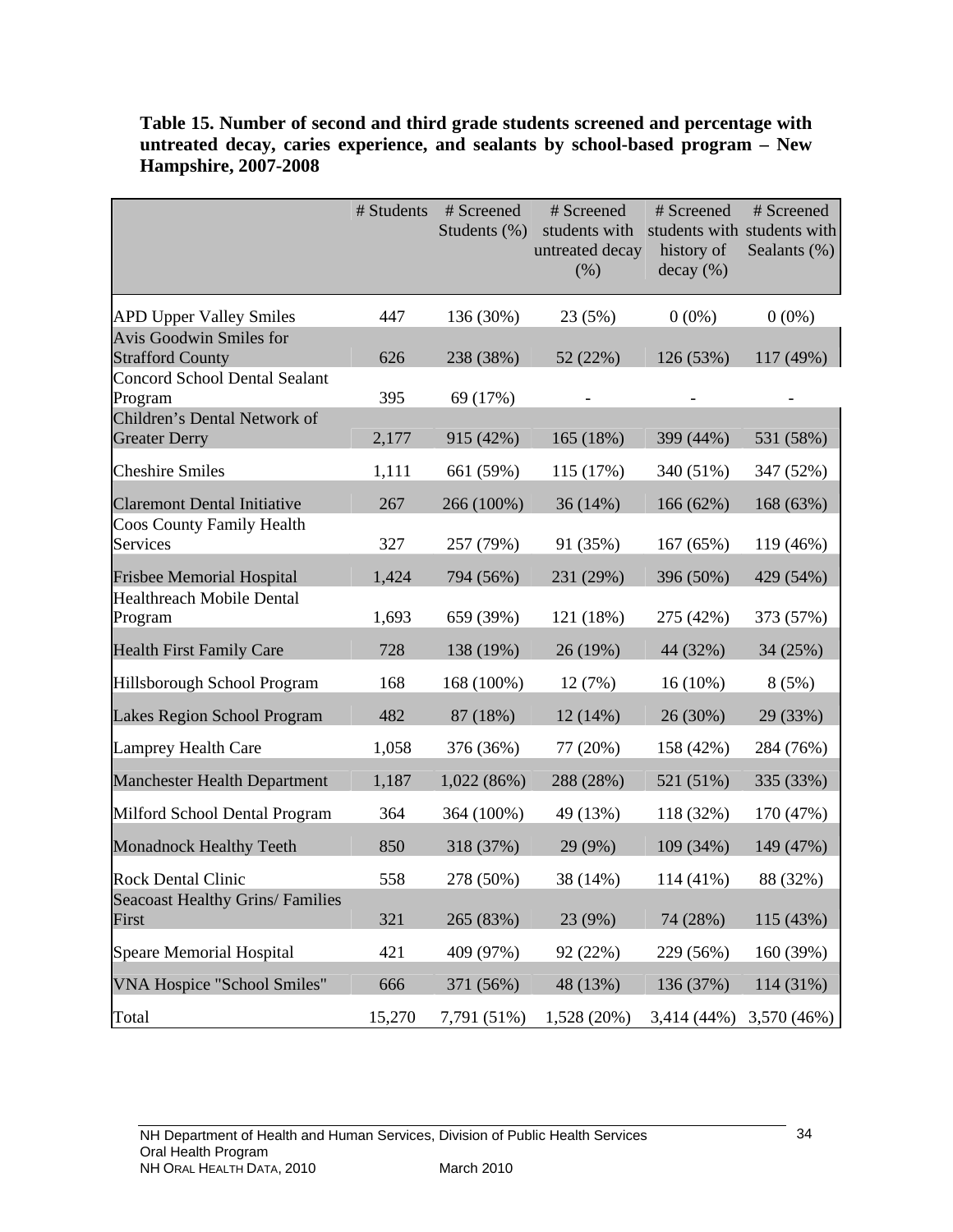|                                                           | # Students | # Screened   | # Screened              | # Screened              | # Screened                  |
|-----------------------------------------------------------|------------|--------------|-------------------------|-------------------------|-----------------------------|
|                                                           |            | Students (%) | students with           |                         | students with students with |
|                                                           |            |              | untreated decay<br>(% ) | history of<br>decay (%) | Sealants (%)                |
|                                                           |            |              |                         |                         |                             |
| <b>APD Upper Valley Smiles</b>                            | 412        | 107(26%)     | 29 (27%)                | $0(0\%)$                | 28 (26%)                    |
| <b>Avis Goodwin Smiles for</b><br><b>Strafford County</b> | 687        | 304 (44%)    | 40 (13%)                | 210 (69%)               | 123 (40%)                   |
| <b>Concord School Dental Sealant</b>                      |            |              |                         |                         |                             |
| Program                                                   | 654        | 111 (17%)    | 43 (39%)                |                         | 39 (35%)                    |
| Children's Dental Network of<br><b>Greater Derry</b>      | 2,029      | 1,052(52%)   | 147 (14%)               | 395 (38%)               | 586 (56%)                   |
|                                                           |            |              |                         |                         |                             |
| <b>Cheshire Smiles</b>                                    | 1,102      | 720 (65%)    | 122 (17%)               | 371 (52%)               | 395 (55%)                   |
| <b>Claremont Dental Initiative</b>                        | 274        | 272 (99%)    | 37 (14%)                | 137 (50%)               | 182 (67%)                   |
| <b>Coos County Family Health</b><br>Services              | 306        |              |                         | 138 (57%)               |                             |
|                                                           |            | 242 (79%)    | 71 (29%)                |                         | 81 (33%)                    |
| <b>Frisbee Memorial Hospital</b>                          | 1,414      | 979 (69%)    | 283 (29%)               | 346 (35%)               | 561 (57%)                   |
| Core Mobile Dental Program<br>(Healthreach)               | 2,015      | 673 (33%)    | 118 (18%)               | 266 (40%)               | 351 (52%)                   |
| <b>Health First Family Care</b>                           | 728        | 138 (19%)    | 26 (19%)                | 44 (32%)                | 34 (25%)                    |
| Hillsborough School Program                               | 188        | 180 (96%)    | 17(9%)                  | $0(0\%)$                | 6(3%)                       |
| Lakes Region School Program                               | 480        | 162 (34%)    | 10(6%)                  | 33 (20%)                | 104(64%)                    |
| <b>Lamprey Health Care</b>                                | 1,063      | 259 (24%)    | 51 (20%)                | 108 (42%)               | 65 (25%)                    |
| <b>Manchester Health Department</b>                       | 1,188      | 1,024(86%)   | 210 (21%)               | 515 (50%)               | 362 (35%)                   |
| Milford School Dental Program                             | 408        | 408 (100%)   | 49 (12%)                | 87 (21%)                | 220 (54%)                   |
| Monadnock Healthy Teeth to<br>Toes                        | 839        | 334 (40%)    | 41 (12%)                | 134 (40%)               | 141 (42%)                   |
| <b>Rock Dental Clinic</b>                                 | 558        | 278 (50%)    | 38 (14%)                | 114 (41%)               | 88 (32%)                    |
| Salem School Dental Program                               | 627        | 295 (47%)    | 58 (20%)                | 143 (48%)               | 187 (63%)                   |
| <b>Seacoast Healthy Grins/ Families</b><br>First          | 346        | 306 (88%)    | 17(6%)                  | 77 (25%)                | 104 (34%)                   |
| <b>Speare Memorial Hospital</b>                           | 404        | 390 (97%)    | 70 (18%)                | 206 (53%)               | 194 (50%)                   |
| VNA Hospice "School Smiles"                               | 643        | 444 (69%)    | 84 (19%)                | 201 (45%)               | 135 (30%)                   |
| Total                                                     | 16,365     | 8,678 (53%)  | 1,561 (18%)             |                         | 3,525 (41%) 3,986 (46%)     |

## **Table 16. Number of second and third grade students screened and percentage with untreated decay, caries experience, and sealants by school-based program – New Hampshire, 2008-2009**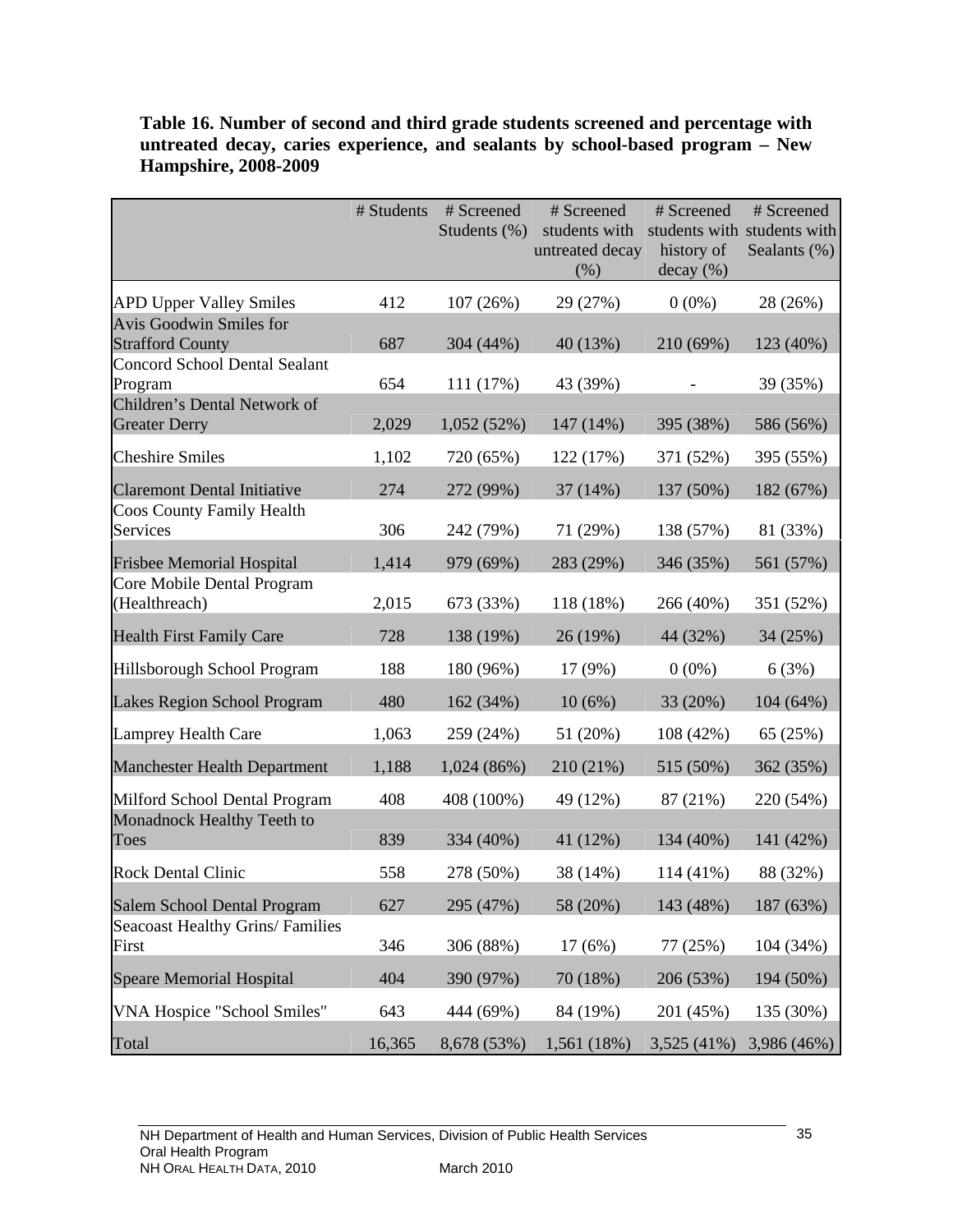**Comment:** Because these results represent a convenience sample of only those students participating in school-based dental programs, the data are not representative of all second and third graders in New Hampshire.

**Method:** Each school-based dental program reports data to the state's oral health program at the end of the academic year.

**Healthy People 2010:** The *Healthy People 2010* objectives are to reduce the proportion of 6-8-year-old children with dental caries experience to 42% (#21-1b), to reduce the proportion of 6-8-year-old children with untreated dental decay to 21% (#21-2b), and to increase the proportion of children aged 8 years who have received dental sealants on their molar teeth to 50% (#21-8a).

**Healthy New Hampshire 2010:** The *Healthy New Hampshire 2010* objective is to increase the proportion of children in third grade who have dental sealants on their permanent molar teeth to 60%. In 2008, 40% of second and third grade students screened in school-based dental programs had dental sealants.

**Data Source:** New Hampshire Department of Health and Human Services, Division of Public Health Services, Bureau of Community Health Services, Oral Health Program.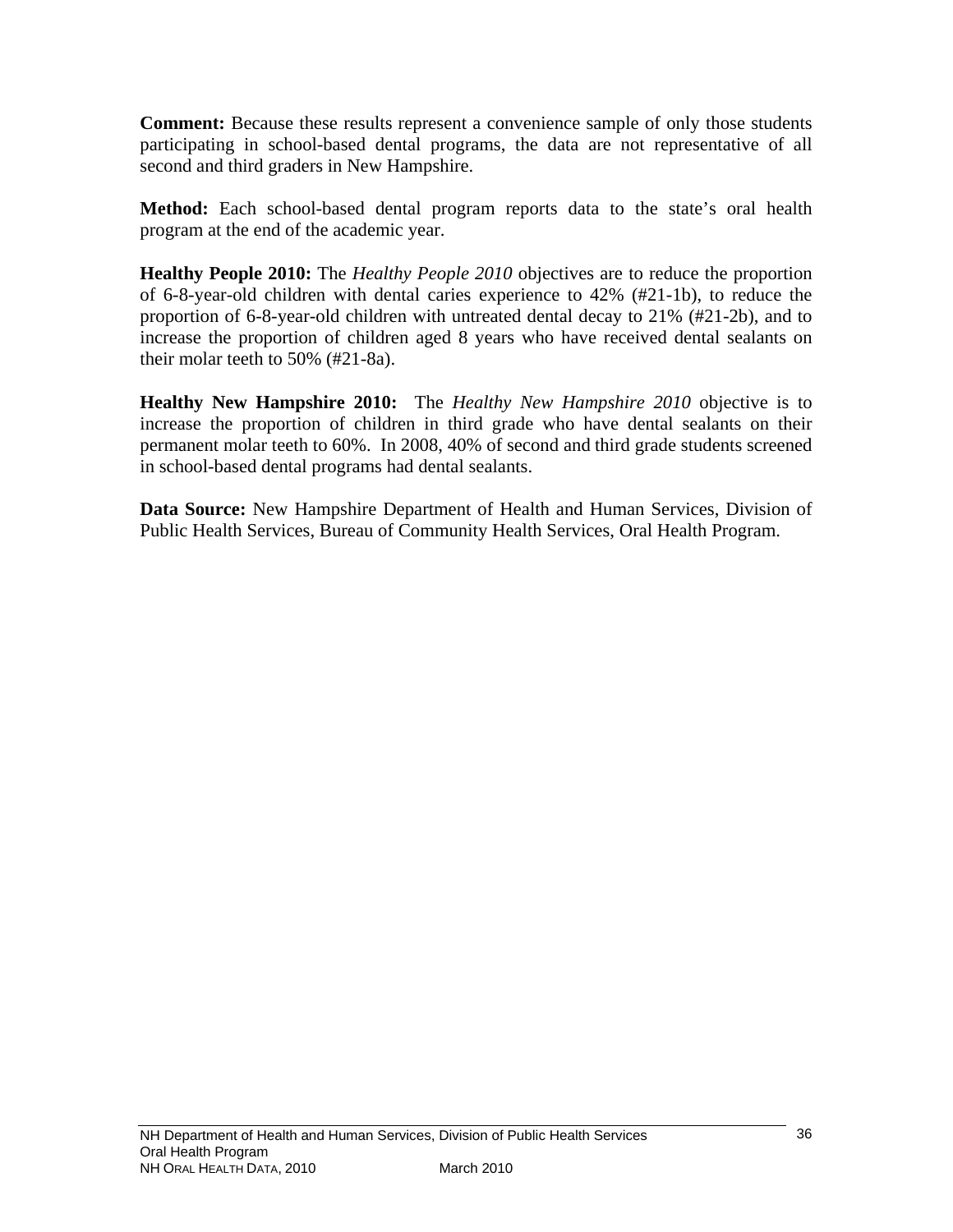| Program                                         | <b>School Year</b><br>2006-2007 | School Year<br>2007-2008 | School Year<br>2008-2009 |
|-------------------------------------------------|---------------------------------|--------------------------|--------------------------|
| <b>APD Upper Valley Smiles</b>                  | $\overline{0}$                  | 65                       | 58                       |
| <b>Avis Goodwin Smiles for Strafford County</b> | $\overline{0}$                  | 19                       | 9                        |
| Children's Dental Network / AEF                 | 98                              | 124                      | 98                       |
| <b>Cheshire Smiles</b>                          | 37                              | 38                       | 42                       |
| <b>Claremont Dental Initiative</b>              | 7                               | 20                       | 14                       |
| <b>Concord School Dental Sealant Program</b>    | $\overline{0}$                  | 30                       | 48                       |
| <b>Coos County Family Health Services</b>       | $\overline{2}$                  | 8                        | 12                       |
| <b>Frisbee Memorial Hospital</b>                | 29                              | 57                       | 55                       |
| Core Mobile Dental Program (Healthreach)        | 24                              | 11                       | 22                       |
| <b>Health First Family Care</b>                 | 15                              | 14                       | 14                       |
| Hillsborough School Dental Program              | $\overline{0}$                  | 17                       | 10                       |
| Lakes Region School Program                     | 35                              | 43                       | 35                       |
| Lamprey Health Care                             | 21                              | 26                       | 24                       |
| <b>Manchester Health Department</b>             | 117                             | 325                      | 79                       |
| Milford school Dental Program                   | 9                               | 11                       | 9                        |
| Monadnock Healthy Teeth to Toes                 | 73                              | 33                       | 34                       |
| <b>Rock Dental Clinic</b>                       | 22                              | $\overline{0}$           | $\Omega$                 |
| Salem School Dental Program                     |                                 |                          | 22                       |
| Seacoast Healthy Grins/ Families First          | 13                              | 22                       | 18                       |
| <b>Speare Memorial Hospital</b>                 | $\overline{4}$                  | 5                        | 6                        |
| <b>Upper Conn. Miles of Smiles</b>              | $\overline{0}$                  | $\overline{0}$           | $\overline{0}$           |
| White Mountain Health- discontinued             | $\overline{0}$                  | $\overline{0}$           | $\overline{0}$           |
| VNA Hospice "School Smiles"                     | 20                              | 26                       | 26                       |
| Total                                           | 526                             | 894                      | 643                      |

**Table 17. Students receiving sealants through the school-based dental programs – New Hampshire, 2006-2009** 

**Comment:** Before school year 2006-2007, there were no sealant programs in the Hillsborough Schools, and the Concord Dental Sealant Program did not exist. That year there were 20 school preventive dental programs in which 16 (80%) provided dental sealants to students. In 2007, Upper Connecticut Valley Hospital Miles of Smiles and the White Mountain Community Health Center discontinued their school dental programs. During the 2007-2008 school year, there were 20 programs in which 19 (95%) provided dental sealants to students. In the 2008-2009 school year, the new Salem School Dental Program offered dental sealants to students. Among 21 school dental programs in 2008- 2009, 20 (95%) offered protective sealants to students.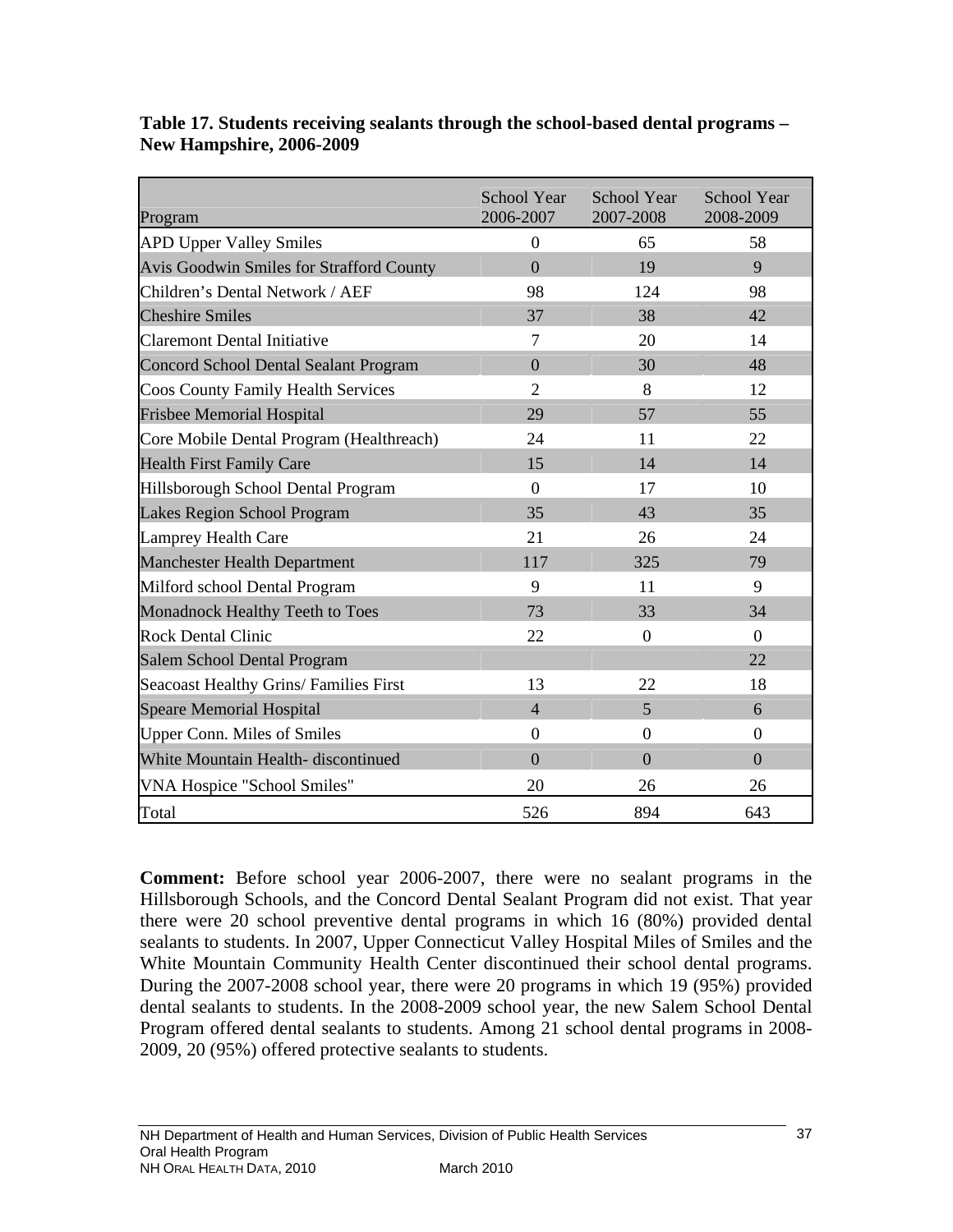**Method:** Data are reported to the State's oral health program by each school-based dental program at the end of the academic year.

**Healthy People 2010**: The *Healthy People 2010* objective is to increase the proportion of children aged 8 years who have received dental sealants on their molar teeth to 50%  $(#21-8a).$ 

**Healthy New Hampshire 2010:** The *Healthy New Hampshire 2010* objective is to increase to 60% the proportion of third grade students who have dental sealants on their permanent molar teeth. In 2009, 60.4% of third grade students had protective dental sealants on their permanent molar teeth.

**Data Source:** New Hampshire Department of Health and Human Services, Division of Public Health Services, Bureau of Community Health Services, Oral Health Program.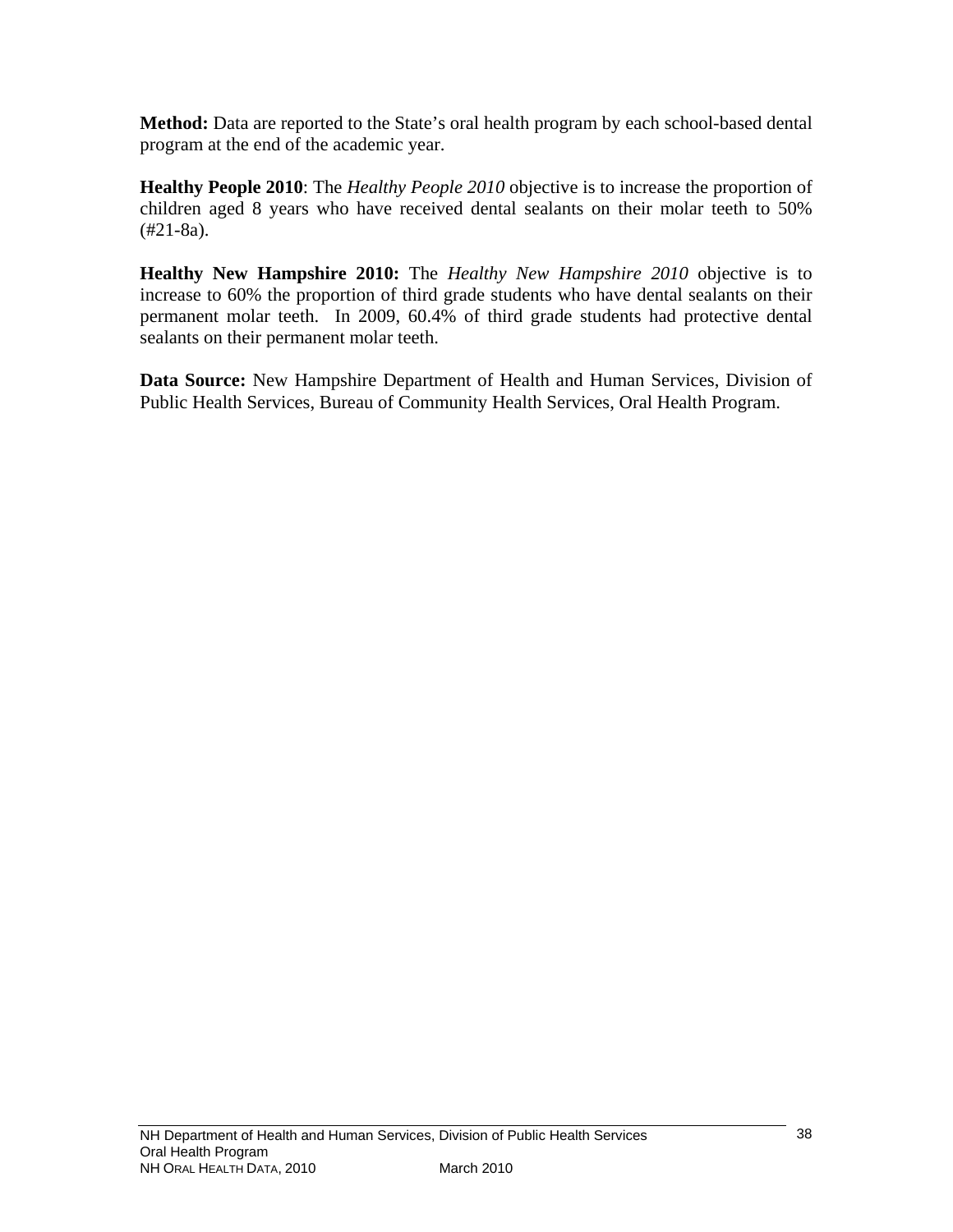# **THIRD GRADE ORAL HEALTH SURVEY**

| Variable                           | Percent of<br>Children | 95%<br>Confidence Interval |
|------------------------------------|------------------------|----------------------------|
| Decay experience                   | 43.6                   | 39.7-47.4                  |
| Untreated decay                    | 12.0                   | $9.6 - 14.3$               |
| Dental sealants                    | 60.4                   | 56.8-64.1                  |
| Need treatment (early $\&$ urgent) | 12.0                   | $9.7 - 14.4$               |
| Need urgent treatment              | 1.0                    | $0.5 - 1.5$                |

#### **Table 18. Percentage of third graders with untreated decay, decay experience, and sealants – New Hampshire, 2009**

#### **Table 19. Percentage of third graders with untreated decay, decay experience, and sealants, by geographic area – New Hampshire, 2009**

| Variable    | Belknap<br>Merrimack<br>$(n=376)$ | Carroll<br>Grafton<br>$(n=393)$ | Cheshire<br>Sullivan<br>$(n=300)$ | Coos<br>$(n=217)$ | Hills.<br>$(n=1,021)$ | Rocking.<br>$(n=376)$ | Strafford<br>(332) |
|-------------|-----------------------------------|---------------------------------|-----------------------------------|-------------------|-----------------------|-----------------------|--------------------|
| Decay       | 50.2                              | 46.7                            | 51.6                              | 64.0              | 43.9                  | 38.9                  | 44.2               |
| Experience  | $(39.7 - 60.7)$                   | $(36.7 - 56.7)$                 | $(44.5 - 58.7)$                   |                   | $(34.7 - 53.1)$       | $(32.9 - 44.9)$       | $(32.3-56.1)$      |
| Untreated   | 14.9                              | 17.0                            | 13.3                              | 30.7              | 10.6                  | 10.8                  | 13.7               |
| Decay       | $(7.2 - 22.5)$                    | $(9.2 - 24.7)$                  | $(8.4 - 18.3)$                    |                   | $(6.8-14.4)$          | $(5.9-15.8)$          | $(6.0-21.3)$       |
| Dental      | 59.8                              | 39.8                            | 61.7                              | 23.7              | 60.3                  | 63.8                  | 56.3               |
| sealants    | $(52.0 - 67.5)$                   | $(27.9 - 51.7)$                 | $(56.4 - 67.0)$                   |                   | $(53.9 - 66.7)$       | $(55.6 - 71.9)$       | $(48.9 - 63.8)$    |
| Need        | 14.9                              | 16.7                            | 13.7                              | 31.1              | 10.7                  | 10.8                  | 14.6               |
| treatment   | $(7.2 - 22.5)$                    | $(9.2 - 24.2)$                  | $(8.6 - 18.8)$                    |                   | $(7.0-14.4)$          | $(5.9-15.8)$          | $(6.8-22.4)$       |
| Need urgent | 1.4                               | 2.5                             | 0.7                               | 0.8               | 0.4                   | 1.2                   | 2.0                |
| treatment   | $(0.0-3.1)$                       | $(0.9-4.2)$                     | $(0.0-1.7)$                       |                   | $(0.0-0.9)$           | $(0.0-2.5)$           | $(0.2 - 3.7)$      |

#### **Table 20. Percentage of third graders with untreated decay, decay experience, and sealants, 2001-2009**

| Variable               | 2001            | 2004            | 2009            |
|------------------------|-----------------|-----------------|-----------------|
|                        |                 |                 |                 |
| Decay (Caries)         | 52.0            | 51.0            | 43.6            |
| Experience             | $(45.5 - 58.8)$ | $(45.7 - 56.3)$ | $(39.7 - 47.4)$ |
| <b>Untreated Decay</b> | 21.7            | 24.1            | 12.0            |
| (Caries)               | $(14.3 - 29.1)$ | $(18.0 - 30.2)$ | $(9.6 - 14.3)$  |
| <b>Sealants</b>        | 45.9            | 45.9            | 60.4            |
|                        | $(37.7 - 54.0)$ | $(36.9 - 48.1)$ | $(56.8-64.1)$   |
| Need Urgent            | 5.1             | 5.2             | 1.0             |
| Treatment              | $(3.0 - 7.3)$   | $(3.2 - 7.2)$   | $(0.5-1.5)$     |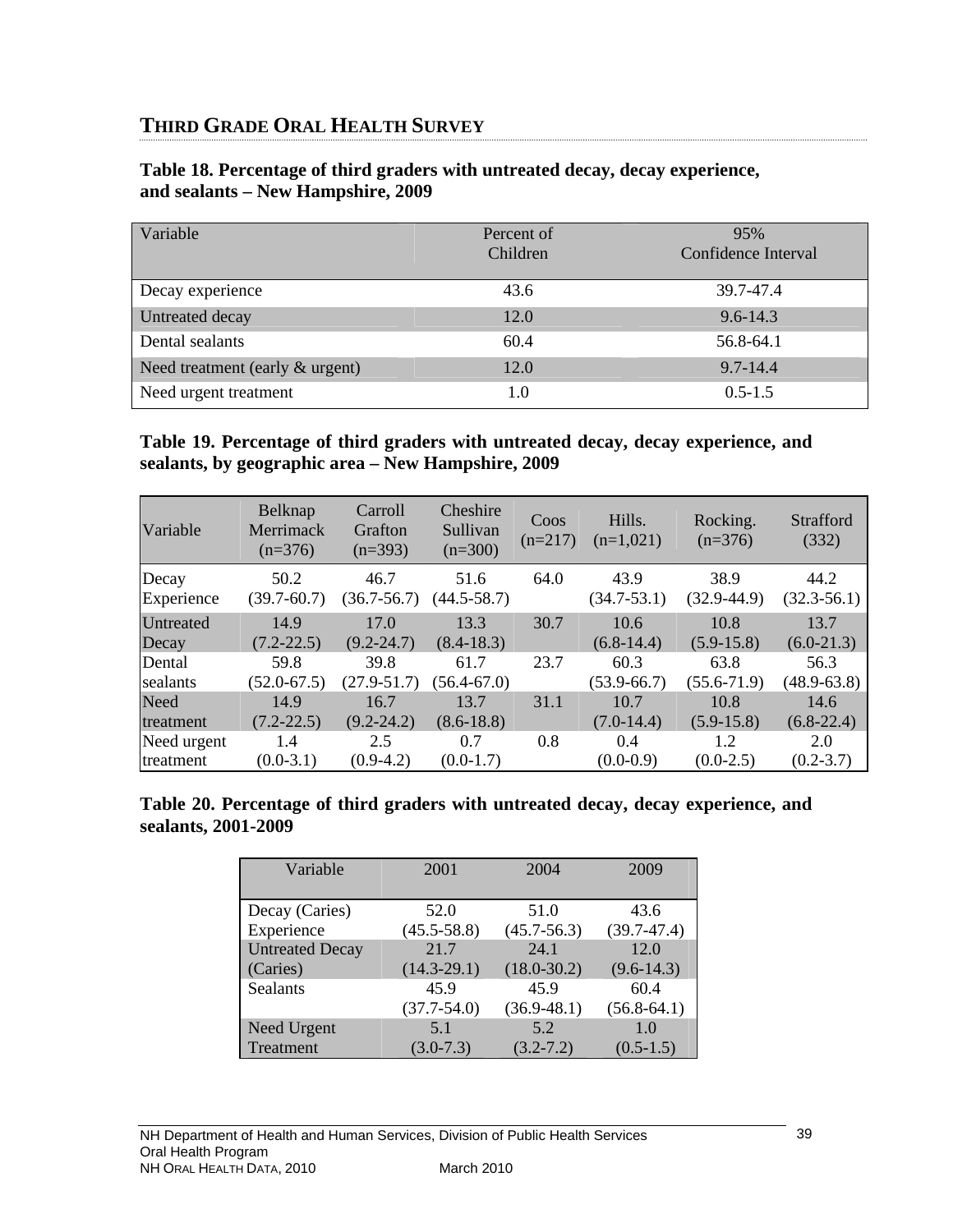

**Figure 8. Third Grade Oral Health Survey, New Hampshire, 2001, 2004, 2009** 



**Comment:** This is the third oral health survey (2001, 2004, and 2009) among third grade students attending New Hampshire public schools. In addition to statewide data, area specific estimates were also collected indicating geographic disparities in oral health. Results from New Hampshire third grade oral health surveys conducted in 2001 to 2009 indicate improvements in the oral health status of school-aged children. The full report is available at: <http://www.dhhs.nh.gov/DHHS/RHPC/oral-health.htm> Results from other states that have conducted oral health surveys in schools are available at: <http://www.cdc.gov/nohss>.

**Method:** The survey was conducted during school year 2008-2009. Survey design was adapted from the *Basic Screening Surveys* developed by the Association of State and Territorial Dental Directors.

**Healthy People 2010:** The *Healthy People 2010* objectives are to reduce the proportion of 6-8-year-old children with dental caries experience to 42% (#21-1b), to reduce the proportion of 6-8-year-old children with untreated dental decay to 21% (#21-2b), and to increase the proportion of children aged 8 years who have received dental sealants on their permanent molar teeth to 50% (#21-8a).

**Healthy New Hampshire 2010:** The *Healthy New Hampshire 2010* objective is to increase the proportion of children in third grade who have received dental sealants on their permanent molar teeth to 60%.In 2008, data from New Hampshire school-based programs indicated that 40% of second and third grade students screened had dental sealants. In 2009, a statewide representative survey of New Hampshire third grade students indicated that 60.4% had dental sealants on their permanent molar teeth. For the first time the sample was large enough to demonstrate regional oral health disparities in New Hampshire.

**Data Source:** New Hampshire Department of Health and Human Services, Division of Public Health Services, Bureau of Community Health Services, Oral Health Program.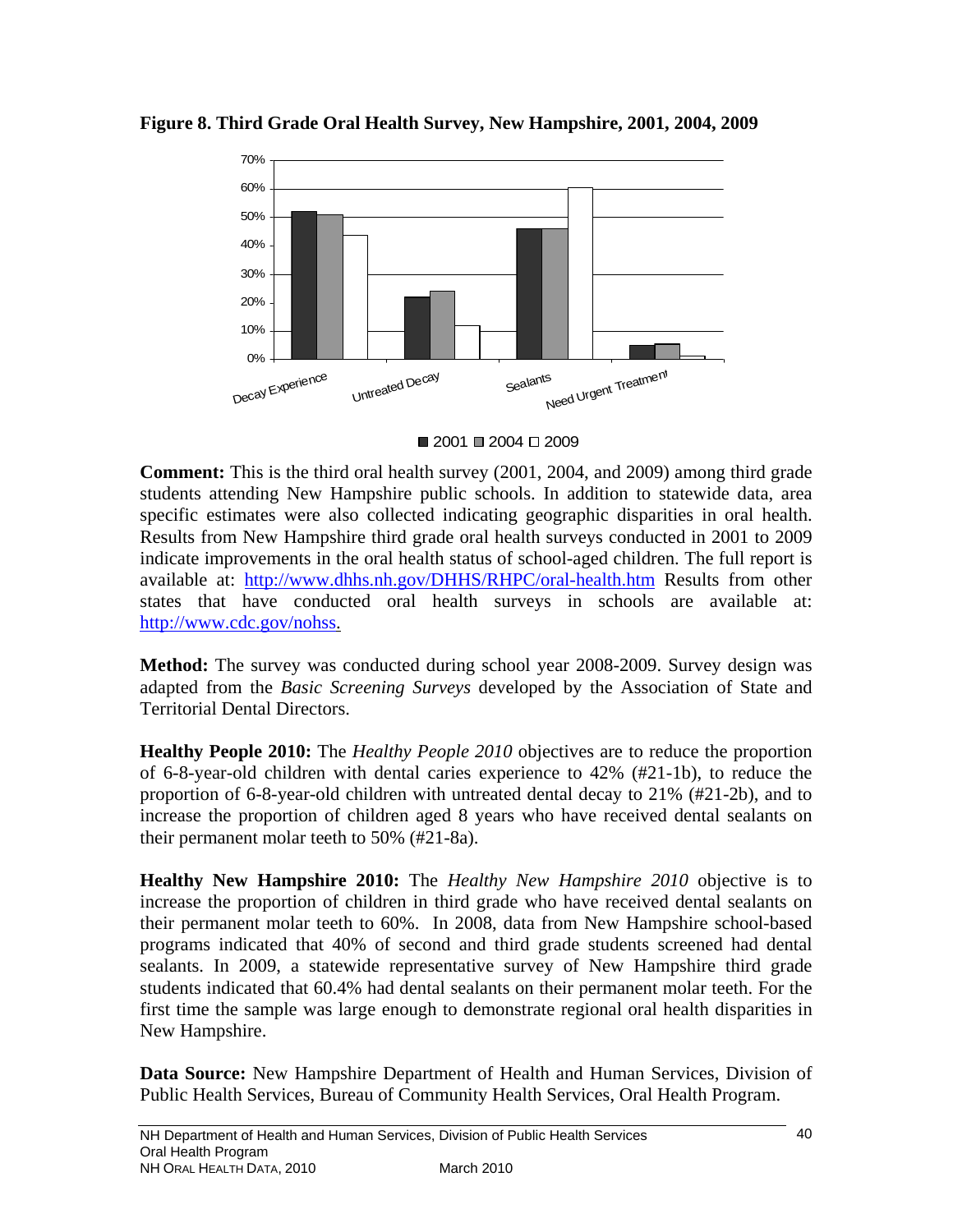# **HEAD START HEALTHY SMILES – HEALTHY GROWTH**

The New Hampshire Head Start *Healthy Smiles – Healthy Growth* Survey was conducted between October 2007 and February 2008 in 27 randomly selected New Hampshire Head Start (NH HS) sites. The goal of the survey was to collect uniform information related to the oral health and height/weight status of children enrolled in the NH HS and to use this information for surveillance, intervention planning and evaluation.

| <b>Oral Health Status</b>          | <b>Count</b> | <b>Percent</b> | 95% CI        |
|------------------------------------|--------------|----------------|---------------|
| <b>Untreated Decay</b><br>(Caries) | 186          | 30.6           | $27.3 - 34.0$ |
| Decay (Caries)<br>Experience       | 244          | 40.2           | $37.0 - 43.4$ |
| Dental Care Needed                 | 137          | 23.4           | $20.2 - 26.6$ |
| <b>Urgent Care Needed</b>          | 13           | 0.8            | $0.4 - 1.3$   |

#### **Table 21. Oral Health Status of New Hampshire Head Start Children – 2007-2008**

**Comment:** Out of 45 NH Head Start sites, 27 were selected randomly. Altogether, 607 children ages 3-5 years old returned informed consent, agreed to participate and underwent oral health screenings.

**Method:** The study employed a one-stage cluster design; data were collected and analyzed by the New Hampshire Oral Health Program.

**Healthy People 2010:** The *Healthy People 2010* objectives are to reduce the proportion of 2 to 4 year old children with dental caries experience to 11% (#21-1a), and to reduce the proportion of 6 to 8 year old children with untreated dental decay to 9% (#21-2a).

#### **Healthy New Hampshire 2010:** No Objective

**Data Source:** New Hampshire Department of Health and Human Services, Division of Public Health Services, Bureau of Community Health Services, Oral Health Program.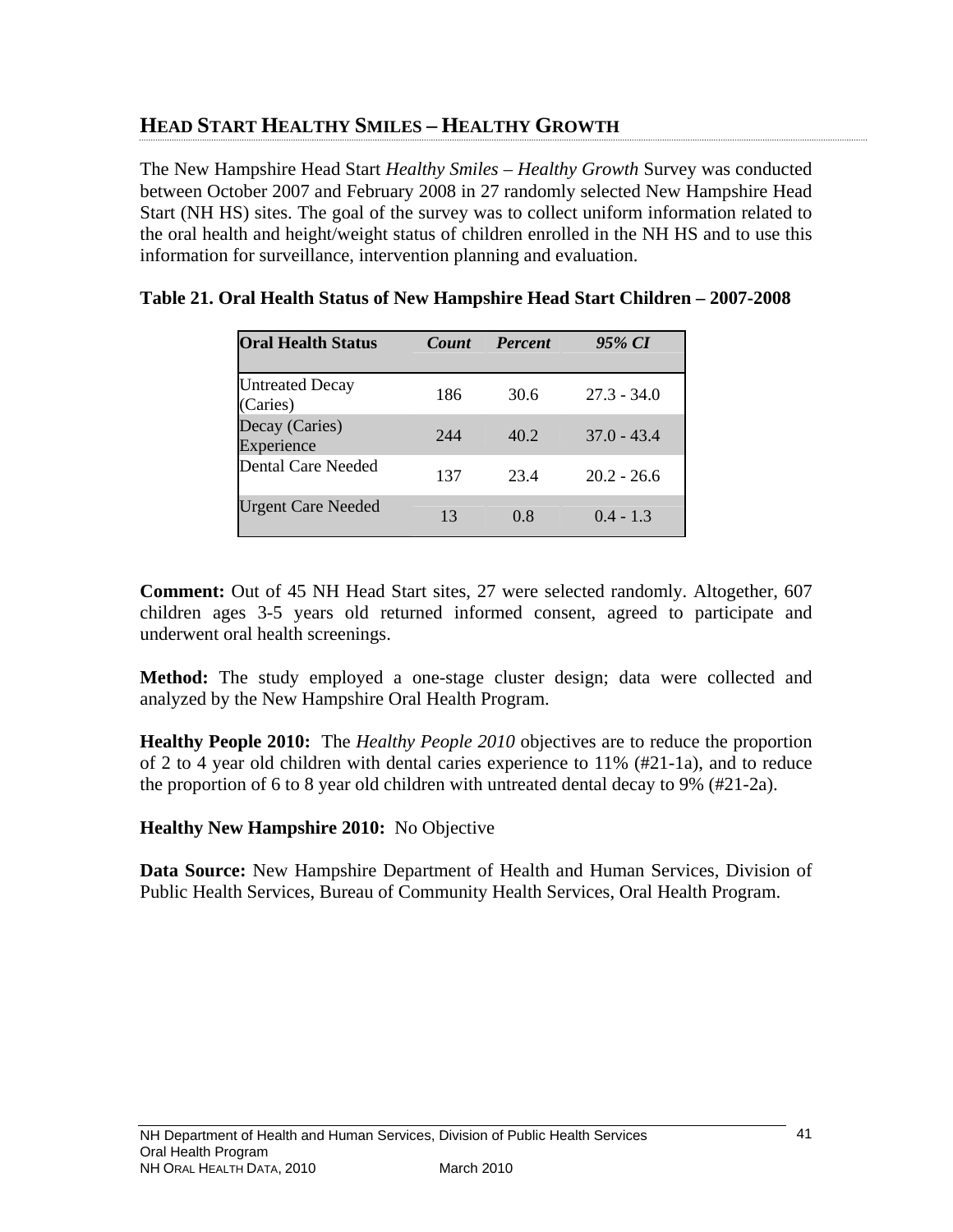# **YOUTH TOBACCO SURVEY**

**Table 22. Middle and high school students who reported that a dentist or someone in a dentist's office talked to them about the danger of tobacco use during the past 12 months – New Hampshire, 2007 and 2009** 

|                                            | Percent | 95% Confidence Interval |  |  |  |  |  |
|--------------------------------------------|---------|-------------------------|--|--|--|--|--|
| Middle School Students – Grades 6-8 (2007) |         |                         |  |  |  |  |  |
| Asked about smoking                        | 18.9    | $16.7 - 21.1$           |  |  |  |  |  |
| Advised not to smoke                       | 33.1    | 29.8-36.4               |  |  |  |  |  |
|                                            |         |                         |  |  |  |  |  |
| High School Students – Grades 9-12 (2009)  |         |                         |  |  |  |  |  |
| Asked about smoking                        | 47.4    | $44.2 - 50.6$           |  |  |  |  |  |
| Advised not to smoke                       | 42.3    | 39.4-45.2               |  |  |  |  |  |

**Comment**: Tobacco is the leading cause of preventable mortality and a major determinant of oral health. Dentists and dental hygienists should routinely counsel their patients, especially adolescents, about the dangers of tobacco use.

**Method:** Data are based on self-reports of a sample of students in public schools in New Hampshire.

**Healthy People 2010:** Objective #27-2a is to reduce tobacco use by adolescents to 21%. Objective #1-3 is to increase the proportion of people appropriately counseled about health behaviors.

**Healthy New Hampshire 2010:** Reduce the percentage of high school students who report current tobacco use to 24%. Increase the percentage of high school students who report never using tobacco to 43%.

**Data Source:** New Hampshire Department of Health and Human Services, Division of Public Health Services, Bureau of Prevention Services, Tobacco Prevention and Control Program.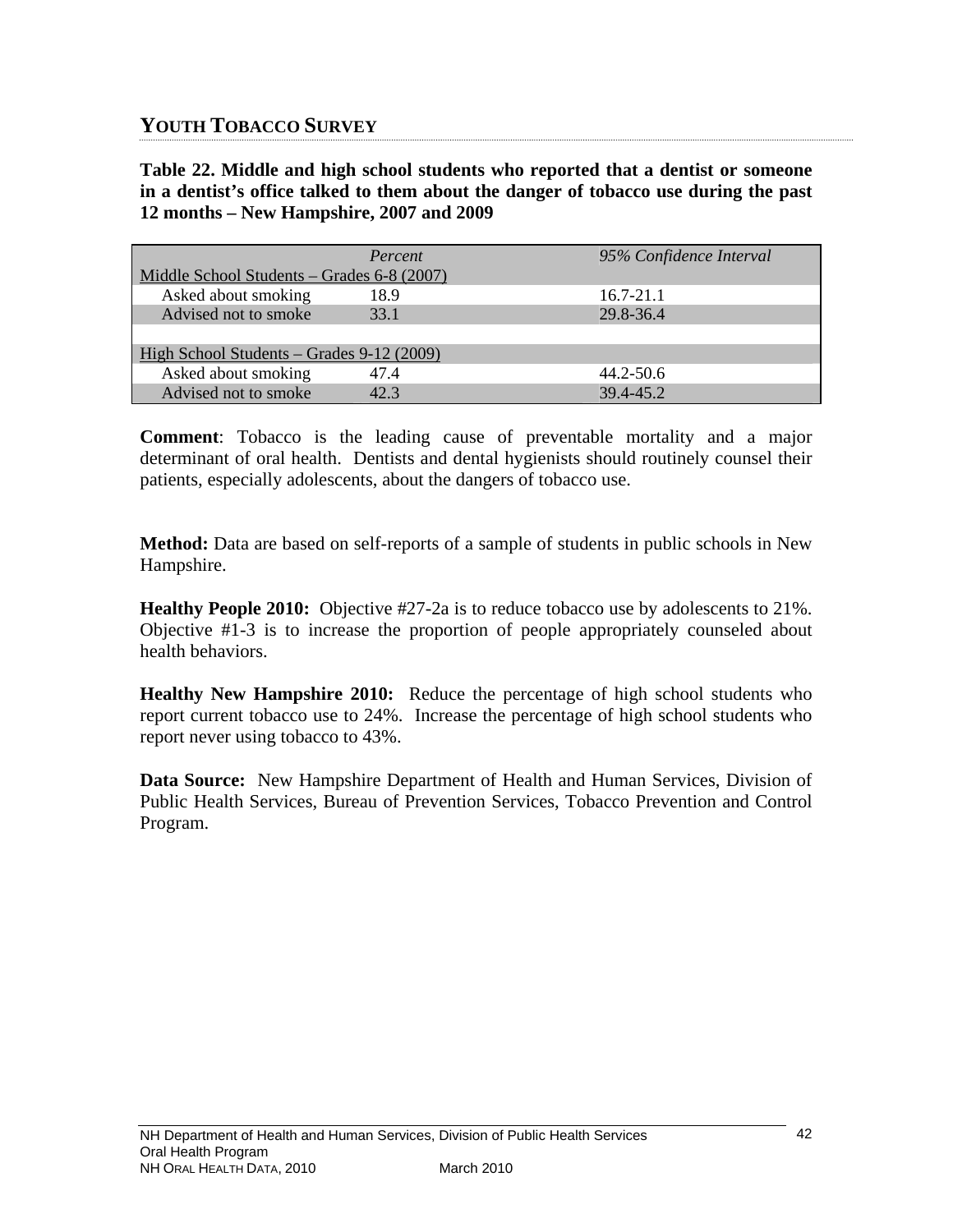# **CANCER REGISTRY AND VITAL STATISTICS**

**Figure 9. New cases of oral cancer by gender – New Hampshire, 2004** 



**Figure 10. New cases of oral cancer by gender – New Hampshire, 2005** 



**Figure 11. New cases of oral cancer by gender – New Hampshire, 2006** 

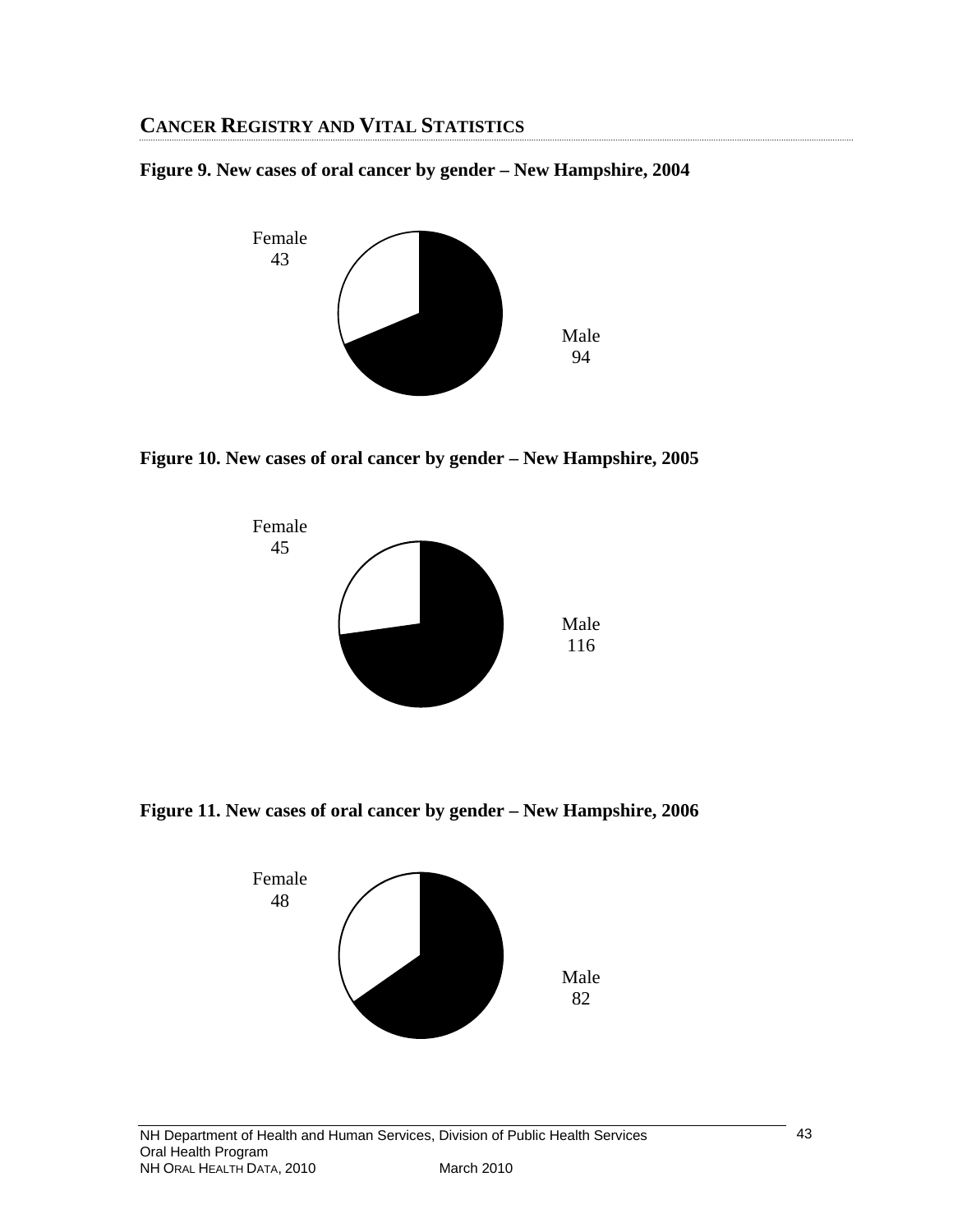|                   | Age-adjusted incidence rate<br>(per 100,000) New Hampshire |                      |                                     |                      |                                               |                     |  |
|-------------------|------------------------------------------------------------|----------------------|-------------------------------------|----------------------|-----------------------------------------------|---------------------|--|
|                   | 2001                                                       | 2002                 | 2003                                | 2004                 | 2005                                          | 2006                |  |
| All 95% CI        | 9.8<br>$(8.1 - 11.5)$                                      | 10.7<br>$(8.9-12.5)$ | 12.2<br>$(10.4 - 14.1)$             | 9.7                  | 11.2<br>$(8.1-11.3)$ $(9.4-12.9)$             | 8.8<br>$(7.3-10.3)$ |  |
| Male 95% CI       | 14.9<br>$(11.9-18.4)$                                      | 15.6                 | 17.6<br>$(12.6-19.1)$ $(14.3-20.9)$ | 13.9                 | 17.2<br>$(11.2-17.0)(14.0-20.3)$ $(9.3-14.5)$ | 11.7                |  |
| Female 95% CI 5.9 | $(4.2 - 8.1)$                                              | 6.7<br>$(4.9 - 8.9)$ | 7.5<br>$(5.7-9.8)$                  | 5.7<br>$(4.1 - 7.7)$ | 5.9<br>$(4.3-7.9)$                            | 6.1<br>$(4.5-8.1)$  |  |

**Table 23. Incidence rate of oral cancer by gender – New Hampshire, 2001-2006** 

**Comment:** Oral cancer consists of cancer of the lips, salivary glands, mouth, and throat. Approximately 75% of oral cancer is attributable to tobacco and alcohol use. Efforts to decrease oral cancer are dependent on reduction of these two risk factors, along with early detection and treatment.

**Method:** Data are from the State cancer registry.

**Healthy People 2010:** Objective #3-6 is to reduce the oropharyngeal death rate to 2.7 per 100,000 population.

**Healthy New Hampshire 2010:** No objective.

**Data Source:** New Hampshire Department of Health and Human Services, Division of Public Health Services, Bureau of Disease Control and Laboratory Sciences, Health Statistics and Data Management Section.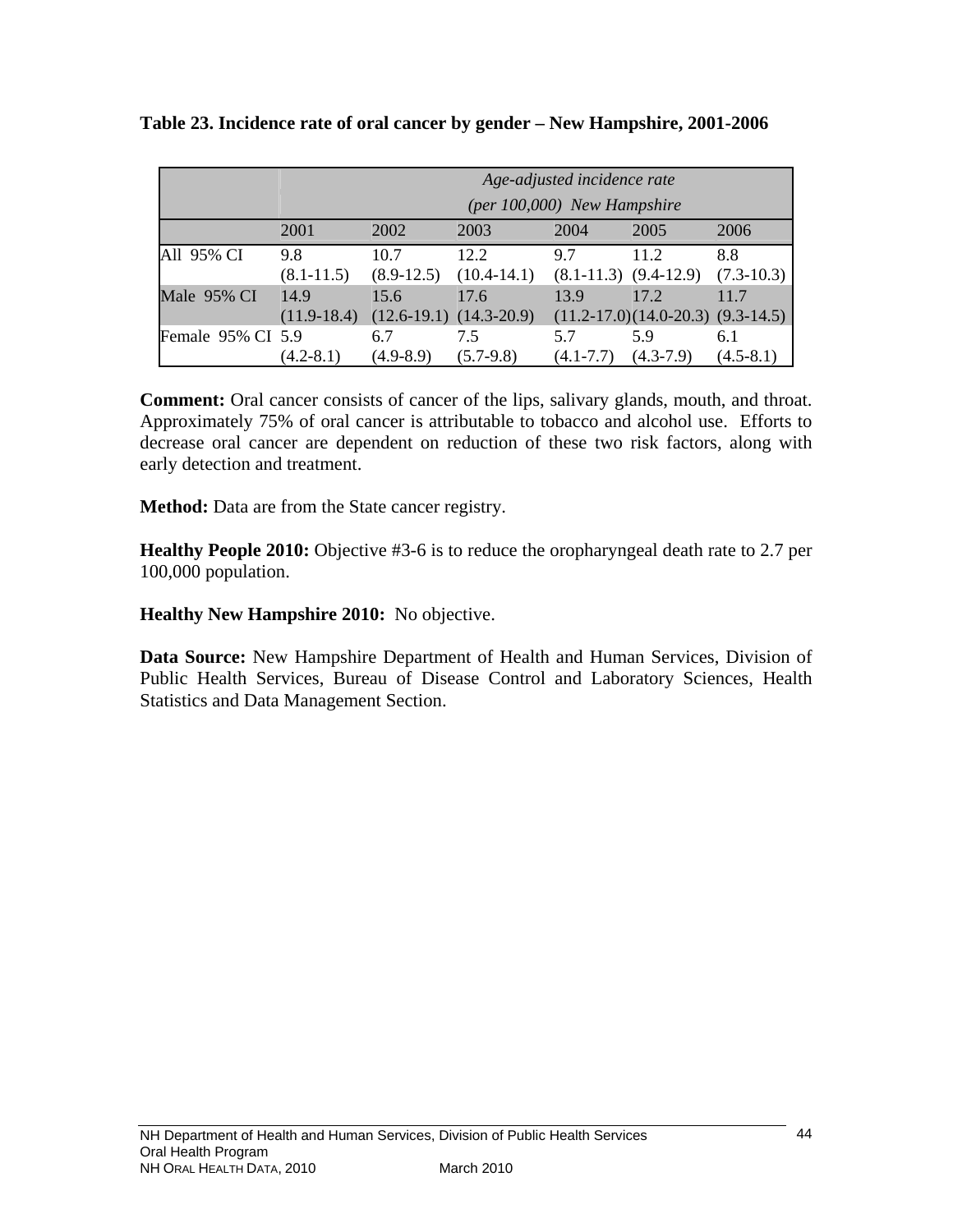



**Figure 13. Mortality from oral cancer by gender – New Hampshire, 2004**



**Figure 14. Mortality from oral cancer by gender – New Hampshire, 2005**

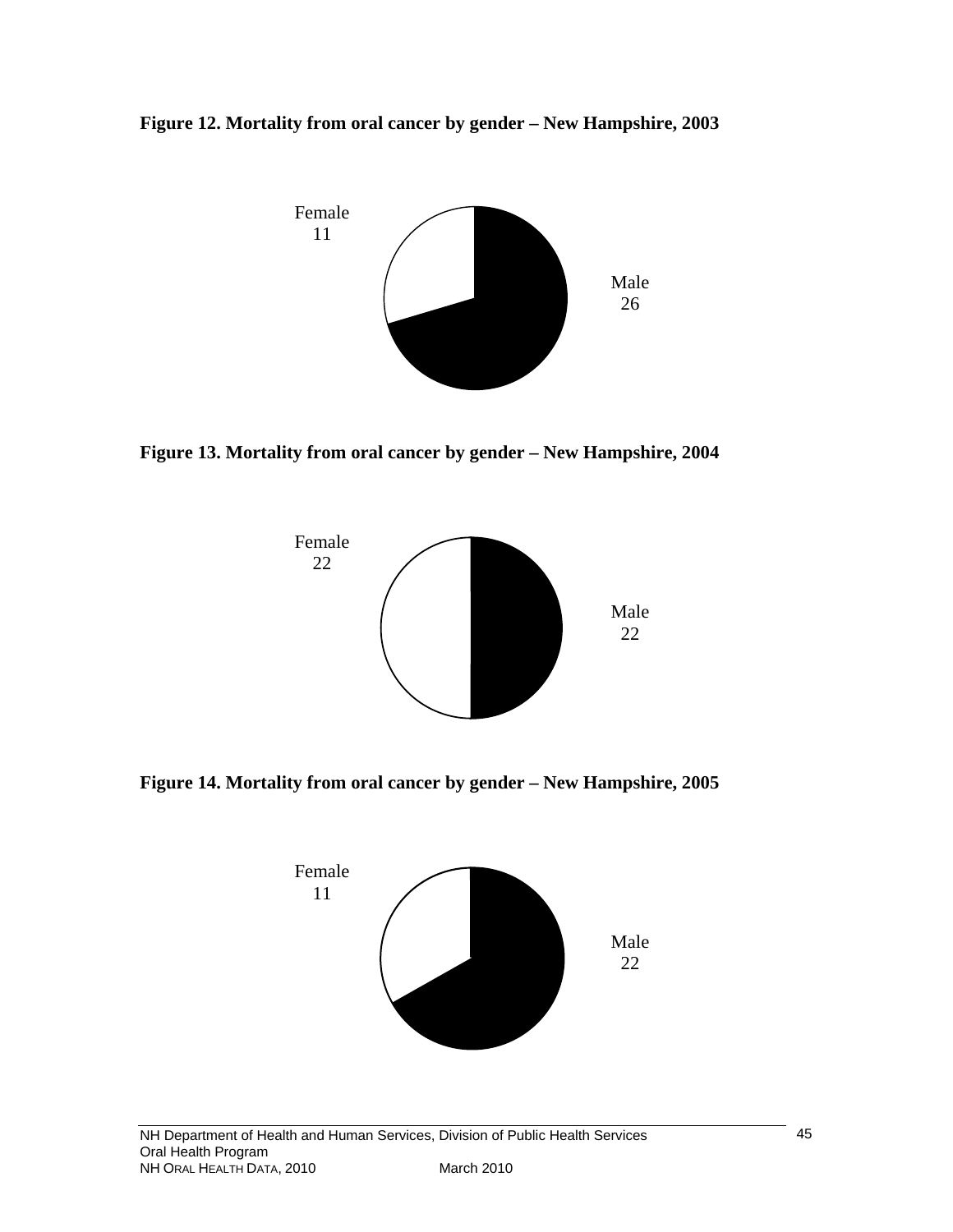



**Table 24. Mortality rate from oral cancer by gender – New Hampshire, 2001-2006** 

|                                                                       | Age-adjusted incidence rate<br>(per 100,000), New Hampshire |                                                                 |      |      |                |                |  |
|-----------------------------------------------------------------------|-------------------------------------------------------------|-----------------------------------------------------------------|------|------|----------------|----------------|--|
|                                                                       | 2001                                                        | 2002                                                            | 2003 | 2004 | 2005           | 2006           |  |
| All 95% CI                                                            |                                                             | 3.0 $(2.1-4.1)$ 3.9 $(2.9-5.1)$ 2.7 $(1.9-3.8)$ 3.2 $(2.3-4.3)$ |      |      | $2.4(1.7-3.4)$ | $2.5(1.8-3.5)$ |  |
| Male 95% CI                                                           |                                                             | 4.7 $(3.0-6.9)$ 5.3 $(3.6-7.6)$ 4.2 $(2.7-6.1)$ 3.3 $(2.1-5.0)$ |      |      | $3.6(2.3-5.5)$ | $4.4(2.9-6.3)$ |  |
| Female 95% CI 1.7 (0.9-3.0) 2.8 (1.7-4.3) 1.4 (0.7-2.6) 2.9 (1.8-4.5) |                                                             |                                                                 |      |      | $1.6(0.8-2.8)$ | $0.9(0.4-1.8)$ |  |

**Comment:** Oral cancer consists of cancer of the lips, salivary glands, mouth, and throat. Approximately 75% of oral cancer is attributable to tobacco and alcohol use. Efforts to decrease oral cancer are dependent on reduction of these two risk factors, along with early detection and treatment.

**Method:** Data are from death certificates.

**Healthy People 2010:** The *Healthy People 2010* objective (#3-6) is to reduce the oropharyngeal cancer death rate to 2.7 per 100,000 (age-adjusted to the 2000 population).

# **Healthy New Hampshire 2010:** No objective.

**Data Source:** New Hampshire Department of Health and Human Services, Division of Public Health Services, Bureau of Disease Control and Laboratory Sciences, Health Statistics and Data Management Section.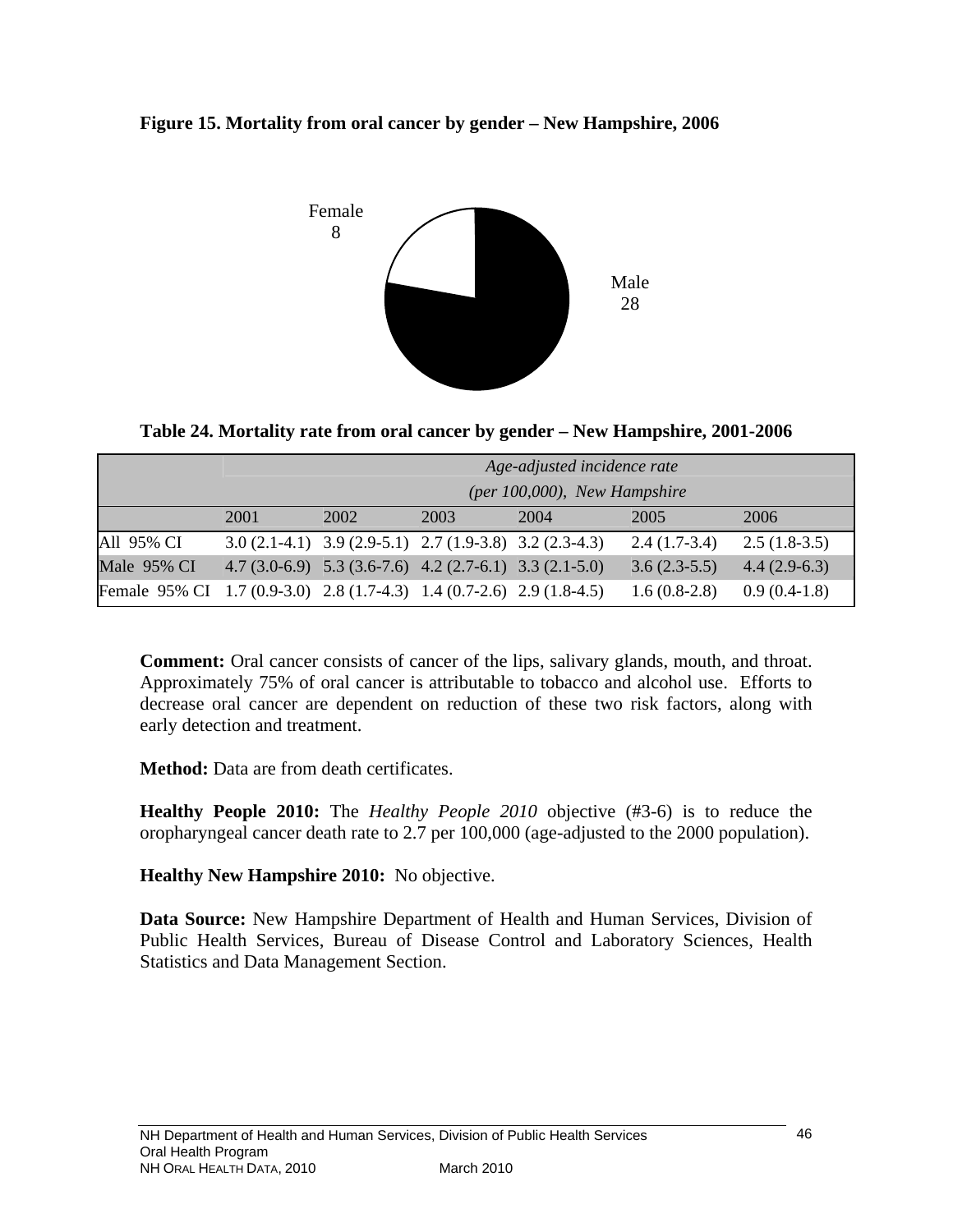# **FLUORIDATION**





**Comment:** Some residents of the following towns receive water from a neighboring community with a fluoridated water supply: Conway (from Fryeburg, Maine); Rollinsford (from Dover); Lee (from Durham); Belmont and Gilford (from Laconia); Auburn, Bedford, Derry, Goffstown, Hooksett, and Londonderry (from Manchester), and Greenland, New Castle, Newington, and Rye (from Portsmouth).

Naturally occurring fluoride has been documented in water from many areas of New Hampshire. Because of variations in fluoride levels, individual wells should be tested to determine their fluoride content.

**Method:** Data on fluoridated community water systems is maintained by the Department of Environmental Services and the Department of Health and Human Services using the Water Fluoridation Reporting System (WFRS).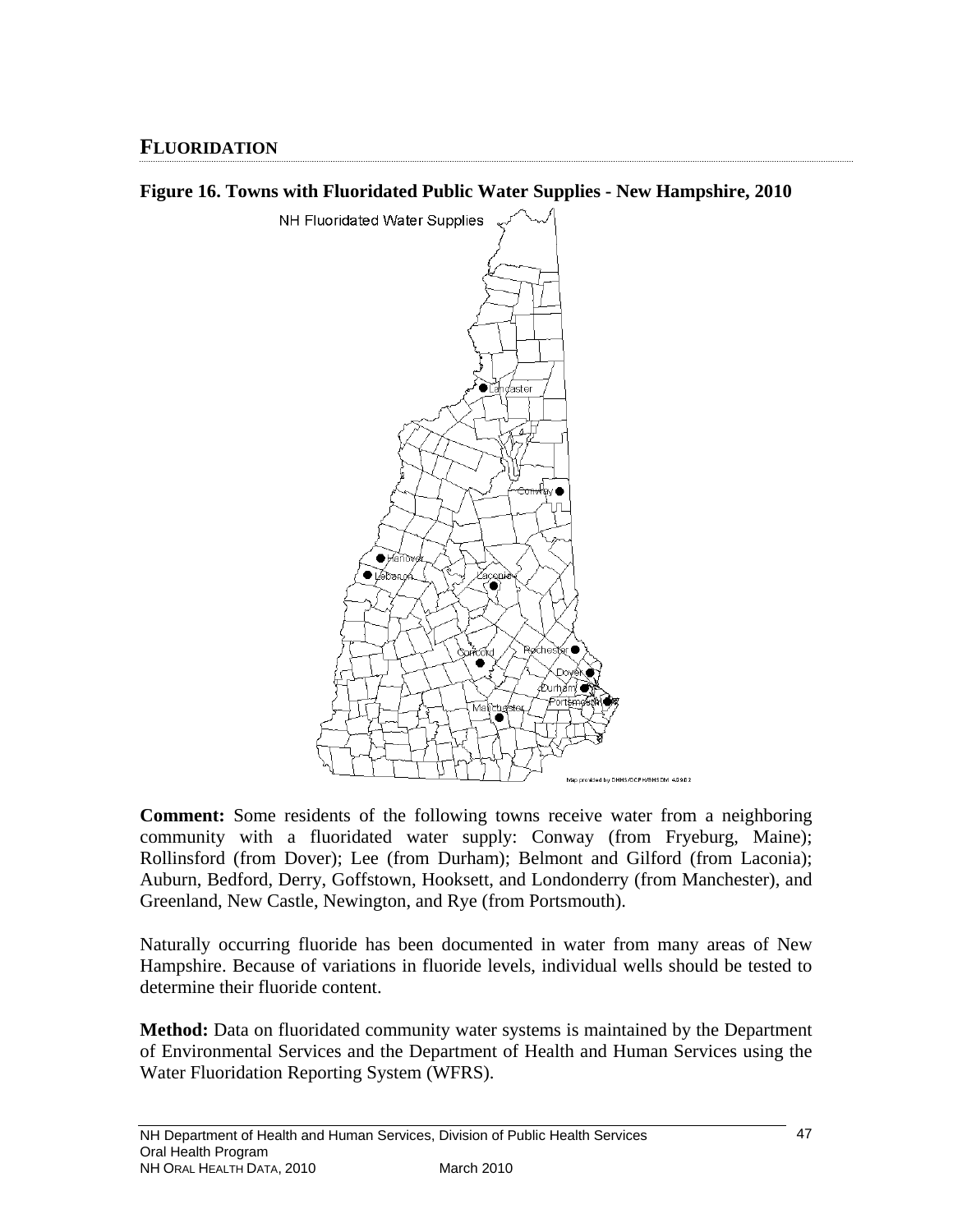**Healthy People 2010:** Objective #21-9 is to increase the proportion of the U.S. population served by community water systems with optimally fluoridated water to 75%.

**Healthy New Hampshire 2010:** The *Healthy New Hampshire 2010* objective is to have 65% of the population served by community water systems with optimally fluoridated water. In New Hampshire in 2006, 43% of persons served by community water systems were receiving fluoridated water.

**Data Source:** New Hampshire Department of Environmental Services<sup>(5)</sup> and New Hampshire Department of Health and Human Services, Division of Public Health Services, Bureau of Community Health Services, Oral Health Program.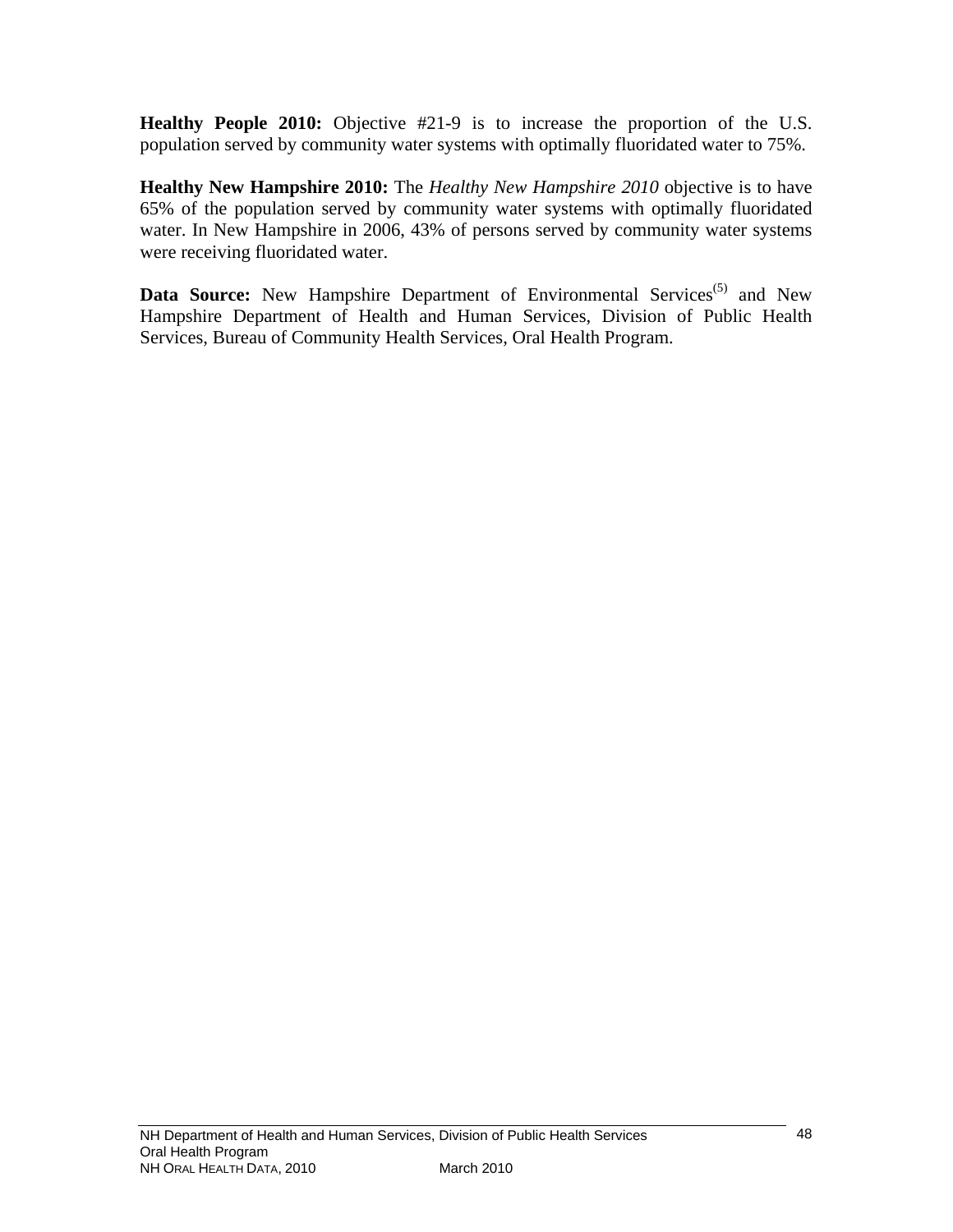**Figure 17. Dental Health Professional Shortage Area Map – New Hampshire, 2008** 



Map provided by Department of Health and Human Services, Rural Health and Primary Care Section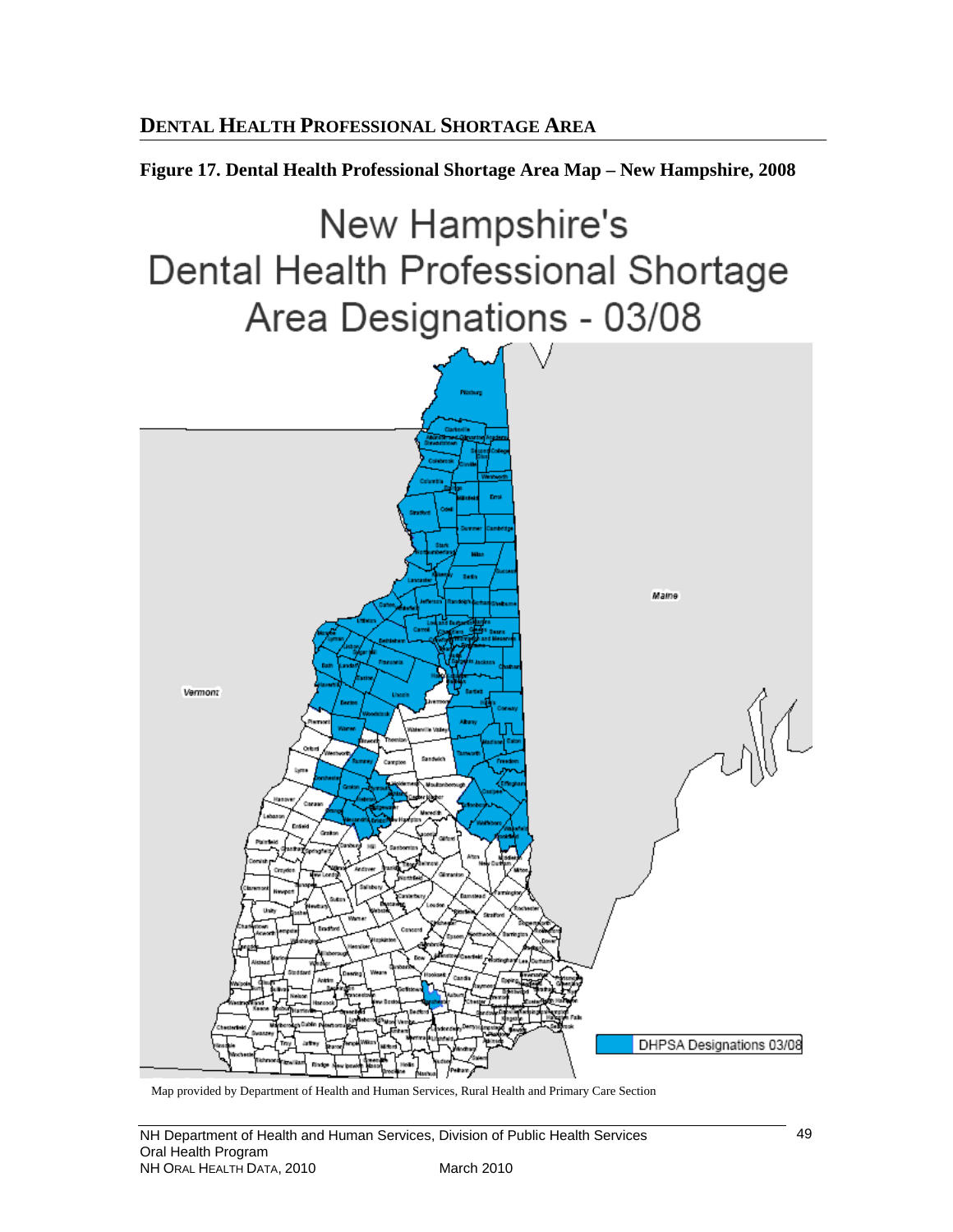**Table 25. Estimated Population Living in Dental Health Professional Shortage Areas(6) – New Hampshire and United States, 2008** 

|                                        | NH#    | $NH\%$ | $\overline{US}$ #       | US % |
|----------------------------------------|--------|--------|-------------------------|------|
| Estimated<br>Underserved<br>Population | 41,690 |        | 3.20% 31,531,717 10.40% |      |

**Table 26. New Hampshire Counties and the Number of Dentists by Specialty -- 2009** 

| County       | <b>Totals</b> | Endodontics | General<br>Practice | Oral Maxillofacial<br>Surgery |                |          |                             | Orthodontics Pedodontics Periodontics Prosthodontics |
|--------------|---------------|-------------|---------------------|-------------------------------|----------------|----------|-----------------------------|------------------------------------------------------|
| Belknap      | 36            | 0           | 30                  |                               | 3              | 0        | ◠                           |                                                      |
| Carroll      | 28            |             | 22                  | 2                             | 2              | 0        |                             | $\mathbf{0}$                                         |
| Cheshire     | 45            | 4           | 29                  | 5                             | 3              | 2        | $\mathcal{D}_{\mathcal{L}}$ |                                                      |
| Coos         | 18            | $\Omega$    | 16                  | $\theta$                      | $\overline{2}$ | $\Omega$ | $\Omega$                    | $\mathbf{0}$                                         |
| Grafton      | 68            | 2           | 51                  |                               |                |          | ာ                           |                                                      |
| Hillsborough | 323           | 11          | 237                 | 15                            | 29             | 10       | 14                          |                                                      |
| Merrimack    | 114           | 9           | 85                  |                               |                |          |                             |                                                      |
| Rockingham   | 220           | 4           | 169                 | 8                             | 19             | 8        | 8                           |                                                      |
| Strafford    | 73            | 2           | 56                  | 3                             | 8              | ∍        | ി                           |                                                      |
| Sullivan     | 15            | 0           | 12                  |                               |                |          | 0                           |                                                      |
| <b>TOTAL</b> | 940           | 33          | 707                 | 47                            | 78             | 28       | 35                          | 12                                                   |

**Comment:** The northern part of New Hampshire is designated as a Dental Health Professional Shortage Area (DHPSA). Designated counties include Coos, Grafton, and Carroll, as well as a small portion of Hillsborough County. In Coos County, there are a total of 18 practicing dentists, two of which practice as specialists.

In 2008, 41,690 NH residents lived in underserved areas in New Hampshire, about 3.2% of the population.

**Method:** The U.S. DHHS and Health Resources and Services Administration Shortage Designation Branch develops shortage designation criteria and uses them to decide whether or not a geographic area, population group, or facility is a Health Professional Shortage Area or a Medically Underserved Area or Population.<sup>(7)</sup> New Hampshire's data is collected by NH DHHS, Rural Health and Primary Care Section, serving as the Primary Care Office (PCO). <sup>(8)</sup>

**Healthy People 2010:** (Objective #21-10)Increase the proportion of children and adults who use the oral health care system each year to 56%.

**Healthy New Hampshire 2010:** No objective.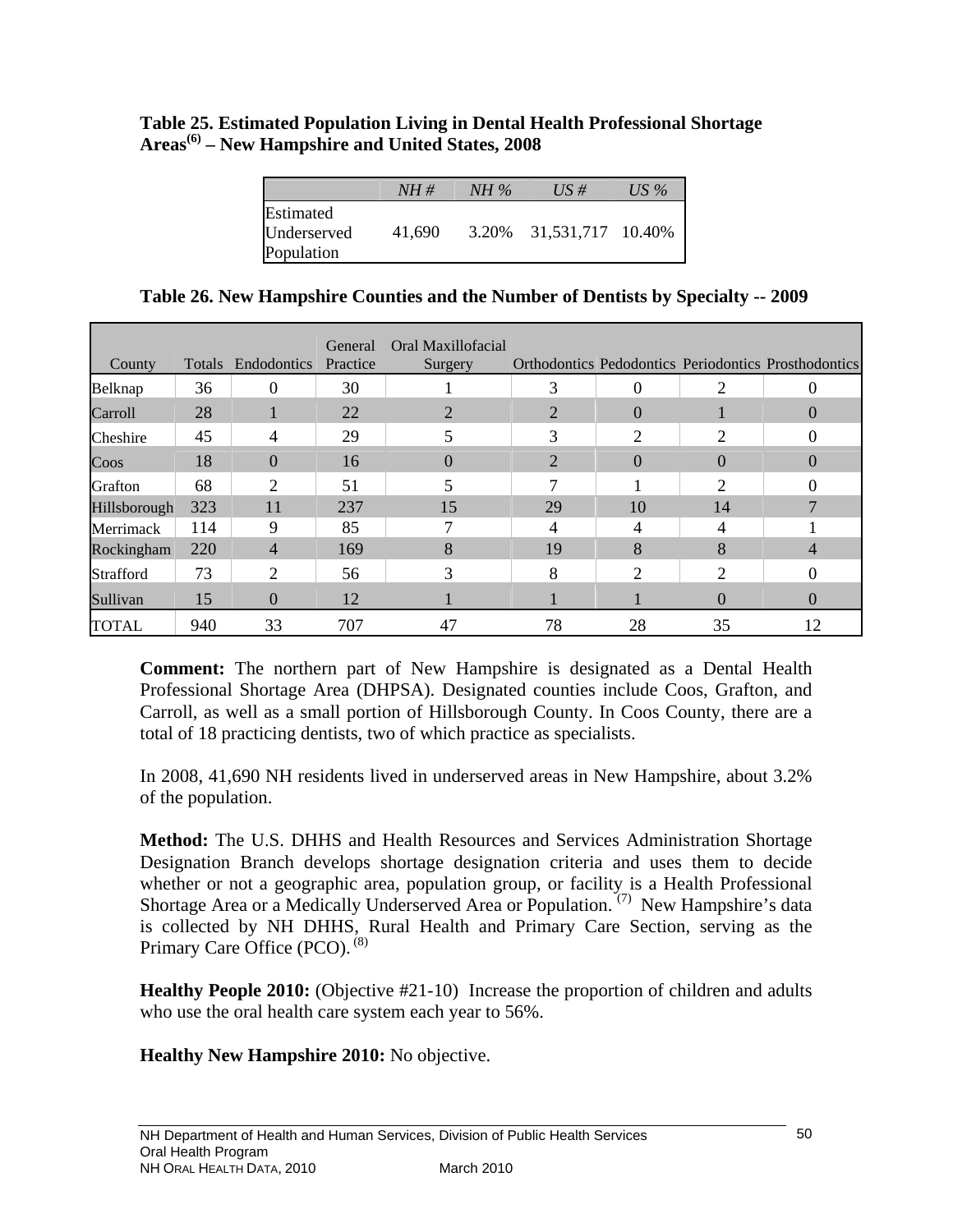**Data Source:** State Licensing Boards Licensed Provider Lists and designation criteria survey from the NH DHHS, Rural Health and Primary Care Section serving as the PCO.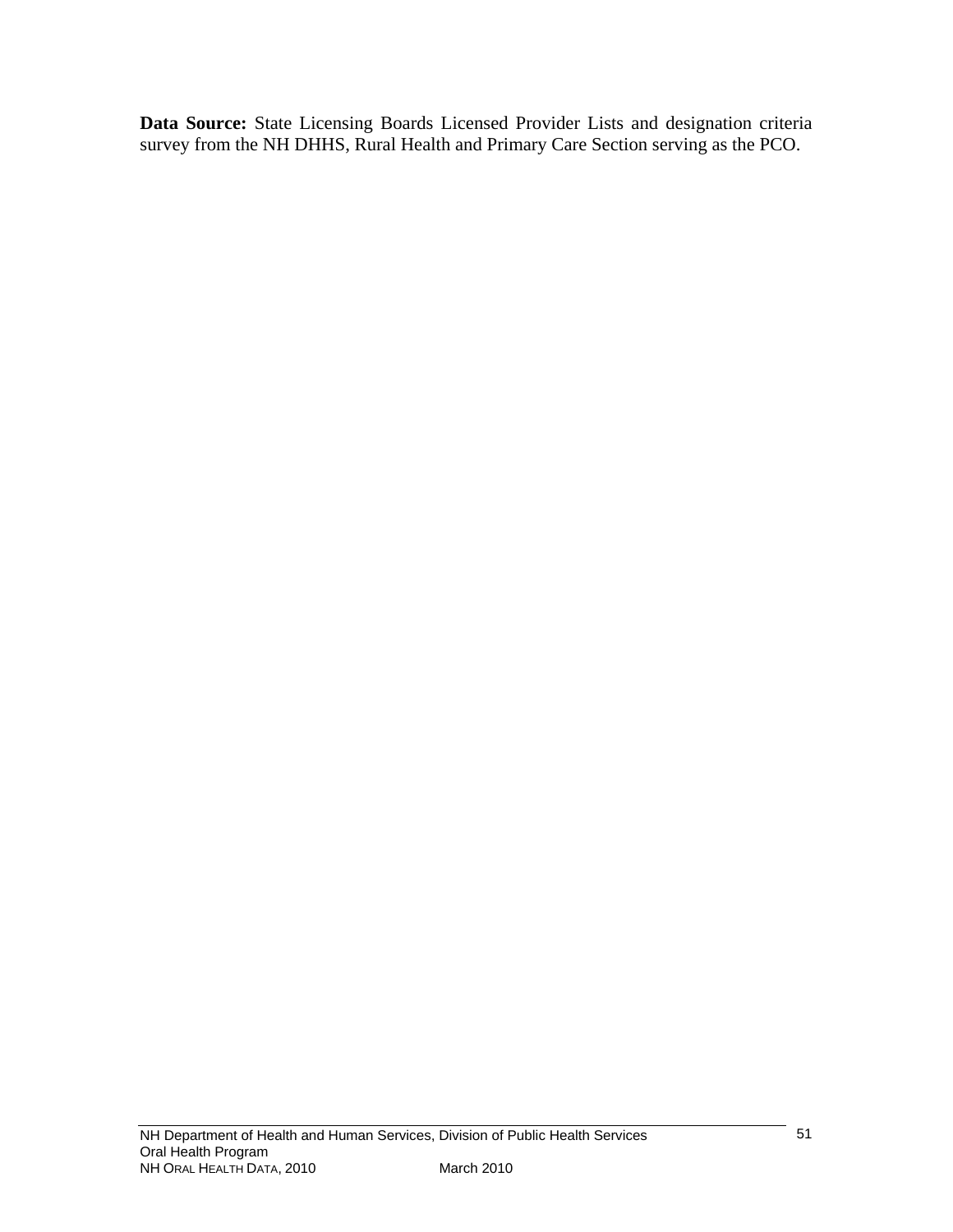# **AMBULATORY CARE SENSITIVE EMERGENCY DEPARTMENT VISITS**

Hospital Emergency Departments (ED) provide treatment for a variety of conditions, some of which are preventable and treatable in the primary care setting. Ambulatory care sensitive (ACS) conditions represent diagnoses when timely ambulatory care can prevent the need for emergency care.

#### **Figure 18. Emergency Department Visits for Selected Chronic Disease Related Ambulatory Care Sensitive Conditions – New Hampshire, 2005**



**Table 27. Number and age-adjusted rate per 10,000 of dental condition associated ED visits, New Hampshire, 2001-2005** 

|                | 2001           | 2002           |    | 2003           |    | 2004           |                | 2005           |
|----------------|----------------|----------------|----|----------------|----|----------------|----------------|----------------|
| $\overline{N}$ | $\%$<br>95% CI | $\%$<br>95% CI | Nr | $\%$<br>95% CI | Nr | $\%$<br>95% CI | $\overline{N}$ | $\%$<br>95% CI |
|                |                |                |    |                |    |                |                |                |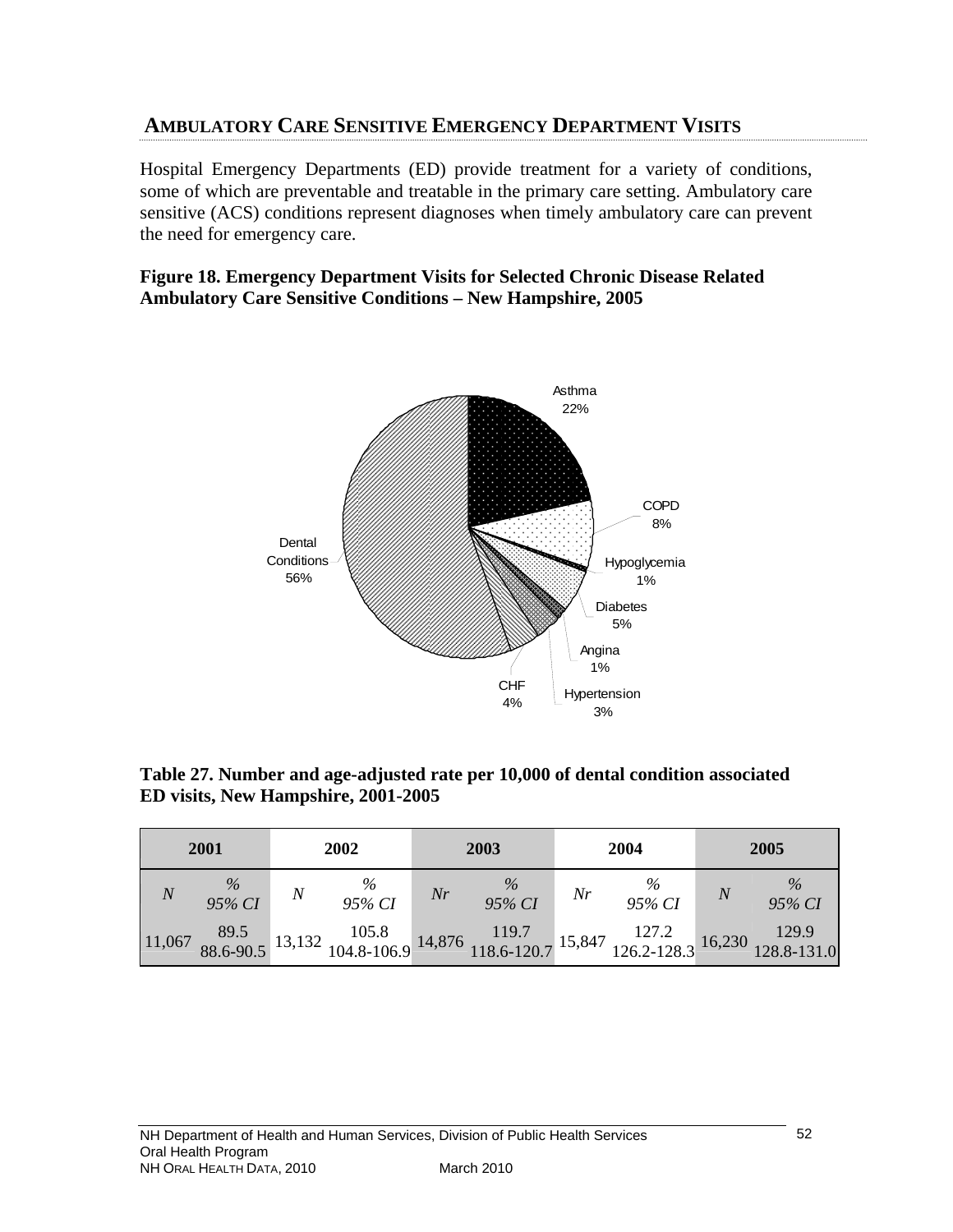**Comment:** ACS dental conditions represent approximately 3% of all ED visits in New Hampshire; and 56% of ED visits due to chronic ACS. The number of ED dental visits increased substantially from 11,067 (rate 89.5/10,000) in 2001 to 16,230 visits (rate 129.9/10,000) in 2005.

**Method:** The estimates for the ACS dental conditions were derived from the New Hampshire Outpatient Hospital Discharge dataset that includes ED visits from all licensed EDs in New Hampshire as well as records of NH residents who visited an ED in Maine, Vermont and Massachusetts. The rates per 10,000 population were adjusted to 2000 US population.

**Healthy People 2010:** The *Healthy People 2010* objectives are to reduce the proportion of adults with untreated decay to 15% (#21-2d.)

**Healthy New Hampshire 2010:** No Objective

**Data Source:** New Hampshire Department of Health and Human Services, Division of Public Health Services, Bureau of Community Health Services, Oral Health Program.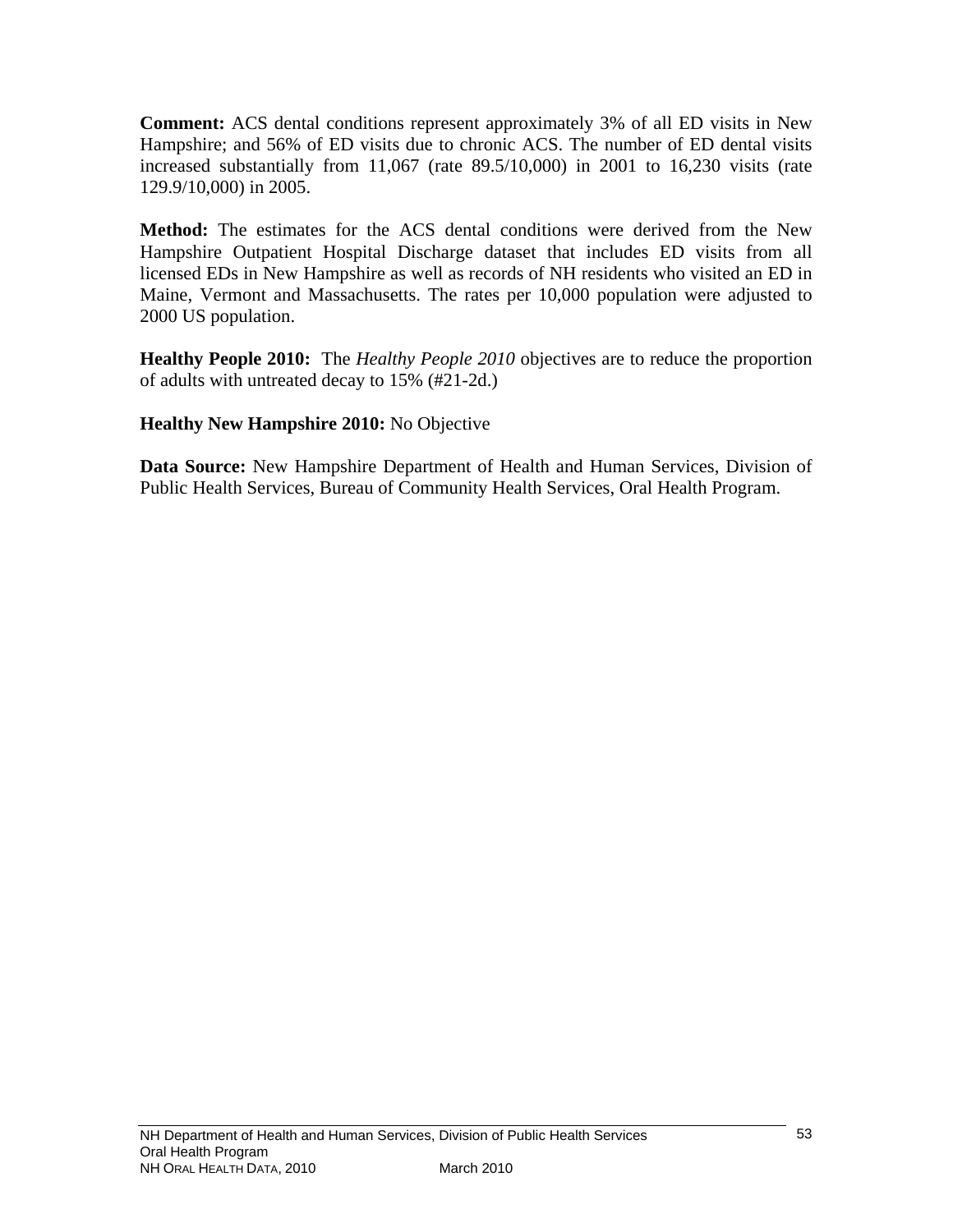# **NATIONAL ORAL HEALTH SURVEILLANCE SYSTEM**

#### **Table 28.**

| Indicator                  | <b>New Hampshire</b> | <b>United States</b> | <b>Healthy People 2010</b> |
|----------------------------|----------------------|----------------------|----------------------------|
|                            |                      |                      |                            |
| Annual dental visit in     | 77% (2008)           | 69% (2004)           | ---                        |
| $persons > 18$ years       |                      |                      |                            |
| Annual teeth cleaning in   | 77% (2008)           | 69% (2004)           |                            |
| persons $\geq$ 18 years    |                      |                      |                            |
| Complete tooth loss in     | 15% (2008)           | 21% (2004)           | 20% among 65-74            |
| $persons > 65$ years       |                      |                      | years old                  |
| Oral cancer mortality rate | 2.5(2006)            | (2006)<br>2.5        | 2.7                        |
| per 100,000 persons        |                      |                      |                            |
| Untreated caries in third  | 12% (2009)           |                      | $21\%$ in children 6-8     |
| grade students             |                      |                      | years                      |
| History of decay in third  | 44% (2009)           |                      | $42\%$ in children 6-8     |
| grade students             |                      |                      | years                      |
| Sealants in third grade    | 60% (2009)           |                      | 50% in children 8          |
| students                   |                      |                      | years                      |
| Fluoridation of public     | 43% (2006)           | 69% (2006)           | 75%                        |
| water supplies             |                      |                      |                            |

**Comment:** Data from the eight indicators in the National Oral Health Surveillance System, <sup>(9)</sup> indicate that New Hampshire is doing reasonably well on some measures. However, additional progress is needed to reach *Healthy People 2010* objectives and to prepare for new *Healthy People 2020* objectives currently under development.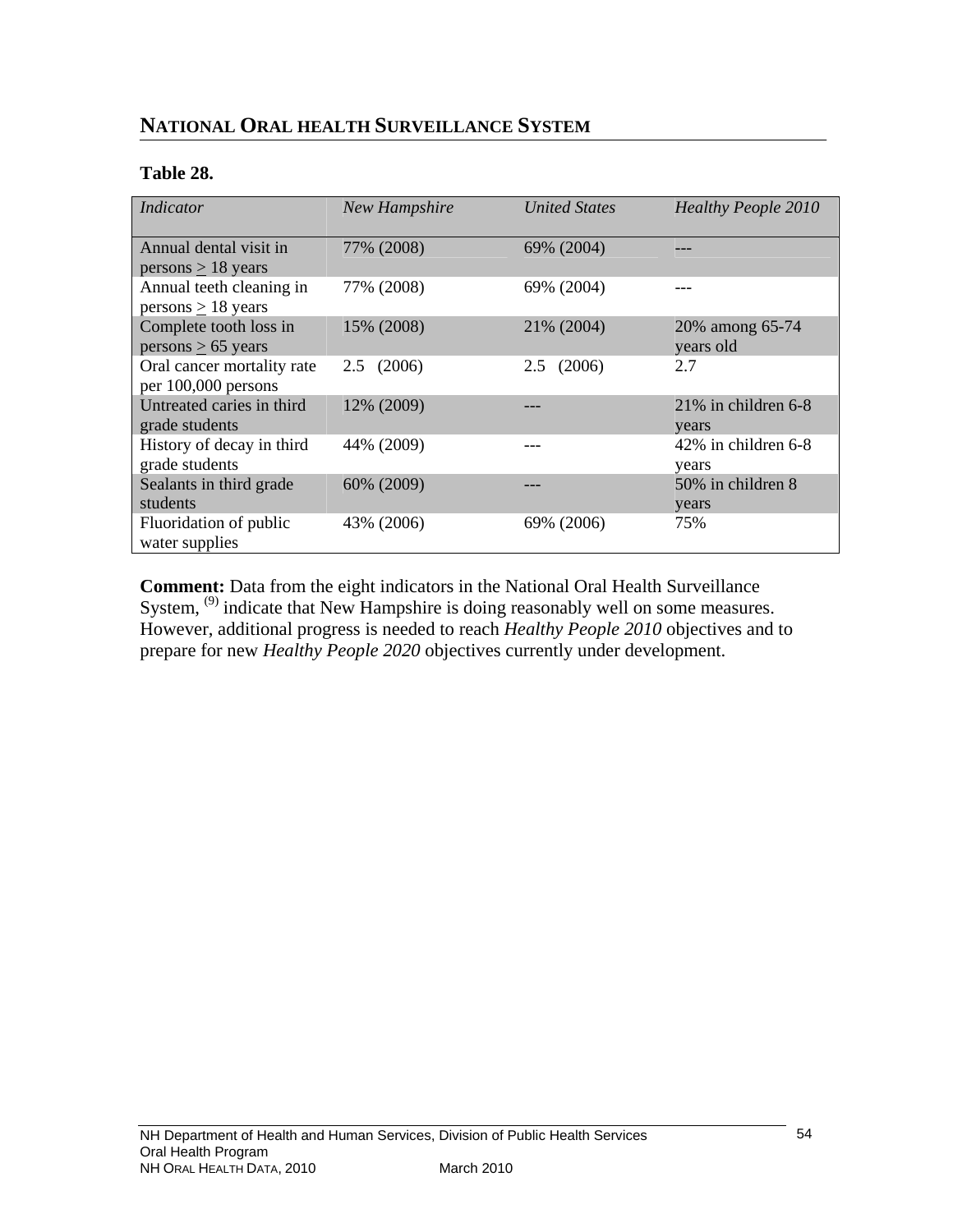## **CONCLUSIONS**

The data in this report indicate that oral health problems, such as dental caries in children and tooth loss in adults, are still common in New Hampshire. Effective preventive measures such as water fluoridation and dental sealants are underutilized. The data also show marked regional oral health disparities and disparities by socioeconomic status. Individuals who have lower incomes or less education are substantially more likely to be unable to access care and to have more dental problems. Additional progress needs to be made if New Hampshire is to achieve the state and national oral health objectives established for 2010, and to prepare for new *Healthy People 2020* objectives currently under development.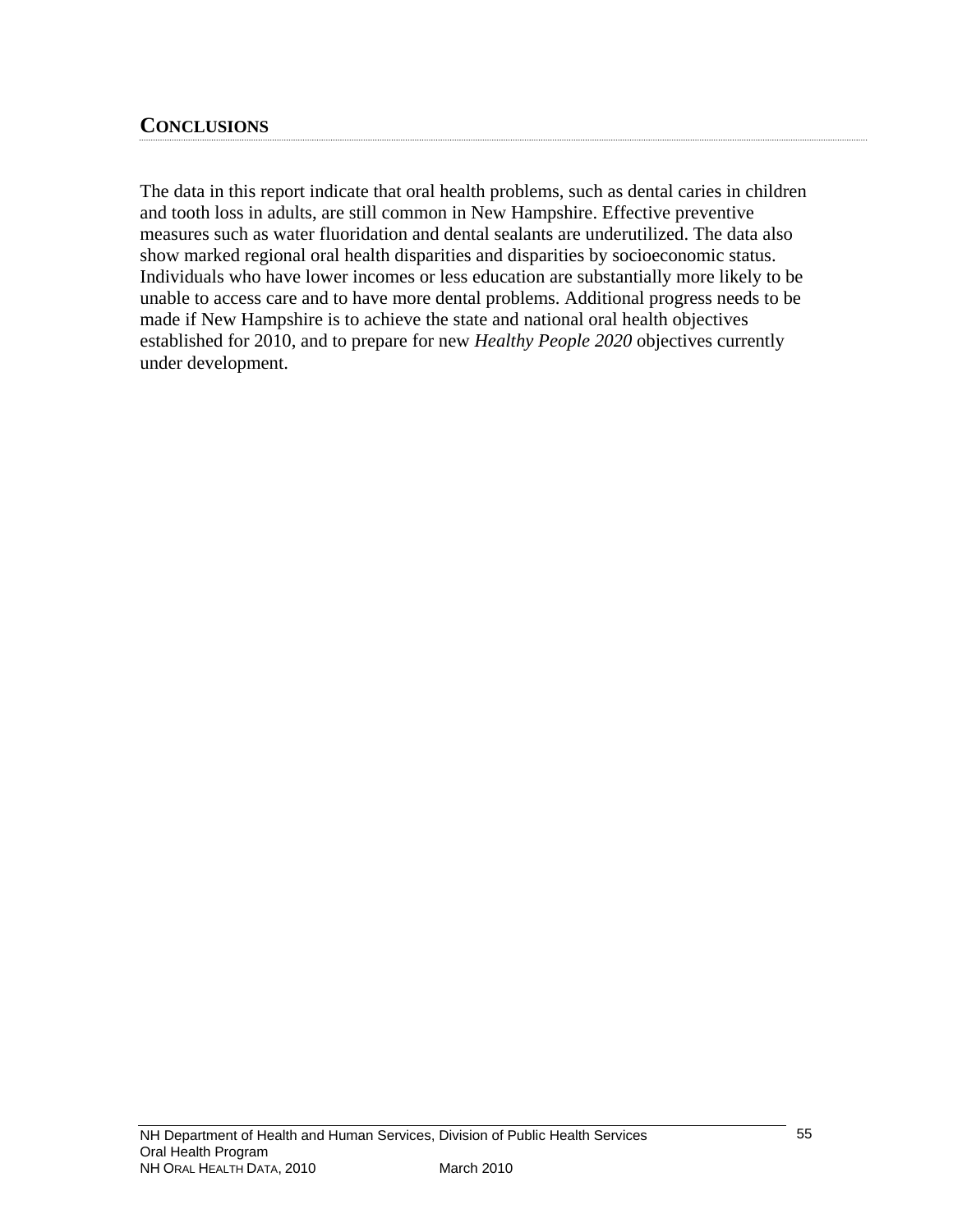# **CONTRIBUTORS**

| Ludmila Anderson | Chronic Disease Epidemiologist<br>New Hampshire Department of Health and Human Services               |
|------------------|-------------------------------------------------------------------------------------------------------|
| Elise Blanchette | Student Intern, University of New Hampshire                                                           |
| Sai Cherala      | Health Statistics and Data Management,<br>New Hampshire Department of Health and Human Services       |
| Susan Knight     | Health Statistics and Data Management,<br>New Hampshire Department of Health and Human Services       |
| Nancy Martin     | Oral Health Program<br>New Hampshire Department of Health and Human Services                          |
| Alisa Druzba     | <b>Rural Health and Primary Care Section</b><br>New Hampshire Department of Health and Human Services |
| Lisa Bujno       | <b>Bureau of Community Health Services</b><br>New Hampshire Department of Health and Human Services   |